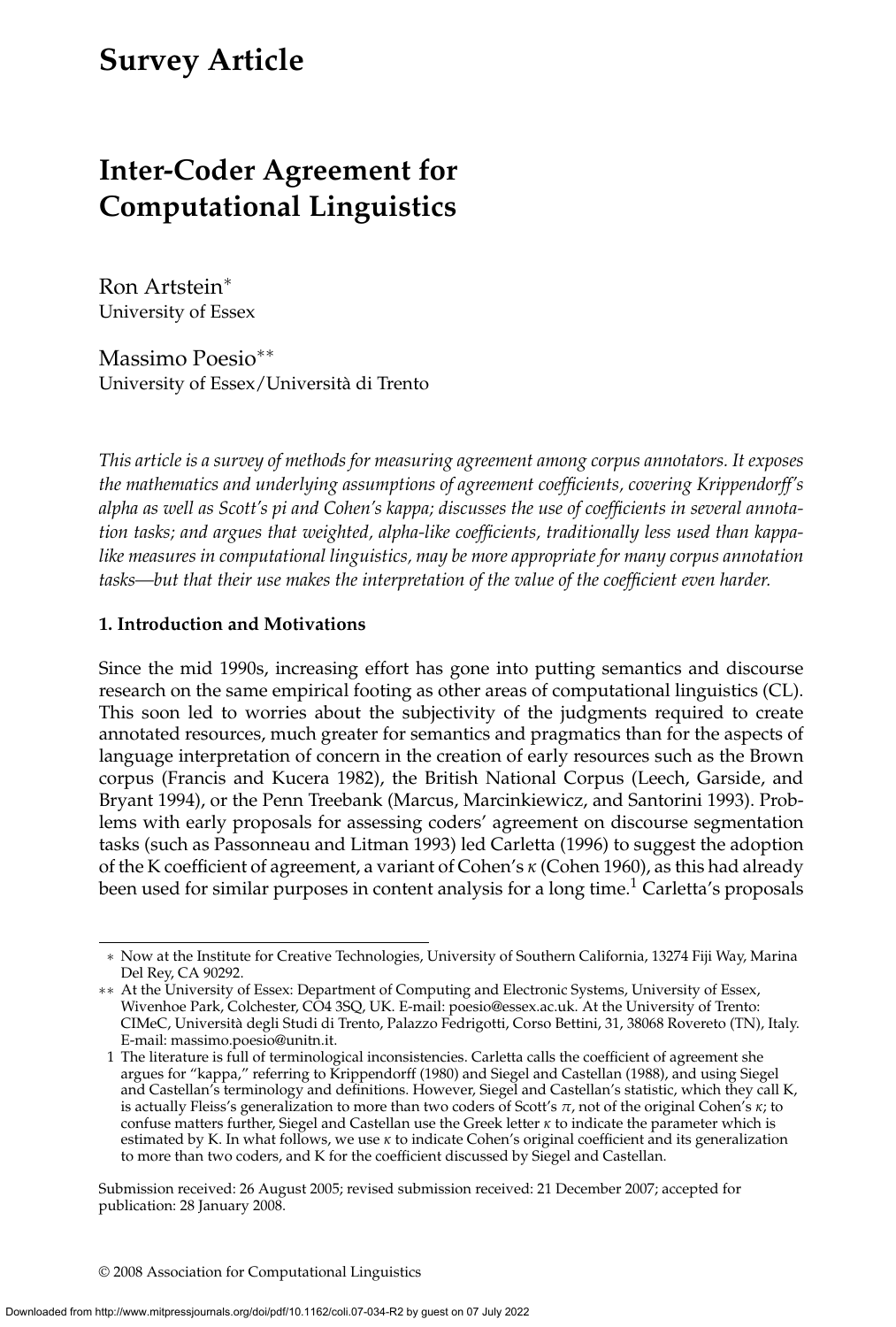were enormously influential, and K quickly became the de facto standard for measuring agreement in computational linguistics not only in work on discourse (Carletta et al. 1997; Core and Allen 1997; Hearst 1997; Poesio and Vieira 1998; Di Eugenio 2000; Stolcke et al. 2000; Carlson, Marcu, and Okurowski 2003) but also for other annotation tasks (e.g., Véronis 1998; Bruce and Wiebe 1998; Stevenson and Gaizauskas 2000; Craggs and McGee Wood 2004; Mieskes and Strube 2006). During this period, however, a number of questions have also been raised about K and similar coefficients—some already in Carletta's own work (Carletta et al. 1997)—ranging from simple questions about the way the coefficient is computed (e.g., whether it is really applicable when more than two coders are used), to debates about which levels of agreement can be considered 'acceptable' (Di Eugenio 2000; Craggs and McGee Wood 2005), to the realization that K is not appropriate for all types of agreement (Poesio and Vieira 1998; Marcu, Romera, and Amorrortu 1999; Di Eugenio 2000; Stevenson and Gaizauskas 2000). Di Eugenio raised the issue of the effect of **skewed distributions** on the value of K and pointed out that the original *κ* developed by Cohen is based on very different assumptions about coder bias from the K of Siegel and Castellan (1988), which is typically used in CL. This issue of annotator bias was further debated in Di Eugenio and Glass (2004) and Craggs and McGee Wood (2005). Di Eugenio and Glass pointed out that the choice of calculating chance agreement by using individual coder marginals (*κ*) or pooled distributions (K) can lead to reliability values falling on different sides of the accepted 0.67 threshold, and recommended reporting both values. Craggs and McGee Wood argued, following Krippendorff (2004a,b), that measures like Cohen's *κ* are inappropriate for measuring agreement. Finally, Passonneau has been advocating the use of Krippendorff's *α* (Krippendorff 1980, 2004a) for coding tasks in CL which do not involve nominal and disjoint categories, including anaphoric annotation, wordsense tagging, and summarization (Passonneau 2004, 2006; Nenkova and Passonneau 2004; Passonneau, Habash, and Rambow 2006).

Now that more than ten years have passed since Carletta's original presentation at the workshopon Empirical Methods in Discourse, it is time to reconsider the use of coefficients of agreement in CL in a systematic way. In this article, a survey of coefficients of agreement and their use in CL, we have three main goals. First, we discuss in some detail the mathematics and underlying assumptions of the coefficients used or mentioned in the CL and content analysis literatures. Second, we also cover in some detail Krippendorff's *α*, often mentioned but never really discussed in detail in previous CL literature other than in the papers by Passonneau just mentioned. Third, we review the past ten years of experience with coefficients of agreement in CL, reconsidering the issues that have been raised also from a mathematical perspective.<sup>2</sup>

# **2. Coefficients of Agreement**

# **2.1 Agreement, Reliability, and Validity**

We begin with a quick recap of the goals of agreement studies, inspired by Krippendorff (2004a, Section 11.1). Researchers who wish to use hand-coded data—that is, data in which **items** are labeled with **categories**, whether to support an empirical claim or to developand test a computational model—need to show that such data are **reliable**.

<sup>2</sup> Only part of our material could fit in this article. An extended version of the survey is available from http://cswww.essex.ac.uk/Research/nle/arrau/.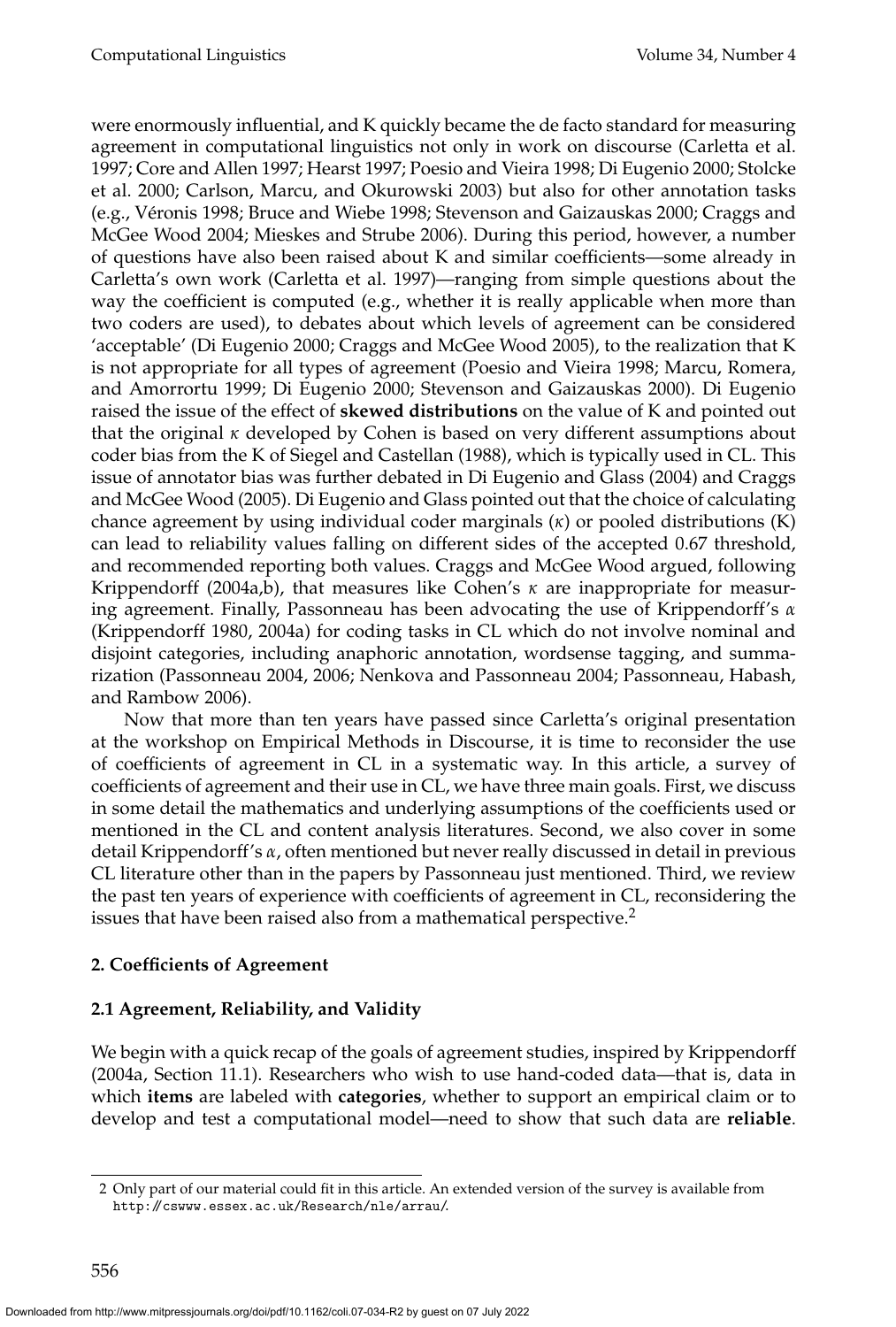The fundamental assumption behind the methodologies discussed in this article is that data are reliable if coders can be shown to **agree** on the categories assigned to units to an extent determined by the purposes of the study (Krippendorff 2004a; Craggs and McGee Wood 2005). If different coders produce consistently similar results, then we can infer that they have internalized a similar understanding of the annotation guidelines, and we can expect them to perform consistently under this understanding.

Reliability is thus a prerequisite for demonstrating the **validity** of the coding scheme—that is, to show that the coding scheme captures the "truth" of the phenomenon being studied, in case this matters: If the annotators are not consistent then either some of them are wrong or else the annotation scheme is inappropriate for the data. (Just as in real life, the fact that witnesses to an event disagree with each other makes it difficult for third parties to know what actually happened.) However, it is important to keep in mind that achieving good agreement cannot ensure validity: Two observers of the same event may well share the same prejudice while still being objectively wrong.

# **2.2 A Common Notation**

It is useful to think of a reliability study as involving a set of **items** (markables), a set of **categories**, and a set of **coders** (annotators) who assign to each item a unique category label. The discussions of reliability in the literature often use different notations to express these concepts. We introduce a uniform notation, which we hope will make the relations between the different coefficients of agreement clearer.

- The set of **items** is  $\{i \mid i \in I\}$  and is of cardinality **i**.
- The set of **categories** is  $\{k \mid k \in K\}$  and is of cardinality **k**.
- The set of **coders** is  $\{c \mid c \in C\}$  and is of cardinality **c**.

Confusion also arises from the use of the letter *P*, which is used in the literature with at least three distinct interpretations, namely "proportion," "percent," and "probability." We will use the following notation uniformly throughout the article.

- $A_0$  is observed agreement and  $D_0$  is observed disagreement.
- $\bullet$  A<sub>e</sub> and  $D_e$  are expected agreement and expected disagreement, respectively. The relevant coefficient will be indicated with a superscript when an ambiguity may arise (for example,  $A_e^{\pi}$  is the expected agreement used for calculating  $\pi$ , and  $A_e^k$  is the expected agreement used for calculating *κ*).
- $P(\cdot)$  is reserved for the probability of a variable, and  $\hat{P}(\cdot)$  is an estimate of such probability from observed data.

Finally, we use **n** with a subscript to indicate the number of judgments of a given type:

- **n***ik* is the number of coders who assigned item *i* to category *k*;
- **n***ck* is the number of items assigned by coder *c* to category *k*;
- **n***<sup>k</sup>* is the total number of items assigned by all coders to category *k*.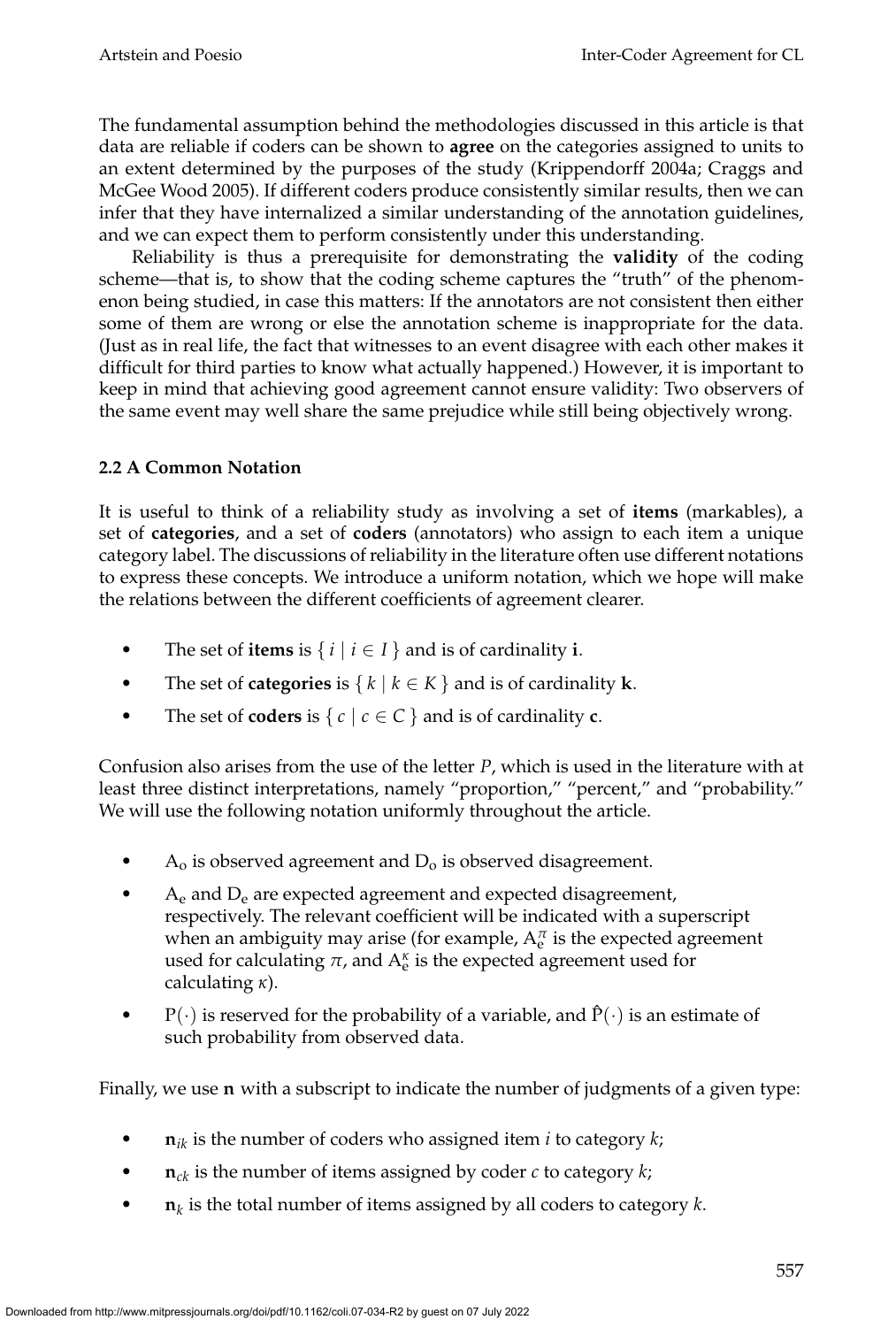#### **2.3 Agreement Without Chance Correction**

The simplest measure of agreement between two coders is **percentage of agreement** or **observed agreement**, defined for example by Scott (1955, page 323) as "the percentage of judgments on which the two analysts agree when coding the same data independently." This is the number of items on which the coders agree divided by the total number of items. More precisely, and looking ahead to the following discussion, observed agreement is the arithmetic mean of the **agreement value** agr<sub>*i*</sub> for all items  $i \in I$ , defined as follows:

> $\text{agr}_i = \begin{cases} 1 \text{ if the two coders assign } i \text{ to the same category} \\ 0 \text{ if the two coders assign } i \text{ to different categorie} \end{cases}$ 0 if the two coders assign *i* to different categories

Observed agreement over the values  $\text{agr}_i$  for all items  $i \in I$  is then:

$$
A_o = \frac{1}{i} \sum_{i \in I} agr_i
$$

For example, let us assume a very simple annotation scheme for dialogue acts in information-seeking dialogues which makes a binary distinction between the categories statement and info-request, as in the DAMSL dialogue act scheme (Allen and Core 1997). Two coders classify 100 utterances according to this scheme as shown in Table 1. Percentage agreement for this data set is obtained by summing up the cells on the diagonal and dividing by the total number of items:  $A_0 = (20 + 50)/100 = 0.7$ .

Observed agreement enters in the computation of all the measures of agreement we consider, but on its own it does not yield values that can be compared across studies, because some agreement is due to chance, and the amount of chance agreement is affected by two factors that vary from one study to the other. First of all, as Scott (1955, page 322) points out, "[percentage agreement] is biased in favor of dimensions with a small number of categories." In other words, given two coding schemes for the same phenomenon, the one with fewer categories will result in higher percentage agreement just by chance. If two coders randomly classify utterances in a uniform manner using the scheme of Table 1, we would expect an equal number of items to fall in each of the four cells in the table, and therefore pure chance will cause the coders to agree on half of the items (the two cells on the diagonal:  $\frac{1}{4} + \frac{1}{4}$ ). But suppose we want to refine the simple binary coding scheme by introducing a new category, check, as in the MapTask coding scheme (Carletta et al. 1997). If two coders randomly classify utterances in a uniform manner using the three categories in the second scheme, they would only agree on a third of the items  $(\frac{1}{9} + \frac{1}{9} + \frac{1}{9})$ .

| ۰.<br>- -<br>×<br>.<br>.,<br>M.<br>۰. |  |
|---------------------------------------|--|
|---------------------------------------|--|

A simple example of agreement on dialogue act tagging.

|              |         |          | CODER A  |                 |
|--------------|---------|----------|----------|-----------------|
|              |         |          |          | STAT IREO TOTAL |
|              | STAT 20 |          | -20      | 40              |
| CODER B IREO | TOTAL.  | 10<br>30 | 50<br>70 | 60<br>100       |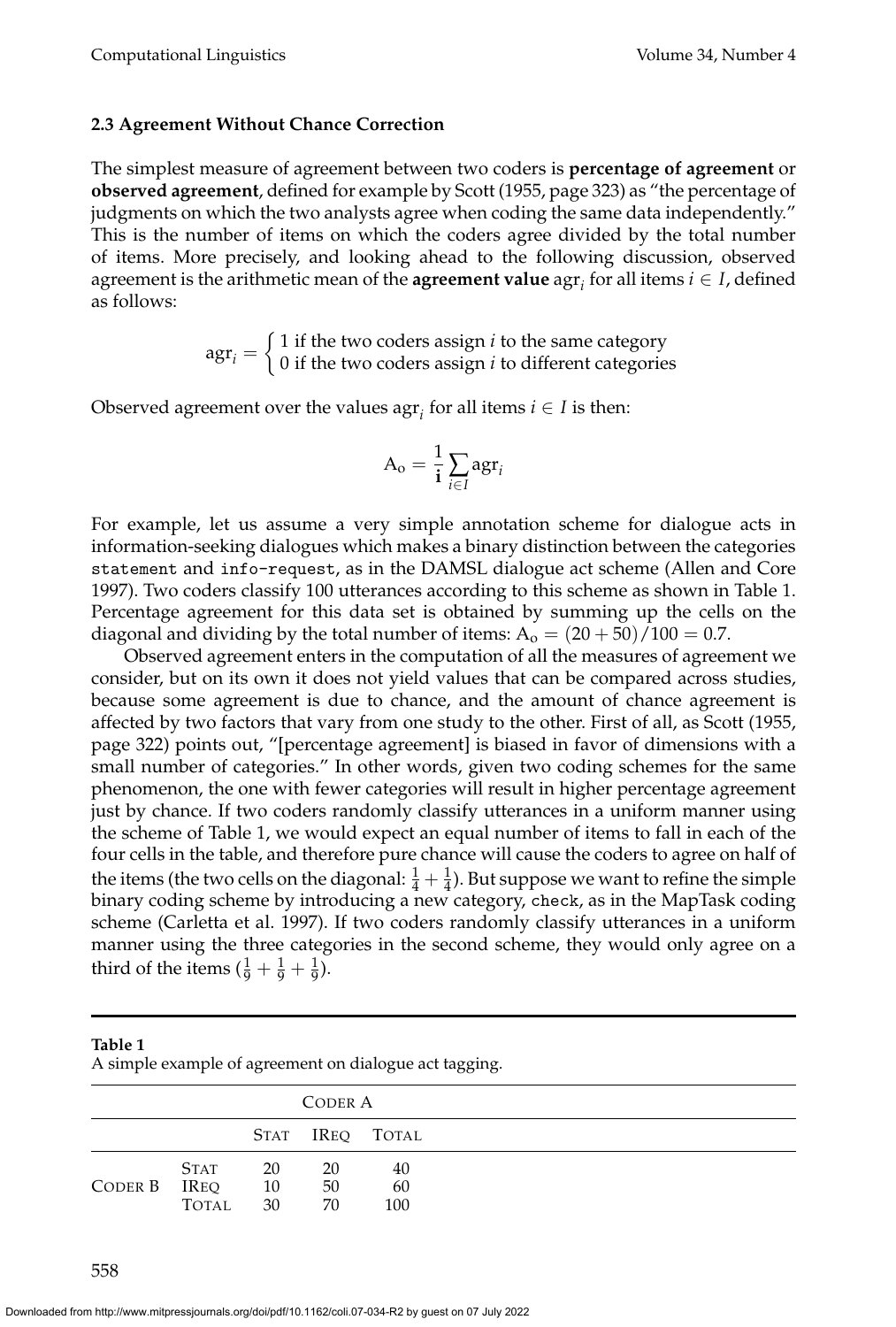The second reason percentage agreement cannot be trusted is that it does not correct for the distribution of items among categories: We expect a higher percentage agreement when one category is much more common than the other. This problem, already raised by Hsu and Field (2003, page 207) among others, can be illustrated using the following example (Di Eugenio and Glass 2004, example 3, pages 98–99). Suppose 95% of utterances in a particular domain are statement, and only 5% are inforequest. We would then expect by chance that  $0.95 \times 0.95 = 0.9025$  of the utterances would be classified as statement by both coders, and  $0.05 \times 0.05 = 0.0025$  as inforequest, so the coders would agree on 90.5% of the utterances. Under such circumstances, a seemingly high observed agreement of 90% is actually worse than expected by chance.

The conclusion reached in the literature is that in order to get figures that are comparable across studies, observed agreement has to be adjusted for chance agreement. These are the measures we will review in the remainder of this article. We will not look at the variants of percentage agreement used in CL work on discourse before the introduction of kappa, such as percentage agreement with an expert and percentage agreement with the majority; see Carletta (1996) for discussion and criticism.<sup>3</sup>

## **2.4 Chance-Corrected Coefficients for Measuring Agreement between Two Coders**

All of the coefficients of agreement discussed in this article correct for chance on the basis of the same idea. First we find how much agreement is expected by chance: Let us call this value  $A_e$ . The value  $1 - A_e$  will then measure how much agreement over and above chance is attainable; the value  $A_0 - A_e$  will tell us how much agreement beyond chance was actually found. The ratio between  $A_0 - A_e$  and  $1 - A_e$  will then tell us which proportion of the possible agreement beyond chance was actually observed. This idea is expressed by the following formula.

$$
\textit{S},\pi,\kappa=\frac{A_o-A_e}{1-A_e}
$$

The three best-known coefficients, *S* (Bennett, Alpert, and Goldstein 1954), *π* (Scott 1955), and *κ* (Cohen 1960), and their generalizations, all use this formula; whereas Krippendorff's *α* is based on a related formula expressed in terms of disagreement (see Section 2.6). All three coefficients therefore yield values of agreement between  $-A_e/1-A_e$  (no observed agreement) and 1 (observed agreement = 1), with the value 0 signifying chance agreement (observed agreement = expected agreement). Note also that whenever agreement is less than perfect  $(A_0 < 1)$ , chance-corrected agreement will be strictly lower than observed agreement, because some amount of agreement is always expected by chance.

Observed agreement  $A_0$  is easy to compute, and is the same for all three coefficients—the proportion of items on which the two coders agree. But the notion of chance agreement, or the probability that two coders will classify an arbitrary item as belonging to the same category by chance, requires a model of what would happen if coders' behavior was only by chance. All three coefficients assume *independence* of the two coders—that is, that the chance of  $c_1$  and  $c_2$  agreeing on any given category  $k$ 

<sup>3</sup> The extended version of the article also includes a discussion of why  $\chi^2$  and correlation coefficients are not appropriate for this task.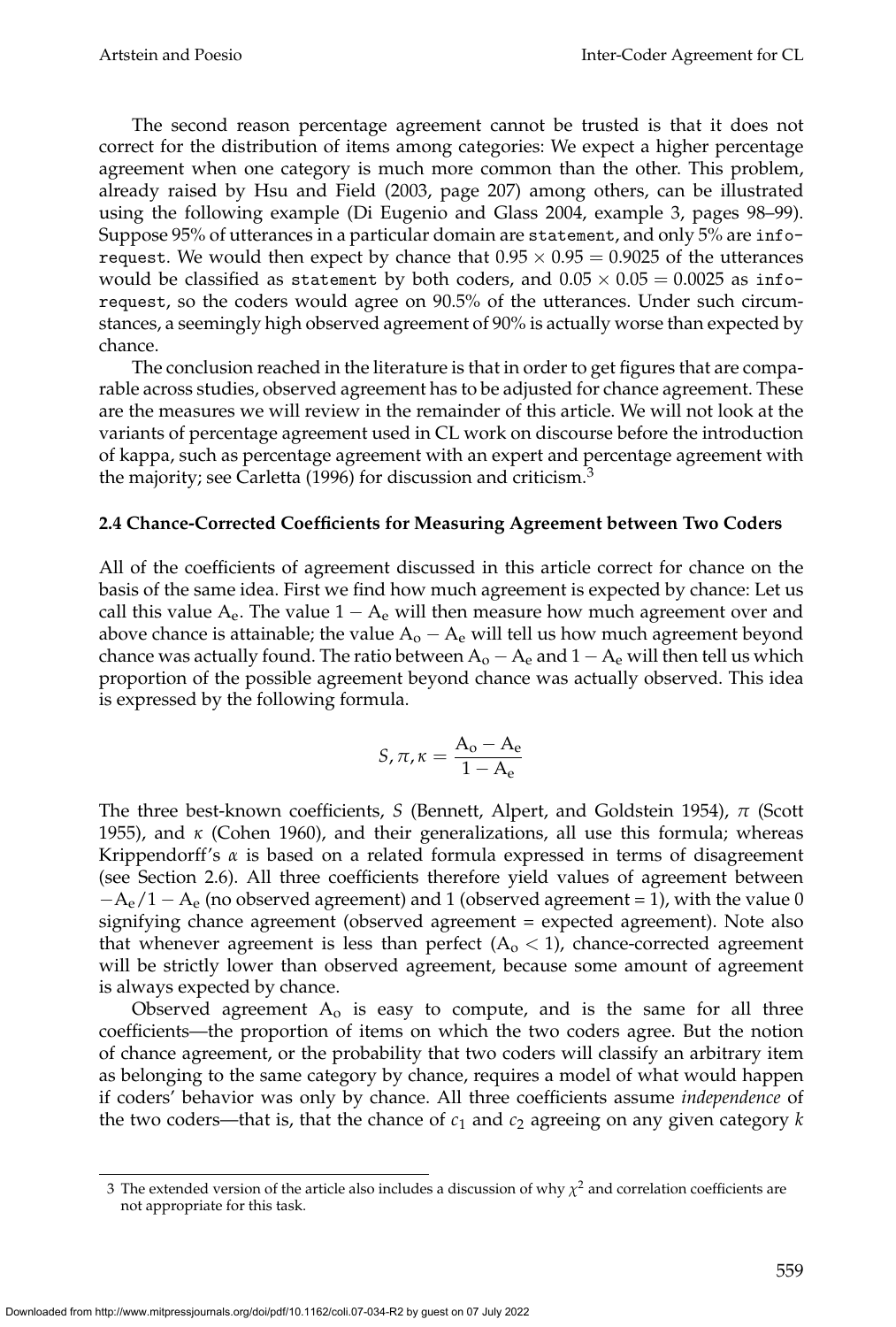|             | The value of different coefficients applied to the data from Table 1. |                                             |  |
|-------------|-----------------------------------------------------------------------|---------------------------------------------|--|
| Coefficient | Expected agreement                                                    | Chance-corrected agreement                  |  |
| S           | $2 \times (\frac{1}{2})^2 = 0.5$                                      | $(0.7-0.5)/(1-0.5)=0.4$                     |  |
| $\pi$       | $0.35^2 + 0.65^2 = 0.545$                                             | $(0.7 - 0.545) / (1 - 0.545) \approx 0.341$ |  |

*κ*  $0.3 \times 0.4 + 0.6 \times 0.7 = 0.54$   $(0.7 - 0.54) / (1 - 0.54) \approx 0.348$ 

| Table 2                                                               |  |  |
|-----------------------------------------------------------------------|--|--|
| The value of different coefficients applied to the data from Table 1. |  |  |

*Observed agreement for all the coefficients is 0.7.*

is the product of the chance of each of them assigning an item to that category:  $P(k|c_1) \cdot P(k|c_2)$ .<sup>4</sup> Expected agreement is then the probability of  $c_1$  and  $c_2$  agreeing on any category, that is, the sum of the product over all categories:

$$
A_e^S = A_e^{\pi} = A_e^{\kappa} = \sum_{k \in K} P(k|c_1) \cdot P(k|c_2)
$$

The difference between *S*, *π*, and *κ* lies in the assumptions leading to the calculation of  $P(k|c_i)$ , the chance that coder  $c_i$  will assign an arbitrary item to category *k* (Zwick 1988; Hsu and Field 2003).

- *S*: This coefficient is based on the assumption that if coders were operating by chance alone, we would get a uniform distribution: That is, for any two coders  $c_m$ ,  $c_n$  and any two categories  $k_i$ ,  $k_l$ ,  $P(k_i|c_m) = P(k_l|c_n)$ .
- *π*: If coders were operating by chance alone, we would get the same distribution for each coder: For any two coders *cm*, *cn* and any category *k*,  $P(k|c_m) = P(k|c_n).$
- *κ*: If coders were operating by chance alone, we would get a separate distribution for each coder.

Additionally, the lack of independent prior knowledge of the distribution of items among categories means that the distribution of categories (for *π*) and the priors for the individual coders (for *κ*) have to be estimated from the observed data. Table 2 demonstrates the effect of the different chance models on the coefficient values. The remainder of this section explains how the three coefficients are calculated when the reliability data come from two coders; we will discuss a variety of proposed generalizations starting in Section 2.5.

*2.4.1 All Categories Are Equally Likely: S.* The simplest way of discounting for chance is the one adopted to compute the coefficient *S* (Bennett, Alpert, and Goldstein 1954), also known in the literature as *C*, *κn*, *G*, and *RE* (see Zwick 1988; Hsu and Field 2003). As noted previously, the computation of *S* is based on an interpretation of chance as a random choice of category from a uniform distribution—that is, all categories are equally likely. If coders classify the items into **k** categories, then the chance  $P(k|c_i)$  of

<sup>4</sup> The independence assumption has been the subject of much criticism, for example by John S. Uebersax. http://ourworld.compuserve.com/homepages/jsuebersax/agree.htm.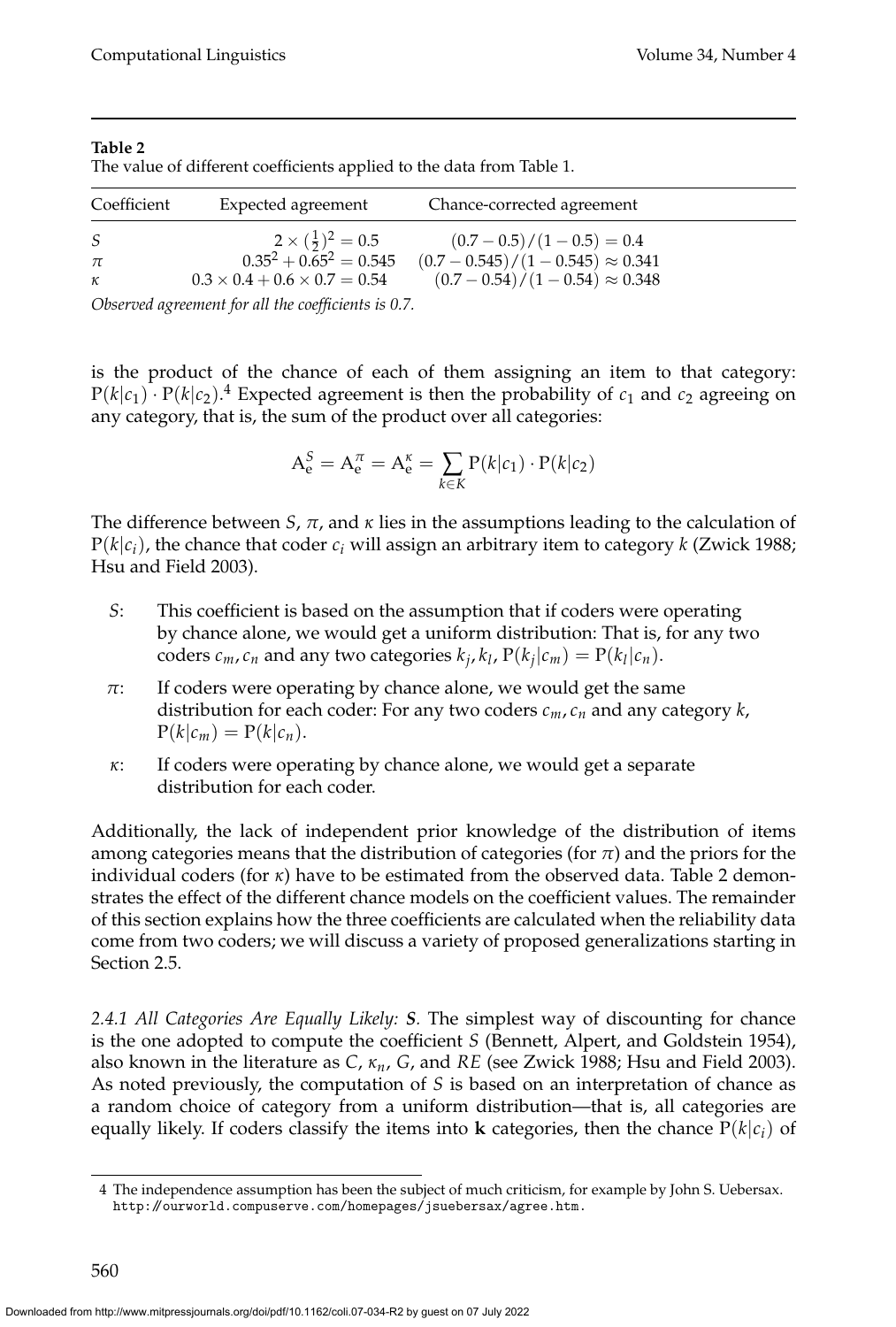any coder assigning an item to category  $k$  under the uniformity assumption is  $\frac{1}{k}$ ; hence the total agreement expected by chance is

$$
A_e^S = \sum_{k \in K} \frac{1}{k} \cdot \frac{1}{k} = k \cdot \left(\frac{1}{k}\right)^2 = \frac{1}{k}
$$

The calculation of the value of *S* for the figures in Table 1 is shown in Table 2.

The coefficient *S* is problematic in many respects. The value of the coefficient can be artificially increased simply by adding spurious categories which the coders would never use (Scott 1955, pages 322–323). In the case of CL, for example, *S* would reward designing extremely fine-grained tagsets, provided that most tags are never actually encountered in real data. Additional limitations are noted by Hsu and Field (2003). It has been argued that uniformity is the best model for a chance distribution of items among categories if we have no independent prior knowledge of the distribution (Brennan and Prediger 1981). However, a lack of prior knowledge does not mean that the distribution cannot be estimated post hoc, and this is what the other coefficients do.

*2.4.2 A Single Distribution: π.* All of the other methods for discounting chance agreement we discuss in this article attempt to overcome the limitations of *S*'s strong uniformity assumption using an idea first proposed by Scott (1955): Use the actual behavior of the coders to estimate the prior distribution of the categories. As noted earlier, Scott based his characterization of  $\pi$  on the assumption that random assignment of categories to items, by any coder, is governed by the distribution of items among categories in the actual world. The best estimate of this distribution is  $\hat{P}(k)$ , the observed proportion of items assigned to category *k* by both coders.

$$
P(k|c_1) = P(k|c_2) = \hat{P}(k)
$$

 $\hat{P}(k)$ , the observed proportion of items assigned to category k by both coders, is the total number of assignments to *k* by both coders  $\mathbf{n}_k$ , divided by the overall number of assignments, which for the two-coder case is twice the number of items **i**:

$$
\hat{\mathrm{P}}(k) = \frac{\mathbf{n}_k}{2\mathbf{i}}
$$

Given the assumption that coders act independently, expected agreement is computed as follows.

$$
A_e^{\pi} = \sum_{k \in K} \hat{P}(k) \cdot \hat{P}(k) = \sum_{k \in K} \left(\frac{\mathbf{n}_k}{2\mathbf{i}}\right)^2 = \frac{1}{4\mathbf{i}^2} \sum_{k \in K} \mathbf{n}_k^2
$$

It is easy to show that for any set of coding data,  $A_e^{\pi} \ge A_e^S$  and therefore  $\pi \le S$ , with the limiting case (equality) obtaining when the observed distribution of items among categories is uniform.

*2.4.3 Individual Coder Distributions: κ.* The method proposed by Cohen (1960) to calculate expected agreement  $A_e$  in his  $\kappa$  coefficient assumes that random assignment of categories to items is governed by prior distributions that are unique to each coder, and which reflect individual **annotator bias**. An individual coder's prior distribution is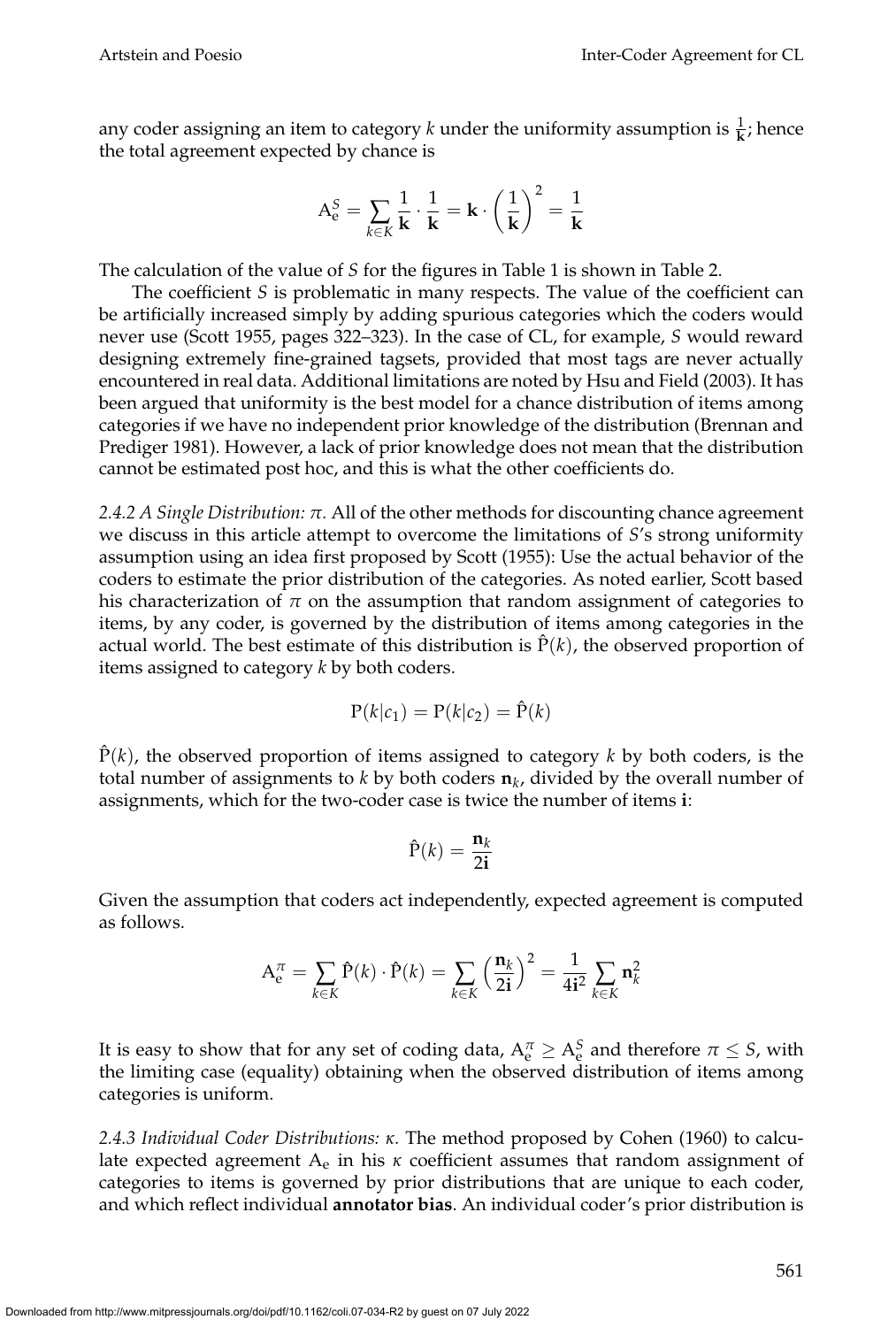estimated by looking at her actual distribution:  $P(k|c_i)$ , the probability that coder  $c_i$  will classify an arbitrary item into category *k*, is estimated by using  $\hat{P}(k|c_i)$ , the proportion of items actually assigned by coder *ci* to category *k*; this is the number of assignments to *k* by  $c_i$ ,  $\mathbf{n}_{c,k}$ , divided by the number of items **i**.

$$
P(k|c_i) = \hat{P}(k|c_i) = \frac{\mathbf{n}_{c_i k}}{\mathbf{i}}
$$

As in the case of *S* and  $\pi$ , the probability that the two coders  $c_1$  and  $c_2$  assign an item to a particular category  $k \in K$  is the joint probability of each coder making this assignment independently. For *κ* this joint probability is  $\hat{P}(k|c_1) \cdot \hat{P}(k|c_2)$ ; expected agreement is then the sum of this joint probability over all the categories  $k \in K$ .

$$
A_e^{\kappa} = \sum_{k \in K} \hat{P}(k|c_1) \cdot \hat{P}(k|c_2) = \sum_{k \in K} \frac{n_{c_1 k}}{i} \cdot \frac{n_{c_2 k}}{i} = \frac{1}{i^2} \sum_{k \in K} n_{c_1 k} n_{c_2 k}
$$

It is easy to show that for any set of coding data,  $A_e^{\pi} \ge A_e^{\kappa}$  and therefore  $\pi \le \kappa$ , with the limiting case (equality) obtaining when the observed distributions of the two coders are identical. The relationship between  $\kappa$  and  $S$  is not fixed.

## **2.5 More Than Two Coders**

In corpus annotation practice, measuring reliability with only two coders is seldom considered enough, except for small-scale studies. Sometimes researchers run reliability studies with more than two coders, measure agreement separately for each pair of coders, and report the average. However, a better practice is to use generalized versions of the coefficients. A generalization of Scott's  $\pi$  is proposed in Fleiss (1971), and a generalization of Cohen's *κ* is given in Davies and Fleiss (1982). We will call these coefficients multi- $\pi$  and multi- $\kappa$ , respectively, dropping the multi-prefixes when no confusion is expected to arise.<sup>5</sup>

2.5.1 Fleiss's Multi- $π$ . With more than two coders, the observed agreement  $A<sub>o</sub>$  can no longer be defined as the percentage of items on which there is agreement, because inevitably there will be items on which some coders agree and others disagree. The solution proposed in the literature is to measure **pairwise agreement** (Fleiss 1971): Define the amount of agreement on a particular item as the proportion of agreeing judgment pairs out of the total number of judgment pairs for that item.

Multiple coders also pose a problem for the visualization of the data. When the number of coders **c** is greater than two, judgments cannot be shown in a contingency table like Table 1, because each coder has to be represented in a separate dimension.

<sup>5</sup> Due to historical accident, the terminology in the literature is confusing. Fleiss (1971) proposed a coefficient of agreement for multiple coders and called it *κ*, even though it calculates expected agreement based on the cumulative distribution of judgments by all coders and is thus better thought of as a generalization of Scott's *π*. This unfortunate choice of name was the cause of much confusion in subsequent literature: Often, studies which claim to give a generalization of *κ* to more than two coders actually report Fleiss's coefficient (e.g., Bartko and Carpenter 1976; Siegel and Castellan 1988; Di Eugenio and Glass 2004). Since Carletta (1996) introduced reliability to the CL community based on the definitions of Siegel and Castellan (1988), the term "kappa" has been usually associated in this community with Siegel and Castellan's K, which is in effect Fleiss's coefficient, that is, a generalization of Scott's *π*.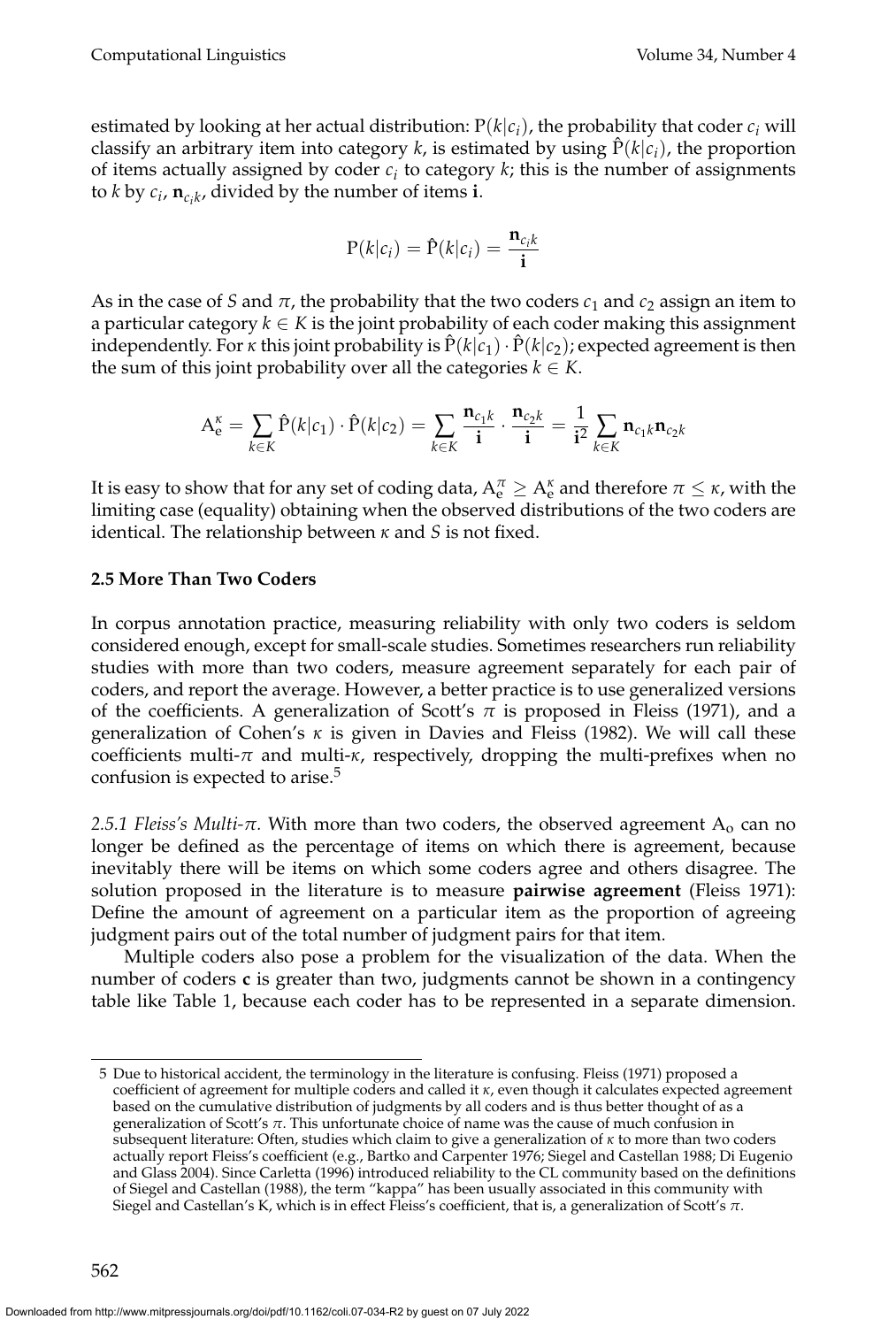Fleiss (1971) therefore uses a different type of table which lists each item with the number of judgments it received for each category; Siegel and Castellan (1988) use a similar table, which Di Eugenio and Glass (2004) call an **agreement table**. Table 3 is an example of an agreement table, in which the same 100 utterances from Table 1 are labeled by three coders instead of two. Di Eugenio and Glass (page 97) note that compared to contingency tables like Table 1, agreement tables like Table 3 lose information because they do not say which coder gave each judgment. This information is not used in the calculation of *π*, but is necessary for determining the individual coders' distributions in the calculation of *κ*. (Agreement tables also add information compared to contingency tables, namely, the identity of the items that make up each contingency class, but this information is not used in the calculation of either  $\kappa$  or  $\pi$ .)

Let  $\mathbf{n}_{ik}$  stand for the number of times an item *i* is classified in category *k* (i.e., the number of coders that make such a judgment): For example, given the distribution in Table 3,  $n_{Utt_1Stat} = 2$  and  $n_{Utt_1IReq} = 1$ . Each category *k* contributes  $\binom{n_{ik}}{2}$  pairs of agreeing judgments for item *i*; the amount of agreement  $\arg r_i$  for item *i* is the sum of  $\binom{n_{ik}}{2}$  over all categories  $k \in K$ , divided by  $\binom{c}{2}$ , the total number of judgment pairs per item.

$$
\text{agr}_i = \frac{1}{\binom{c}{2}} \sum_{k \in K} \binom{\mathbf{n}_{ik}}{2} = \frac{1}{\mathbf{c}(\mathbf{c}-1)} \sum_{k \in K} \mathbf{n}_{ik}(\mathbf{n}_{ik}-1)
$$

For example, given the results in Table 3, we find the agreement value for Utterance 1 as follows.

$$
\text{agr}_1 = \frac{1}{\binom{3}{2}} \left( \binom{\textbf{n}_{Utt_1}\text{Stat}}{2} + \binom{\textbf{n}_{Utt_1}\text{IReq}}{2} \right) = \frac{1}{3} \left( 1 + 0 \right) \approx 0.33
$$

The overall observed agreement is the mean of agr<sub>*i*</sub> for all items  $i \in I$ .

$$
A_{o} = \frac{1}{i} \sum_{i \in I} agr_{i} = \frac{1}{ic(c-1)} \sum_{i \in I} \sum_{k \in K} n_{ik} (n_{ik} - 1)
$$

(Notice that this definition of observed agreement is equivalent to the mean of the two-coder observed agreement values from Section 2.4 for all coder pairs.)

If observed agreement is measured on the basis of pairwise agreement (the proportion of agreeing judgment pairs), it makes sense to measure expected agreement in terms of pairwise comparisons as well, that is, as the probability that any pair of judgments for an item would be in agreement—or, said otherwise, the probability that two

|                               | Agreement table with three coders. |             |  |  |  |  |
|-------------------------------|------------------------------------|-------------|--|--|--|--|
|                               | <b>STAT</b>                        | <b>IREO</b> |  |  |  |  |
| $\rm{Utt_1} \over \rm{Utt_2}$ | 2<br>$\theta$                      | 3           |  |  |  |  |
| $\vdots$<br>$Utt_{100}$       | -1                                 |             |  |  |  |  |
| TOTAL                         | 90(0.3)                            | 210(0.7)    |  |  |  |  |

**Table 3**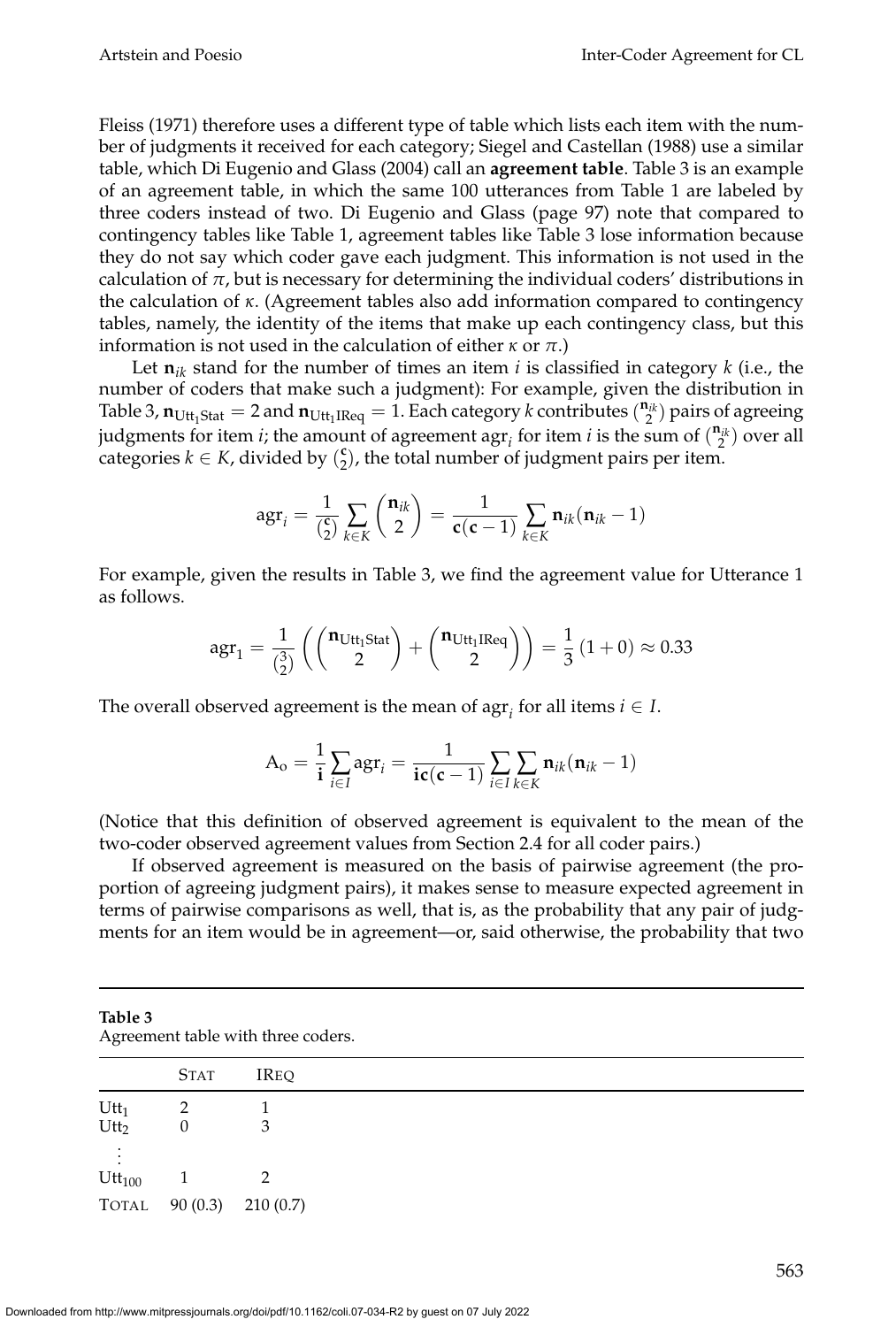arbitrary coders would make the same judgment for a particular item by chance. This is the approach taken by Fleiss (1971). Like Scott, Fleiss interprets "chance agreement" as the agreement expected on the basis of a single distribution which reflects the combined judgments of all coders, meaning that expected agreement is calculated using  $\hat{P}(k)$ , the overall proportion of items assigned to category *k*, which is the total number of such assignments by all coders  $\mathbf{n}_k$  divided by the overall number of assignments. The latter, in turn, is the number of items **i** multiplied by the number of coders **c**.

$$
\hat{\mathrm{P}}(k) = \frac{1}{\mathbf{i} \mathbf{c}} \, \mathbf{n}_k
$$

As in the two-coder case, the probability that two arbitrary coders assign an item to a particular category  $k \in K$  is assumed to be the joint probability of each coder making this assignment independently, that is  $(\hat{P}(k))^2$ . The expected agreement is the sum of this joint probability over all the categories  $k \in K$ .

$$
A_e^{\pi} = \sum_{k \in K} (\hat{P}(k))^2 = \sum_{k \in K} \left(\frac{1}{ic} n_k\right)^2 = \frac{1}{(ic)^2} \sum_{k \in K} n_k^2
$$

Multi-*π* is the coefficient that Siegel and Castellan (1988) call K.

*2.5.2 Multi-κ.* It is fairly straightforward to adapt Fleiss's proposal to generalize Cohen's *κ* proper to more than two coders, calculating expected agreement based on individual coder marginals. A detailed proposal can be found in Davies and Fleiss (1982), or in the extended version of this article.

## **2.6 Krippendorff's** *α* **and Other Weighted Agreement Coefficients**

A serious limitation of both  $\pi$  and  $\kappa$  is that all disagreements are treated equally. But especially for semantic and pragmatic features, disagreements are not all alike. Even for the relatively simple case of dialogue act tagging, a disagreement between an accept and a reject interpretation of an utterance is clearly more serious than a disagreement between an info-request and a check. For tasks such as anaphora resolution, where reliability is determined by measuring agreement on sets (coreference chains), allowing for degrees of disagreement becomes essential (see Section 4.4). Under such circumstances,  $\pi$  and  $\kappa$  are not very useful.

In this section we discuss two coefficients that make it possible to differentiate between types of disagreements: *α* (Krippendorff 1980, 2004a), which is a coefficient defined in a general way that is appropriate for use with multiple coders, different magnitudes of disagreement, and missing values, and is based on assumptions similar to those of *π*; and weighted kappa *κw* (Cohen 1968), a generalization of *κ*.

*2.6.1 Krippendorff's α.* The coefficient *α* (Krippendorff 1980, 2004a) is an extremely versatile agreement coefficient based on assumptions similar to  $\pi$ , namely, that expected agreement is calculated by looking at the overall distribution of judgments without regard to which coders produced these judgments. It applies to multiple coders, and it allows for different magnitudes of disagreement. When all disagreements are considered equal it is nearly identical to multi- $\pi$ , correcting for small sample sizes by using an unbiased estimator for expected agreement. In this section we will present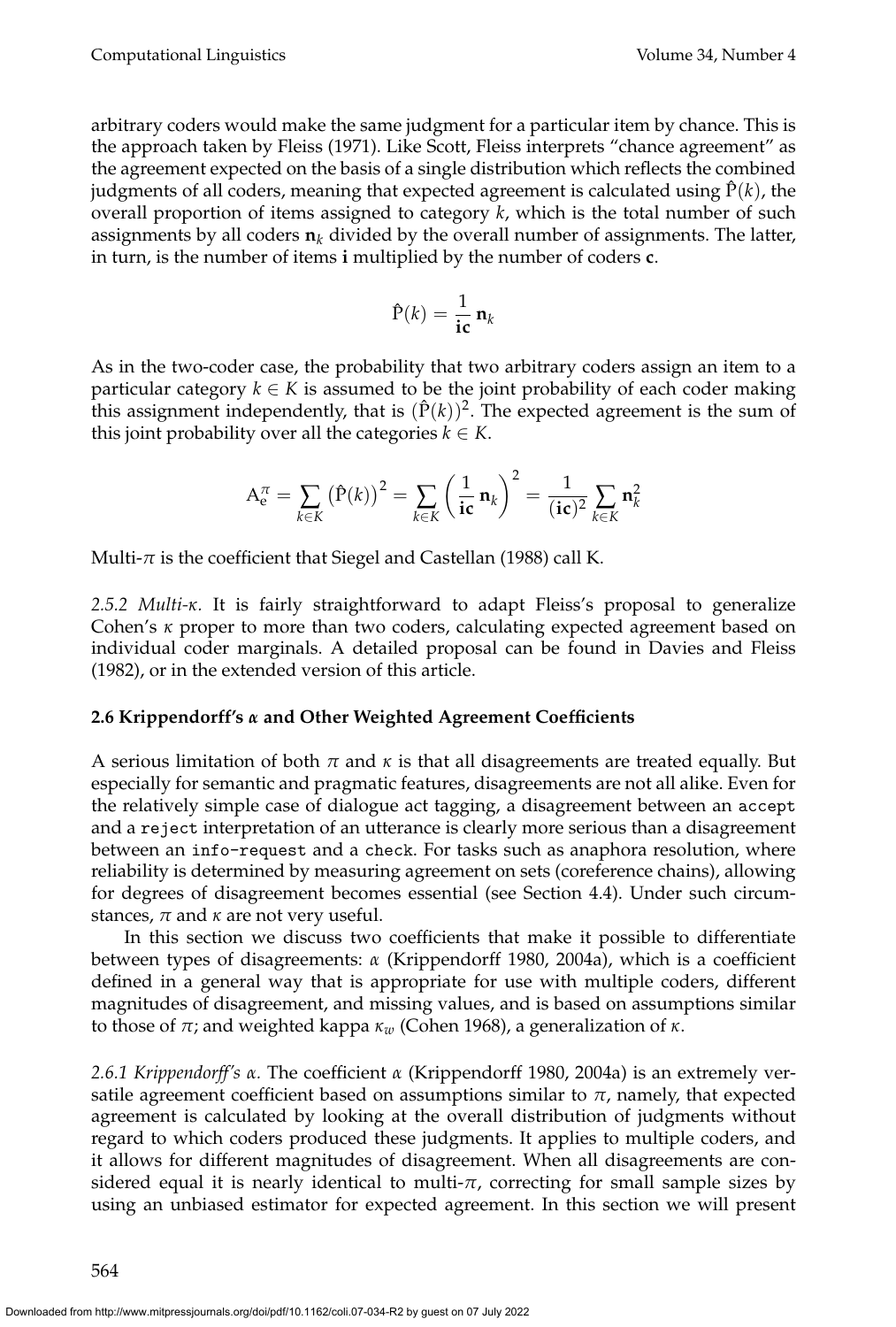Krippendorff's *α* and relate it to the other coefficients discussed in this article, but we will start with *α*'s origins as a measure of variance, following a long tradition of using variance to measure reliability (see citations in Rajaratnam 1960; Krippendorff 1970).

A sample's variance  $s^2$  is defined as the sum of square differences from the mean  $SS = \sum (x - \bar{x})^2$  divided by the degrees of freedom *df*. Variance is a useful way of looking at agreement if coders assign numerical values to the items, as in magnitude estimation tasks. Each item in a reliability study can be considered a separate level in a single-factor analysis of variance: The smaller the variance around each level, the higher the reliability. When agreement is perfect, the variance within the levels  $(s^2_{within})$ is zero; when agreement is at chance, the variance within the levels is equal to the variance between the levels, in which case it is also equal to the overall variance of the data:  $s^2_{within} = s^2_{between} = s^2_{total}$ . The ratios  $s^2_{within}/s^2_{between}$  (that is,  $1/F$ ) and  $s^2_{within}/s^2_{total}$  are therefore 0 when agreement is perfect and 1 when agreement is at chance. Additionally, the latter ratio is bounded at 2:  $SS_{within} \leq SS_{total}$  by definition, and  $df_{total} \leq 2 df_{within}$ because each item has at least two judgments. Subtracting the ratio  $s^2_{within}/s^2_{total}$  from 1 yields a coefficient which ranges between −1 and 1, where 1 signifies perfect agreement and 0 signifies chance agreement.

$$
\alpha = 1 - \frac{s_{within}^2}{s_{total}^2} = 1 - \frac{SS_{within}/df_{within}}{SS_{total}/df_{total}}
$$

We can unpack the formula for *α* to bring it to a form which is similar to the other coefficients we have looked at, and which will allow generalizing *α* beyond simple numerical values. The first stepis to get rid of the notion of arithmetic mean which lies at the heart of the measure of variance. We observe that for any set of numbers  $x_1, \ldots, x_N$ with a mean  $\bar{x} = \frac{1}{N} \sum_{n=1}^{N} x_n$ , the sum of square differences from the mean *SS* can be expressed as the sum of square of differences between all the (ordered) pairs of numbers, scaled by a factor of 1/2*N*.

$$
SS = \sum_{n=1}^{N} (x_n - \bar{x})^2 = \frac{1}{2N} \sum_{n=1}^{N} \sum_{m=1}^{N} (x_n - x_m)^2
$$

For calculating *α* we considered each item to be a separate level in an analysis of variance; the number of levels is thus the number of items **i**, and because each coder marks each item, the number of observations for each item is the number of coders **c**. Within-level variance is the sum of the square differences from the mean of each item,  $SS_{within} = \sum_i \sum_c (x_{ic} - \bar{x}_i)^2$ , divided by the degrees of freedom  $df_{within} = \mathbf{i}(\mathbf{c} - 1)$ . We can express this as the sum of the squares of the differences between all of the judgment pairs for each item, summed over all items and scaled by the appropriate factor. We use the notation  $x_{ic}$  for the value given by coder *c* to item *i*, and  $\bar{x}_i$  for the mean of all the values given to item *i*.

$$
s_{within}^2 = \frac{SS_{within}}{df_{within}} = \frac{1}{\mathbf{i}(\mathbf{c}-1)} \sum_{i \in I} \sum_{c \in C} (x_{ic} - \bar{x}_i)^2 = \frac{1}{2\mathbf{i}(\mathbf{c} - 1)} \sum_{i \in I} \sum_{m=1}^{\mathbf{c}} \sum_{n=1}^{\mathbf{c}} (x_{ic_m} - x_{ic_n})^2
$$

The total variance is the sum of the square differences of all judgments from the grand mean,  $SS_{total} = \sum_{i} \sum_{c} (x_{ic} - \bar{x})^2$ , divided by the degrees of freedom  $df_{total} = i\mathbf{c} - 1$ . This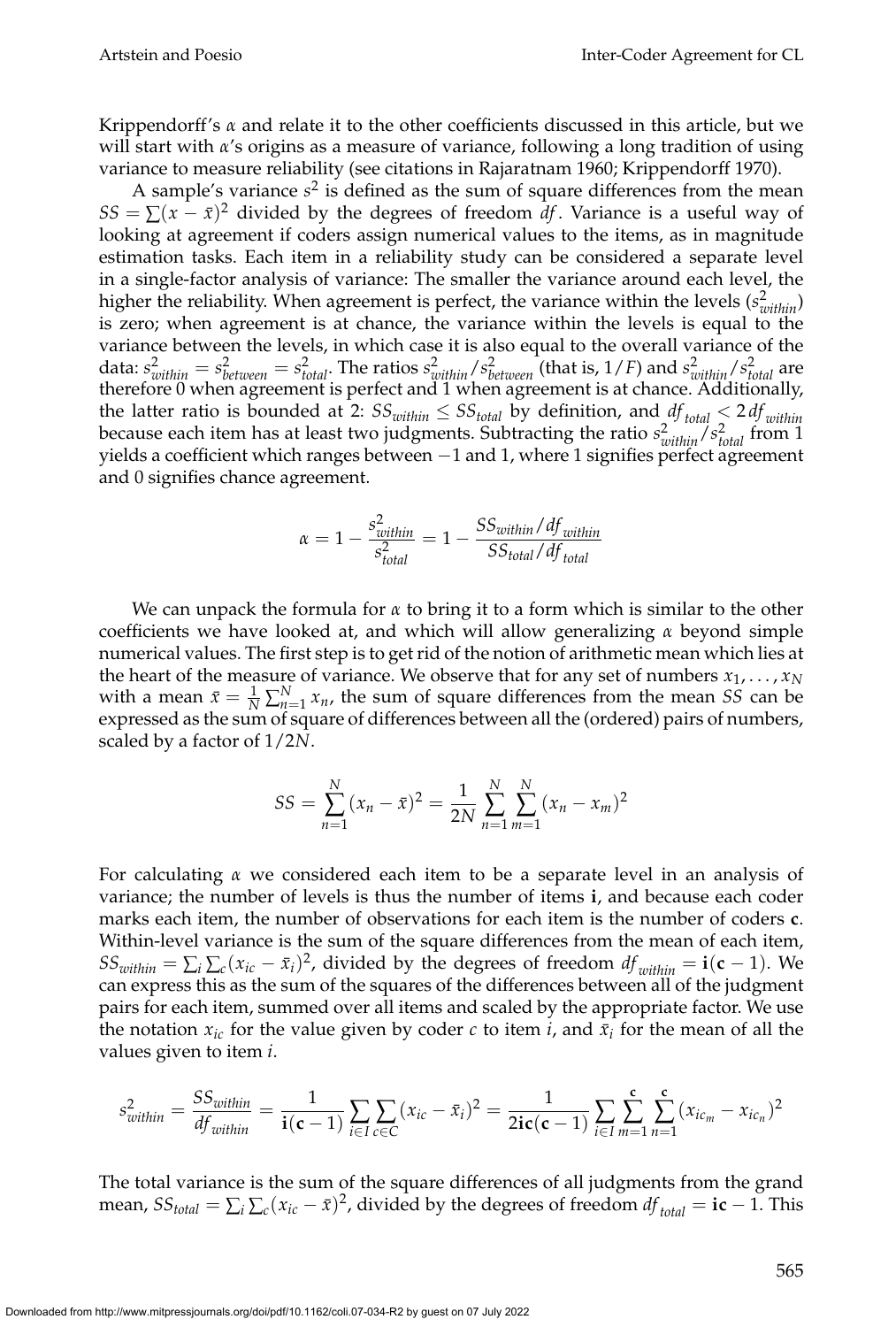can be expressed as the sum of the squares of the differences between all of the judgments pairs without regard to items, again scaled by the appropriate factor. The notation  $\bar{x}$  is the overall mean of all the judgments in the data.

$$
s_{total}^2 = \frac{SS_{total}}{df_{total}} = \frac{1}{\mathbf{i}\mathbf{c} - 1} \sum_{i \in I} \sum_{c \in C} (x_{ic} - \bar{x})^2 = \frac{1}{2\mathbf{i}\mathbf{c}(\mathbf{i}\mathbf{c} - 1)} \sum_{j=1}^{\mathbf{i}} \sum_{m=1}^{\mathbf{c}} \sum_{l=1}^{\mathbf{i}} \sum_{n=1}^{\mathbf{c}} (x_{i_jc_m} - x_{i_lc_n})^2
$$

Now that we have removed references to means from our formulas, we can abstract over the measure of variance. We define a distance function **d** which takes two numbers and returns the square of their difference.

$$
\mathbf{d}_{ab}=(a-b)^2
$$

We also simplify the computation by counting all the identical value assignments together. Each unique value used by the coders will be considered a category  $k \in K$ . We use **n***ik* for the number of times item *i* is given the value *k*, that is, the number of coders that make such a judgment. For every (ordered) pair of distinct values  $k_a, k_b \in K$ there are  $\mathbf{n}_{ik_a}\mathbf{n}_{ik_b}$  pairs of judgments of item *i*, whereas for non-distinct values there are  $\mathbf{n}_{ik_a}(\mathbf{n}_{ik_a}-1)$  pairs. We use this notation to rewrite the formula for the within-level variance.  $\vec{D}_{\alpha}^{\alpha}$ , the observed disagreement for  $\alpha$ , is defined as twice the variance within the levels in order to get rid of the factor 2 in the denominator; we also simplify the formula by using the multiplier  $\mathbf{n}_{ik_a}\mathbf{n}_{ik_a}$  for identical categories—this is allowed because  **for all** *k***.** 

$$
\mathrm{D}_\mathrm{o}^\alpha=2\,s_{within}^2=\frac{1}{\mathbf{i}\mathbf{c}(\mathbf{c}-1)}\sum_{i\in I}\sum_{j=1}^{\mathbf{k}}\sum_{l=1}^{\mathbf{k}}\mathbf{n}_{ik_j}\mathbf{n}_{ik_l}\mathbf{d}_{k_jk_l}
$$

We perform the same simplification for the total variance, where  $\mathbf{n}_k$  stands for the total number of times the value *k* is assigned to any item by any coder. The expected disagreement for  $\alpha$ ,  $D_e^{\alpha}$ , is twice the total variance.

$$
\mathbf{D_e^{\alpha}} = 2 s_{total}^2 = \frac{1}{\mathbf{i} \mathbf{c} (\mathbf{i} \mathbf{c} - 1)} \sum_{j=1}^{\mathbf{k}} \sum_{l=1}^{\mathbf{k}} \mathbf{n}_{k_j} \mathbf{n}_{k_l} \mathbf{d}_{k_j k_l}
$$

Because both expected and observed disagreement are twice the respective variances, the coefficient  $\alpha$  retains the same form when expressed with the disagreement values.

$$
\alpha=1-\frac{D_o}{D_e}
$$

Now that *α* has been expressed without explicit reference to means, differences, and squares, it can be generalized to a variety of coding schemes in which the labels cannot be interpreted as numerical values: All one has to do is to replace the square difference function **d** with a different distance function. Krippendorff (1980, 2004a) offers distance metrics suitable for nominal, interval, ordinal, and ratio scales. Of particular interest is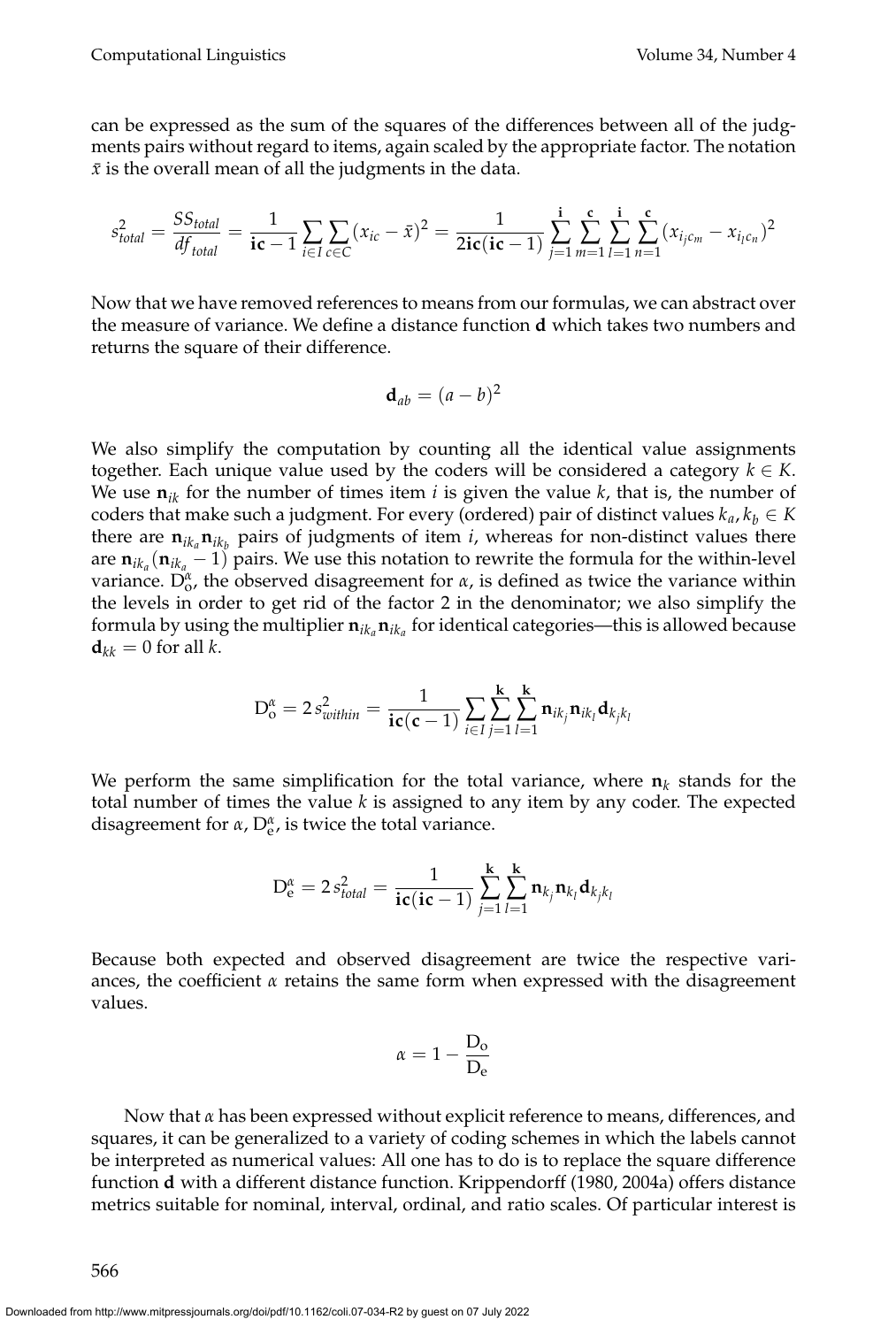the function for nominal categories, that is, a function which considers all distinct labels equally distant from one another.

$$
\mathbf{d}_{ab} = \begin{cases} 0 \text{ if } a = b \\ 1 \text{ if } a \neq b \end{cases}
$$

It turns out that with this distance function, the observed disagreement  $D_0^{\alpha}$  is exactly the complement of the observed agreement of Fleiss's multi- $\pi$ ,  $1 - A_0^{\pi}$ , and the expected disagreement  $D_e^{\alpha}$  differs from  $1 - A_e^{\pi}$  by a factor of  $(i\mathbf{c} - 1)/i\mathbf{c}$ ; the difference is due to the fact that  $\pi$  uses a biased estimator of the expected agreement in the population whereas  $\alpha$  uses an unbiased estimator. The following equation shows that given the correspondence between observed and expected agreement and disagreement, the coefficients themselves are nearly equivalent.

$$
\alpha = 1 - \frac{D_0^{\alpha}}{D_e^{\alpha}} \approx 1 - \frac{1 - A_0^{\pi}}{1 - A_e^{\pi}} = \frac{1 - A_e^{\pi} - (1 - A_0^{\pi})}{1 - A_e^{\pi}} = \frac{A_0^{\pi} - A_e^{\pi}}{1 - A_e^{\pi}} = \pi
$$

For nominal data, the coefficients  $\pi$  and  $\alpha$  approach each other as either the number of items or the number of coders approaches infinity.

Krippendorff's *α* will work with any distance metric, provided that identical categories always have a distance of zero  $(\mathbf{d}_{kk} = 0 \text{ for all } k)$ . Another useful constraint is symmetry ( $\mathbf{d}_{ab} = \mathbf{d}_{ba}$  for all *a*, *b*). This flexibility affords new possibilities for analysis, which we will illustrate in Section 4. We should also note, however, that the flexibility also creates new pitfalls, especially in cases where it is not clear what the natural distance metric is. For example, there are different ways to measure dissimilarity between sets, and any of these measures can be justifiably used when the category labels are sets of items (as in the annotation of anaphoric relations). The different distance metrics yield different values of *α* for the same annotation data, making it difficult to interpret the resulting values. We will return to this problem in Section 4.4.

*2.6.2 Cohen's κw.* A weighted variant of Cohen's *κ* is presented in Cohen (1968). The implementation of weights is similar to that of Krippendorff's *α*—each pair of categories  $k_a$ ,  $k_b \in K$  is associated with a weight  $\mathbf{d}_{k_a k_b}$ , where a larger weight indicates more disagreement (Cohen uses the notation **v**; he does not place any general constraints on the weights—not even a requirement that a pair of identical categories have a weight of zero, or that the weights be symmetric across the diagonal). The coefficient is defined for two coders: The disagreement for a particular item *i* is the weight of the pair of categories assigned to it by the two coders, and the overall observed disagreement is the (normalized) mean disagreement of all the items. Let  $k(c_n, i)$  denote the category assigned by coder  $c_n$  to item *i*; then the disagreement for item *i* is disagr<sub>*i*</sub> =  $\mathbf{d}_{k(c_1,i)k(c_2,i)}$ . The observed disagreement  $D_0$  is the mean of disagr<sub>*i*</sub> for all items *i*, normalized to the interval  $[0, 1]$  through division by the maximal weight  $d_{\text{max}}$ .

$$
\mathsf{D}_\mathsf{o}^{\mathcal{K}_w} = \frac{1}{\mathbf{d}_{\max}} \frac{1}{\mathbf{i}} \sum_{i \in I} \text{disagr}_i = \frac{1}{\mathbf{d}_{\max}} \frac{1}{\mathbf{i}} \sum_{i \in I} \mathbf{d}_{k(c_1, i)k(c_2, i)}
$$

If we take all disagreements to be of equal weight, that is  $\mathbf{d}_{k_a k_a} = 0$  for all categories  $k_a$ and  $\mathbf{d}_{k_{a}k_{b}} = 1$  for all  $k_{a} \neq k_{b}$ , then the observed disagreement is exactly the complement of the observed agreement as calculated in Section 2.4:  $D_0^{\kappa_w} = 1 - A_0^{\kappa_w}$ .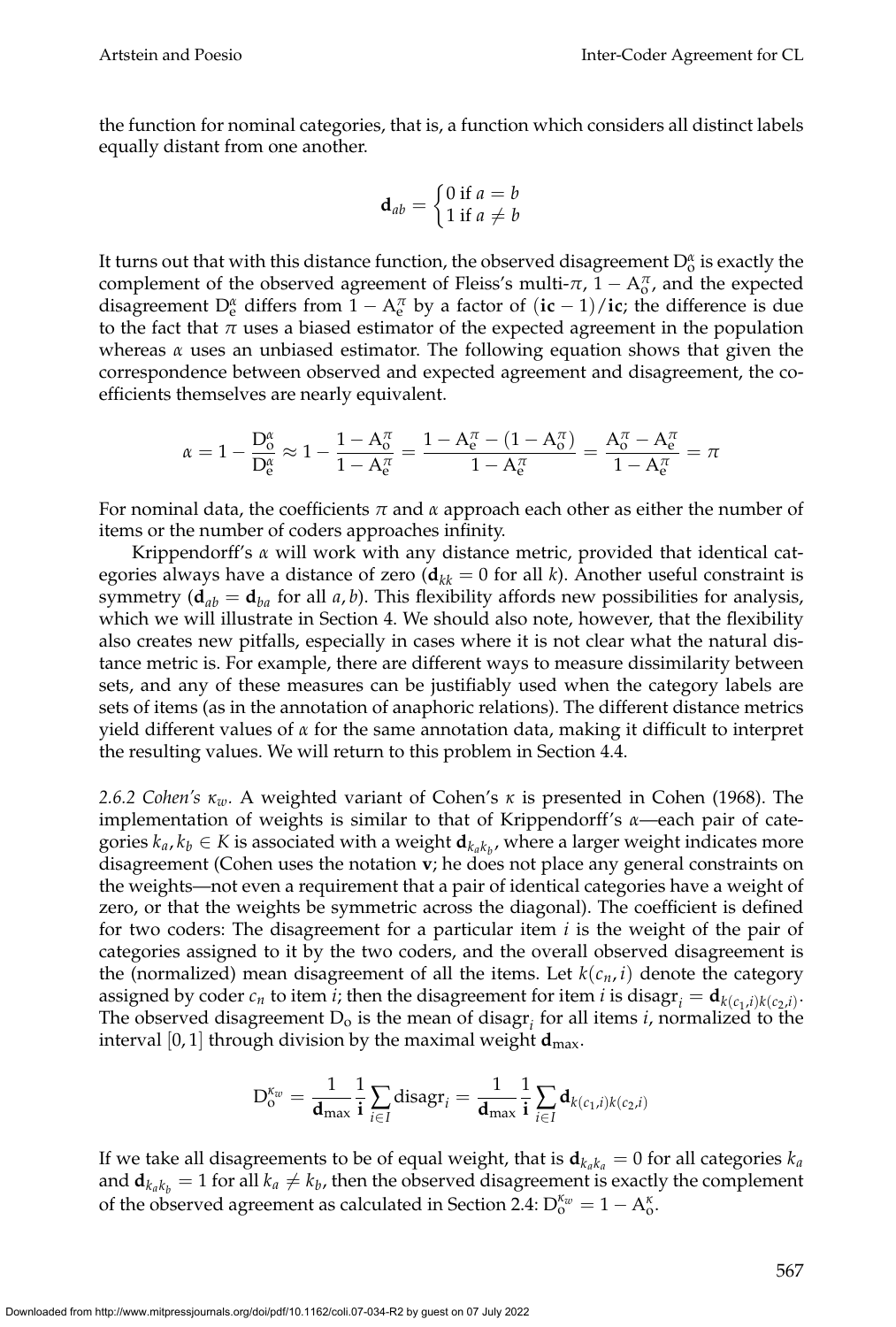Like  $\kappa$ , the coefficient  $\kappa_w$  interprets expected disagreement as the amount expected by chance from a distinct probability distribution for each coder. These individual distributions are estimated by  $\hat{P}(k|c)$ , the proportion of items assigned by coder *c* to category *k*, that is the number of such assignments **n***ck* divided by the number of items **i**.

$$
\hat{P}(k|c) = \frac{1}{i} \, \mathbf{n}_{ck}
$$

The probability that coder  $c_1$  assigns an item to category  $k_a$  and coder  $c_2$  assigns it to category  $k_b$  is the joint probability of each coder making this assignment independently, namely,  $\hat{P}(k_a|c_1)\hat{P}(k_b|c_2)$ . The expected disagreement is the mean of the weights for all (ordered) category pairs, weighted by the probabilities of the category pairs and normalized to the interval [0, 1] through division by the maximal weight.

$$
D_e^{\kappa_w} = \frac{1}{\mathbf{d}_{\max}} \sum_{j=1}^{\mathbf{k}} \sum_{l=1}^{\mathbf{k}} \hat{P}(k_j | c_1) \hat{P}(k_l | c_2) \mathbf{d}_{k_j k_l} = \frac{1}{\mathbf{d}_{\max}} \frac{1}{\mathbf{i}^2} \sum_{j=1}^{\mathbf{k}} \sum_{l=1}^{\mathbf{k}} \mathbf{n}_{c_1 k_j} \mathbf{n}_{c_2 k_l} \mathbf{d}_{k_j k_l}
$$

If we take all disagreements to be of equal weight then the expected disagreement is exactly the complement of the expected agreement for  $\kappa$  as calculated in Section 2.4:  $D_{e}^{\kappa_{w}} = 1 - A_{e}^{\kappa}.$ 

Finally, the coefficient  $\kappa_w$  itself is the ratio of observed disagreement to expected disagreement, subtracted from 1 in order to yield a final value in terms of agreement.

$$
\kappa_w = 1 - \frac{D_o}{D_e}
$$

## **2.7 An Integrated Example**

We end this section with an example illustrating how all of the agreement coefficients just discussed are computed. To facilitate comparisons, all computations will be based on the annotation statistics in Table 4. This confusion matrix reports the results of an experiment where two coders classify a set of utterances into three categories.

*2.7.1 The Unweighted Coefficients.* Observed agreement for all of the unweighted coefficients  $(S, \kappa, \text{ and } \pi)$  is calculated by counting the items on which the coders agree (the

| An integrated coding example. |                             |                                  |              |                     |                      |  |  |  |
|-------------------------------|-----------------------------|----------------------------------|--------------|---------------------|----------------------|--|--|--|
|                               |                             |                                  |              | <b>CODER A</b>      |                      |  |  |  |
|                               |                             |                                  |              |                     | STAT IREQ CHCK TOTAL |  |  |  |
| CODER B                       | <b>STAT</b><br>IREQ<br>Chck | 46<br>$\overline{0}$<br>$\Omega$ | 6<br>32<br>6 | $\theta$<br>0<br>10 | 52<br>32<br>16       |  |  |  |
|                               | <b>TOTAL</b>                | 46                               | 44           | 10                  | 100                  |  |  |  |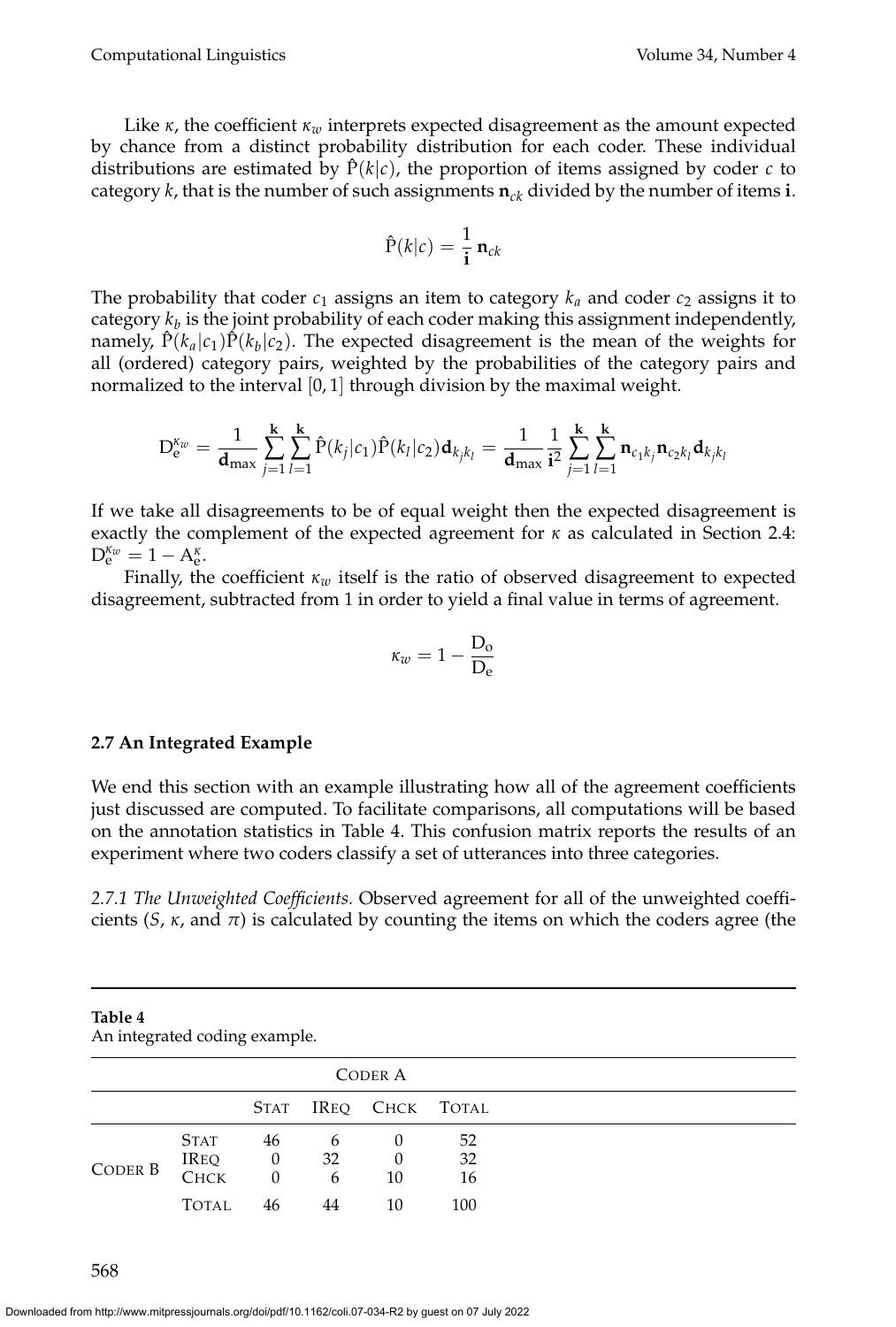figures on the diagonal of the confusion matrix in Table 4) and dividing by the total number of items.

$$
A_o = \frac{46 + 32 + 10}{100} = 0.88
$$

The expected agreement values and the resulting values for the coefficients are shown in Table 5. The values of  $\pi$  and  $\kappa$  are very similar, which is to be expected when agreement is high, because this implies similar marginals. Notice that  $A_e^{\kappa} < A_e^{\pi}$ , hence  $\kappa > \pi$ ; this reflects a general property of *κ* and  $π$ , already mentioned in Section 2.4, which will be elaborated in Section 3.1.

*2.7.2 Weighted Coefficients.* Suppose we notice that whereas Statement and Info-Request are clearly distinct classifications, Check is somewhere between the two. We therefore opt to weigh the distances between the categories as follows (recall that 1 denotes maximal disagreement, and identical categories are in full agreement and thus have a distance of 0).

|              |     | Statement Info-Request Check |     |
|--------------|-----|------------------------------|-----|
| Statement    |     |                              | 0.5 |
| Info-Request |     | $\cup$                       | 0.5 |
| Check        | 0.5 | 0.5                          |     |

The observed disagreement is calculated by summing up *all* the cells in the contingency table, multiplying each cell by its respective weight, and dividing the total by the number of items (in the following calculation we ignore cells with zero items).

$$
D_0 = \frac{46 \times 0 + 6 \times 1 + 32 \times 0 + 6 \times 0.5 + 10 \times 0}{100} = \frac{6 + 3}{100} = 0.09
$$

The only sources of disagreement in the coding example of Table 4 are the six utterances marked as Info-Requests by coder A and Statements by coder B, which receive the maximal weight of 1, and the six utterances marked as Info-Requests by coder A and Checks by coder B, which are given a weight of 0.5.

The calculation of expected disagreement for the weighted coefficients is shown in Table 6, and is the sum of the expected disagreement for each category pair multiplied

## **Table 5**

Unweighted coefficients for the data from Table 4.

| Expected agreement                                                                                                       | Chance-corrected agreement                      |  |
|--------------------------------------------------------------------------------------------------------------------------|-------------------------------------------------|--|
| $3 \times (\frac{1}{3})^2 = \frac{1}{3}$                                                                                 | $(0.88 - \frac{1}{3})/(1 - \frac{1}{3}) = 0.82$ |  |
| $\pi \frac{0.46+0.52}{2} + \frac{0.44+0.32}{2} + \frac{0.10+0.16}{2} = 0.4014$ $(0.88-0.4014)/(1-0.4014) \approx 0.7995$ |                                                 |  |
| $\kappa$ .46 $\times$ .52 + .44 $\times$ .32 + .1 $\times$ .16 = 0.396                                                   | $(0.88 - 0.396)/(1 - 0.396) \approx 0.8013$     |  |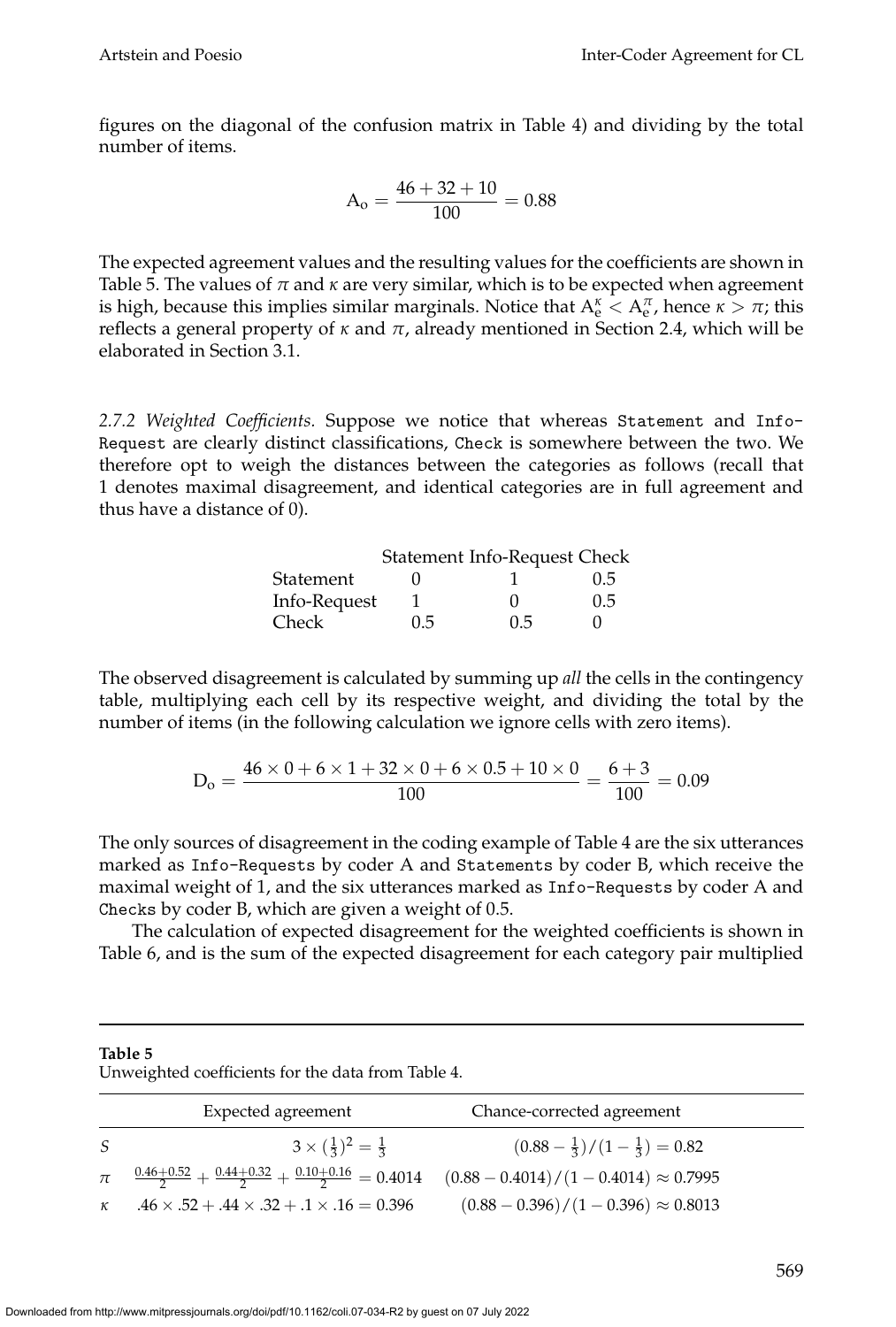#### **Table 6**

Expected disagreement of the weighted coefficients for the data from Table 4.

|                       | $\frac{(46+52)\times(46+52)}{2\times100\times(2\times100-1)}\times 0 + \frac{(44+32)\times(46+52)}{2\times100\times(2\times100-1)}\times 1 + \frac{(10+16)\times(46+52)}{2\times100\times(2\times100-1)}\times \frac{1}{2}$            |      |
|-----------------------|----------------------------------------------------------------------------------------------------------------------------------------------------------------------------------------------------------------------------------------|------|
| $D_{\rho}^{\alpha}$   | $+\frac{(46+52)\times(44+32)}{2\times100\times(2\times100-1)} \times 1 + \frac{(44+32)\times(44+32)}{2\times100\times(2\times100-1)} \times 0 + \frac{(10+16)\times(44+32)}{2\times100\times(2\times100-1)} \times \frac{1}{2}$ 0.4879 |      |
|                       | $+\frac{(46+52)\times(10+16)}{2\times100\times(2\times100-1)} \times \frac{1}{2}+\frac{(44+32)\times(10+16)}{2\times100\times(2\times100-1)} \times \frac{1}{2}+\frac{(10+16)\times(10+16)}{2\times100\times(2\times100-1)} \times 0$  |      |
|                       | $\frac{46\times52}{100\times100}\times0+\frac{44\times52}{100\times100}\times1+\frac{10\times52}{100\times100}\times\frac{1}{2}$                                                                                                       |      |
| $D_\alpha^{\kappa_w}$ | $+\frac{46\times32}{100\times100}\times1+\frac{44\times32}{100\times100}\times0+\frac{10\times32}{100\times100}\times\frac{1}{2}$                                                                                                      | 0.49 |
|                       | $+\frac{46\times16}{100\times100}\times\frac{1}{2}+\frac{44\times16}{100\times100}\times\frac{1}{2}+\frac{10\times16}{100\times100}\times0$                                                                                            |      |

by its weight. The value of the weighted coefficients is given by the formula  $1 - \frac{D_0}{D_e}$ , so  $\alpha \approx 1 - \frac{0.09}{0.4879} \approx 0.8156$ , and  $\kappa_w = 1 - \frac{0.09}{0.49} \approx 0.8163$ .

#### **3. Bias and Prevalence**

Two issues recently raised by Di Eugenio and Glass (2004) concern the behavior of agreement coefficients when the annotation data are severely skewed. One issue, which Di Eugenio and Glass call the **bias problem**, is that *π* and *κ* yield quite different numerical values when the annotators' marginal distributions are widely divergent; the other issue, the **prevalence problem**, is the exceeding difficulty in getting high agreement values when most of the items fall under one category. Looking at these two problems in detail is useful for understanding the differences between the coefficients.

#### **3.1 Annotator Bias**

The difference between *π* and *α* on the one hand and *κ* on the other hand lies in the interpretation of the notion of chance agreement, whether it is the amount expected from the the actual distribution of items among categories (*π*) or from individual coder priors (*κ*). As mentioned in Section 2.4, this difference has been the subject of much debate (Fleiss 1975; Krippendorff 1978, 2004b; Byrt, Bishop, and Carlin 1993; Zwick 1988; Hsu and Field 2003; Di Eugenio and Glass 2004; Craggs and McGee Wood 2005).

A claim often repeated in the literature is that single-distribution coefficients like *π* and *α* assume that different coders produce similar distributions of items among categories, with the implication that these coefficients are inapplicable when the annotators show substantially different distributions. Recommendations vary: Zwick (1988) suggests testing the individual coders' distributions using the modified  $\chi^2$  test of Stuart (1955), and discarding the annotation as unreliable if significant systematic discrepancies are observed. In contrast, Hsu and Field (2003, page 214) recommend reporting the value of *κ* even when the coders produce different distributions, because it is "the only [index] . . . that could legitimately be applied in the presence of marginal heterogeneity"; likewise, Di Eugenio and Glass (2004, page 96) recommend using *κ* in "the vast majority ... of discourse- and dialogue-tagging efforts" where the individual coders' distributions tend to vary. All of these proposals are based on a misconception: that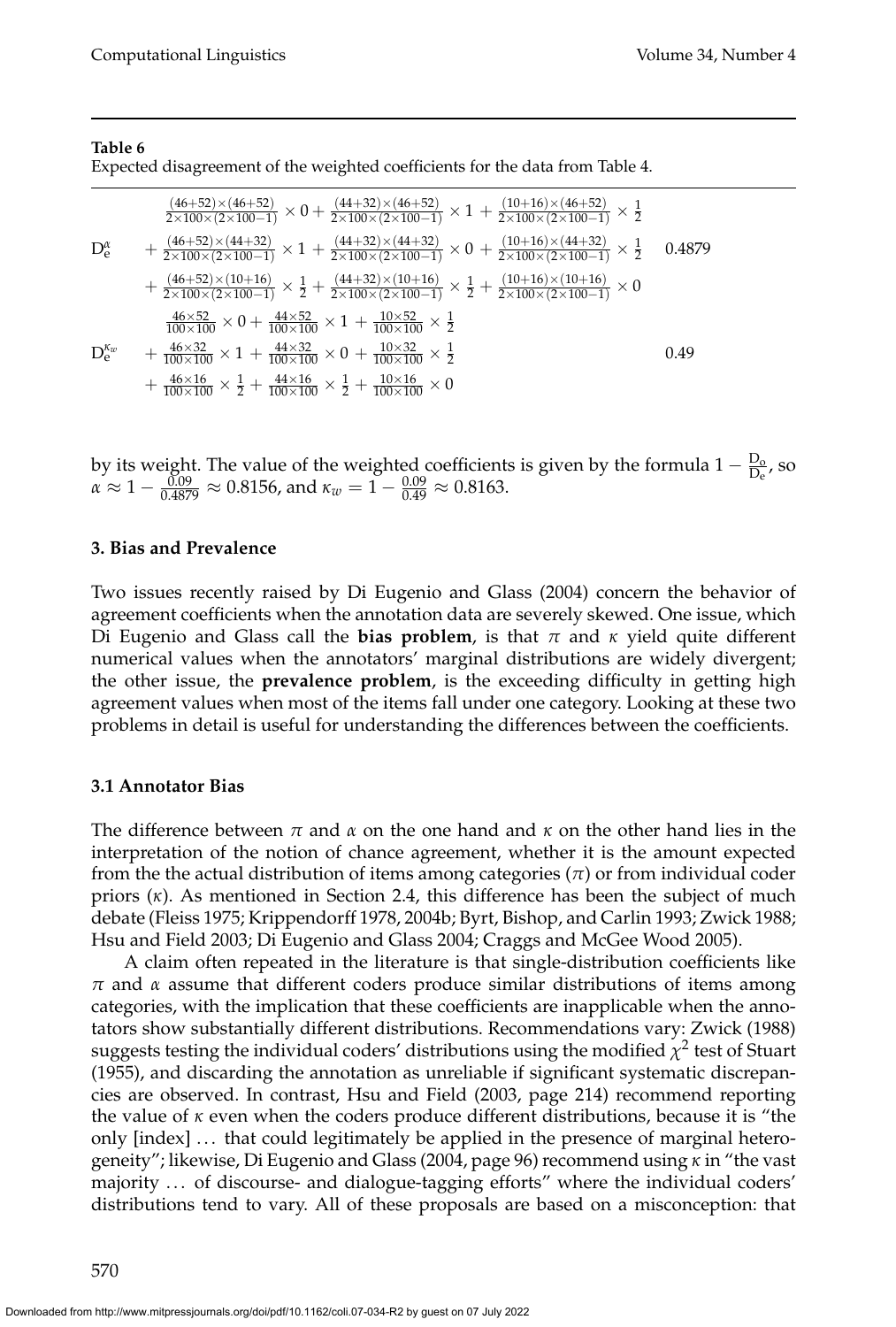single-distribution coefficients require similar distributions by the individual annotators in order to work properly. This is not the case. The difference between the coefficients is only in the interpretation of "chance agreement": *π*-style coefficients calculate the chance of agreement among *arbitrary* coders, whereas *κ*-style coefficients calculate the chance of agreement among the coders who produced the reliability data. Therefore, the choice of coefficient should not depend on the magnitude of the divergence between the coders, but rather on the desired interpretation of chance agreement.

Another common claim is that individual-distribution coefficients like *κ* "reward" annotators for disagreeing on the marginal distributions. For example, Di Eugenio and Glass (2004, page 99) say that *κ* suffers from what they call the bias problem, described as "the paradox that  $\kappa_{\text{Co}}$  [our  $\kappa$ ] increases as the coders become less similar." Similar reservations about the use of *κ* have been noted by Brennan and Prediger (1981) and Zwick (1988). However, the bias problem is less paradoxical than it sounds. Although it is true that for a fixed observed agreement, a higher difference in coder marginals implies a lower expected agreement and therefore a higher *κ* value, the conclusion that *κ* penalizes coders for having similar distributions is unwarranted. This is because  $A_0$ and  $A_e$  are not independent: Both are drawn from the same set of observations. What *κ* does is discount some of the disagreement resulting from different coder marginals by incorporating it into  $A_e$ . Whether this is desirable depends on the application for which the coefficient is used.

The most common application of agreement measures in CL is to infer the reliability of a large-scale annotation, where typically each piece of data will be marked by just one coder, by measuring agreement on a small subset of the data which is annotated by multiple coders. In order to make this generalization, the measure must reflect the reliability of the annotation *procedure*, which is independent of the actual annotators used. Reliability, or reproducibility of the coding, is reduced by all disagreements—both random and systematic. The most appropriate measures of reliability for this purpose are therefore single-distribution coefficients like  $\pi$  and  $\alpha$ , which generalize over the individual coders and exclude marginal disagreements from the expected agreement. This argument has been presented recently in much detail by Krippendorff (2004b) and reiterated by Craggs and McGee Wood (2005).

At the same time, individual-distribution coefficients like *κ* provide important information regarding the trustworthiness (validity) of the data on which the annotators agree. As an intuitive example, think of a person who consults two analysts when deciding whether to buy or sell certain stocks. If one analyst is an optimist and tends to recommend buying whereas the other is a pessimist and tends to recommend selling, they are likely to agree with each other less than two more neutral analysts, so overall their recommendations are likely to be less reliable—less reproducible—than those that come from a population of like-minded analysts. This reproducibility is measured by  $\pi$ . But whenever the optimistic and pessimistic analysts agree on a recommendation for a particular stock, whether it is "buy" or "sell," the confidence that this is indeed the right decision is higher than the same advice from two like-minded analysts. This is why *κ* "rewards" biased annotators: it is not a matter of reproducibility (reliability) but rather of trustworthiness (validity).

Having said this, we should point out that, first, in practice the difference between  $\pi$  and  $\kappa$  doesn't often amount to much (see discussion in Section 4). Moreover, the difference becomes smaller as agreement increases, because all the points of agreement contribute toward making the coder marginals similar (it took a lot of experimentation to create data for Table 4 so that the values of  $\pi$  and  $\kappa$  would straddle the conventional cutoff point of 0.80, and even so the difference is very small). Finally, one would expect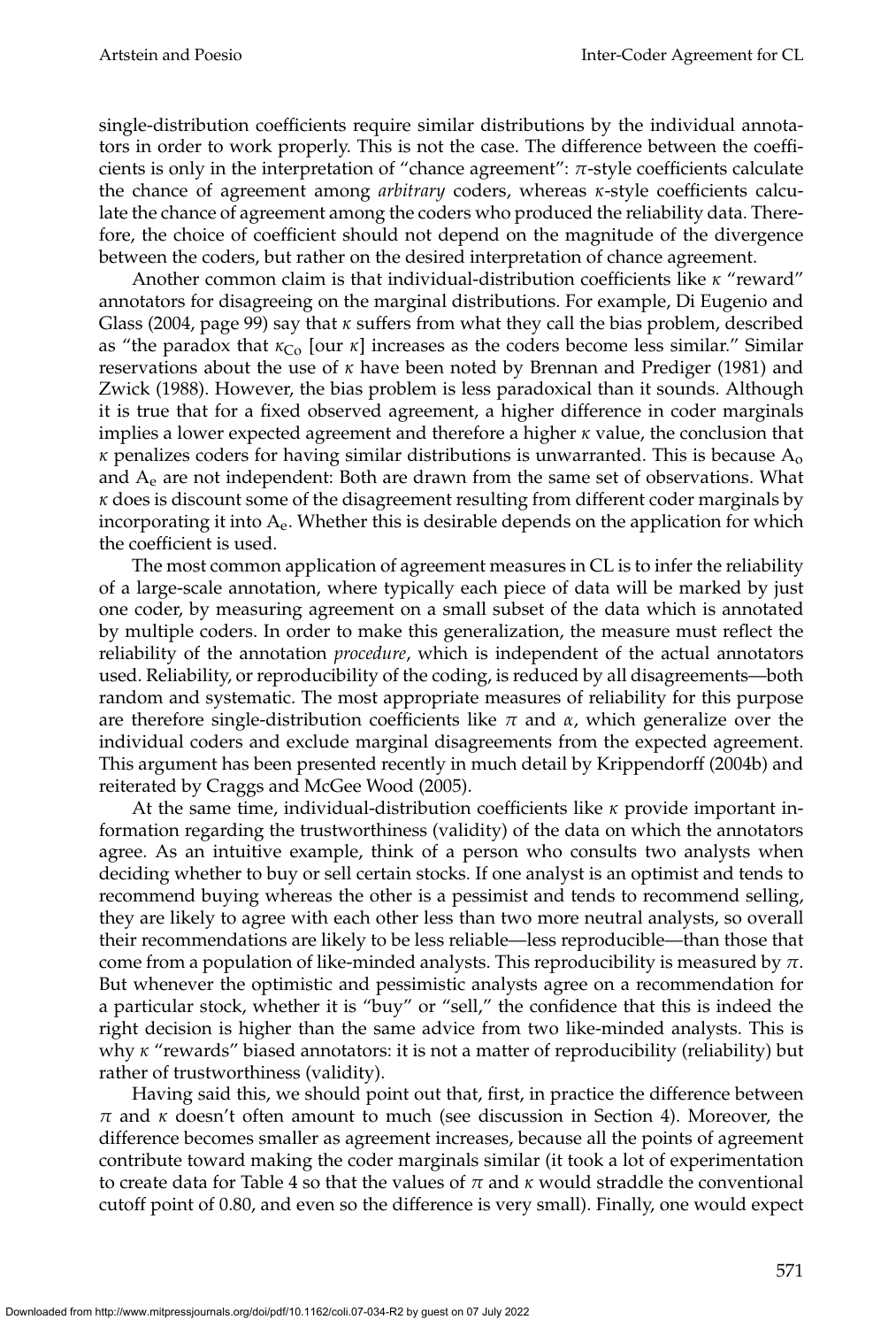the difference between  $\pi$  and  $\kappa$  to diminish as the number of coders grows; this is shown subsequently.<sup>6</sup>

We define B, the overall **annotator bias** in a particular set of coding data, as the difference between the expected agreement according to (multi)-*π* and the expected agreement according to (multi)-*κ*. Annotator bias is a measure of variance: If we take *c* to be a random variable with equal probabilities for all coders, then the annotator bias B is the sum of the variances of  $P(k|c)$  for all categories  $k \in K$ , divided by the number of coders **c** less one (see Artstein and Poesio [2005] for a proof).

$$
\mathbf{B} = \mathbf{A}_{\mathbf{e}}^{\pi} - \mathbf{A}_{\mathbf{e}}^{\kappa} = \frac{1}{\mathbf{c} - 1} \sum_{k \in K} \sigma_{\hat{\mathbf{P}}(k|c)}^2
$$

Annotator bias can be used to express the difference between *κ* and *π*.

$$
\kappa-\pi = \frac{A_o - (A_e^{\pi} - B)}{1-(A_e^{\pi} - B)} - \frac{A_o - A_e^{\pi}}{1-A_e^{\pi}} = B \cdot \frac{(1-A_o)}{(1-A_e^{\pi})(1-A_e^{\pi})}
$$

This allows us to make the following observations about the relationship between *π* and *κ*.

**Observation 1.** *The difference between κ and π grows as the annotator bias grows: For a*  $\alpha$  *constant*  $A_o$  *and*  $A_e^{\pi}$ *, a greater* B *implies a greater value for*  $\kappa - \pi$ *.* 

**Observation 2.** *The greater the number of coders, the lower the annotator bias* B*, and hence the lower the difference between κ and*  $\pi$ , *because the variance of*  $P(k|c)$  *does not increase in proportion to the number of coders.*

In other words, provided enough coders are used, it should not matter whether a single-distribution or individual-distribution coefficient is used. This is not to imply that multiple coders increase reliability: The variance of the individual coders' distributions can be just as large with many coders as with few coders, but its effect on the value of *κ* decreases as the number of coders grows, and becomes more similar to random noise.

The same holds for weighted measures too; see the extended version of this article for definitions and proof. In an annotation study with 18 subjects, we compared *α* with a variant which uses individual coder distributions to calculate expected agreement, and found that the values never differed beyond the third decimal point (Poesio and Artstein 2005).

We conclude with a summary of our views concerning the difference between *π*style and *κ*-style coefficients. First of all, keepin mind that empirically the difference is small, and gets smaller as the number of annotators increases. Then instead of reporting two coefficients, as suggested by Di Eugenio and Glass (2004), the appropriate coefficient should be chosen based on the task (*not* on the observed differences between coder marginals). When the coefficient is used to assess reliability, a single-distribution coefficient like  $\pi$  or  $\alpha$  should be used; this is indeed already the practice in CL, because Siegel and Castellan's K is identical with (multi-) $π$ . It is also good practice to test

<sup>6</sup> Craggs and McGee Wood (2005) also suggest increasing the number of coders in order to overcome individual annotator bias, but do not provide a mathematical justification.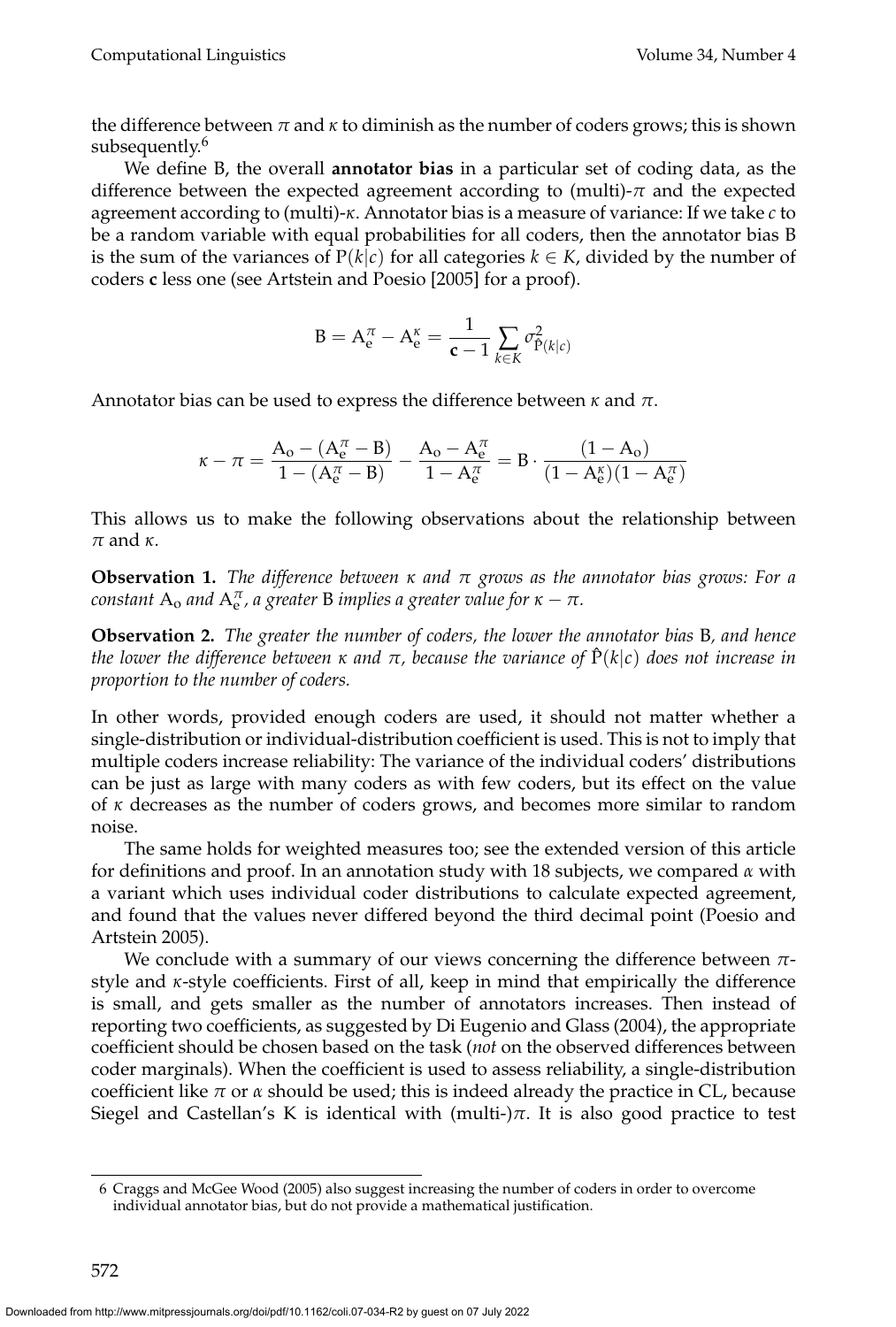reliability with more than two coders, in order to reduce the likelihood of coders sharing a deviant reading of the annotation guidelines.

# **3.2 Prevalence**

We touched upon the matter of skewed data in Section 2.3 when we motivated the need for chance correction: If a disproportionate amount of the data falls under one category, then the expected agreement is very high, so in order to demonstrate high reliability an even higher observed agreement is needed. This leads to the so-called paradox that chance-corrected agreement may be low even though  $A_0$  is high (Cicchetti and Feinstein 1990; Feinstein and Cicchetti 1990; Di Eugenio and Glass 2004). Moreover, when the data are highly skewed in favor of one category, the high agreement also corresponds to high accuracy: If, say, 95% of the data fall under one category label, then random coding would cause two coders to jointly assign this category label to 90.25% of the items, and on average 95% of these labels would be correct, for an overall accuracy of at least 85.7%. This leads to the surprising result that when data are highly skewed, coders may agree on a high proportion of items while producing annotations that are indeed correct to a high degree, yet the reliability coefficients remain low. (For an illustration, see the discussion of agreement results on coding discourse segments in Section 4.3.1.)

This surprising result is, however, justified. Reliability implies the ability to distinguish between categories, but when one category is very common, high accuracy and high agreement can also result from indiscriminate coding. The test for reliability in such cases is the ability to agree on the rare categories (regardless of whether these are the categories of interest). Indeed, chance-corrected coefficients are sensitive to agreement on rare categories. This is easiest to see with a simple example of two coders and two categories, one common and the other one rare; to further simplify the calculation we also assume that the coder marginals are identical, so that  $\pi$  and  $\kappa$  yield the same values. We can thus represent the judgments in a contingency table with just two parameters:  $\epsilon$  is half the proportion of items on which there is disagreement, and *δ* is the proportion of agreement on the **Rare** category. Both of these proportions are assumed to be small, so the bulk of the items (a proportion of  $1 - (\delta + 2\epsilon)$ ) are labeled with the **Common** category by both coders (Table 7). From this table we can calculate  $A_0 = 1 - 2\epsilon$  and  $A_e = 1 - 2(\delta + \epsilon) + 2(\delta + \epsilon)^2$ , as well as  $\pi$  and  $\kappa$ .

$$
\pi, \kappa = \frac{1 - 2\epsilon - (1 - 2(\delta + \epsilon) + 2(\delta + \epsilon)^2)}{1 - (1 - 2(\delta + \epsilon) + 2(\delta + \epsilon)^2)} = \frac{\delta}{\delta + \epsilon} - \frac{\epsilon}{1 - (\delta + \epsilon)}
$$

When  $\epsilon$  and  $\delta$  are both small, the fraction after the minus sign is small as well, so  $\pi$  and  $\kappa$ are approximately  $\delta/(\delta + \epsilon)$ : the value we get if we take all the items marked by one

## **Table 7**

A simple example of agreement on dialogue act tagging.

|                |      |                                                                | CODER A |                     |  |
|----------------|------|----------------------------------------------------------------|---------|---------------------|--|
|                |      | COMMON RARE                                                    |         | TOTAL               |  |
|                |      | COMMON $1-(\delta+2\epsilon)$ $\epsilon$ $1-(\delta+\epsilon)$ |         |                     |  |
| <b>CODER B</b> | RARE | $\epsilon$                                                     |         | $\delta + \epsilon$ |  |
|                |      | TOTAL $1-(\delta+\epsilon)$ $\delta+\epsilon$                  |         |                     |  |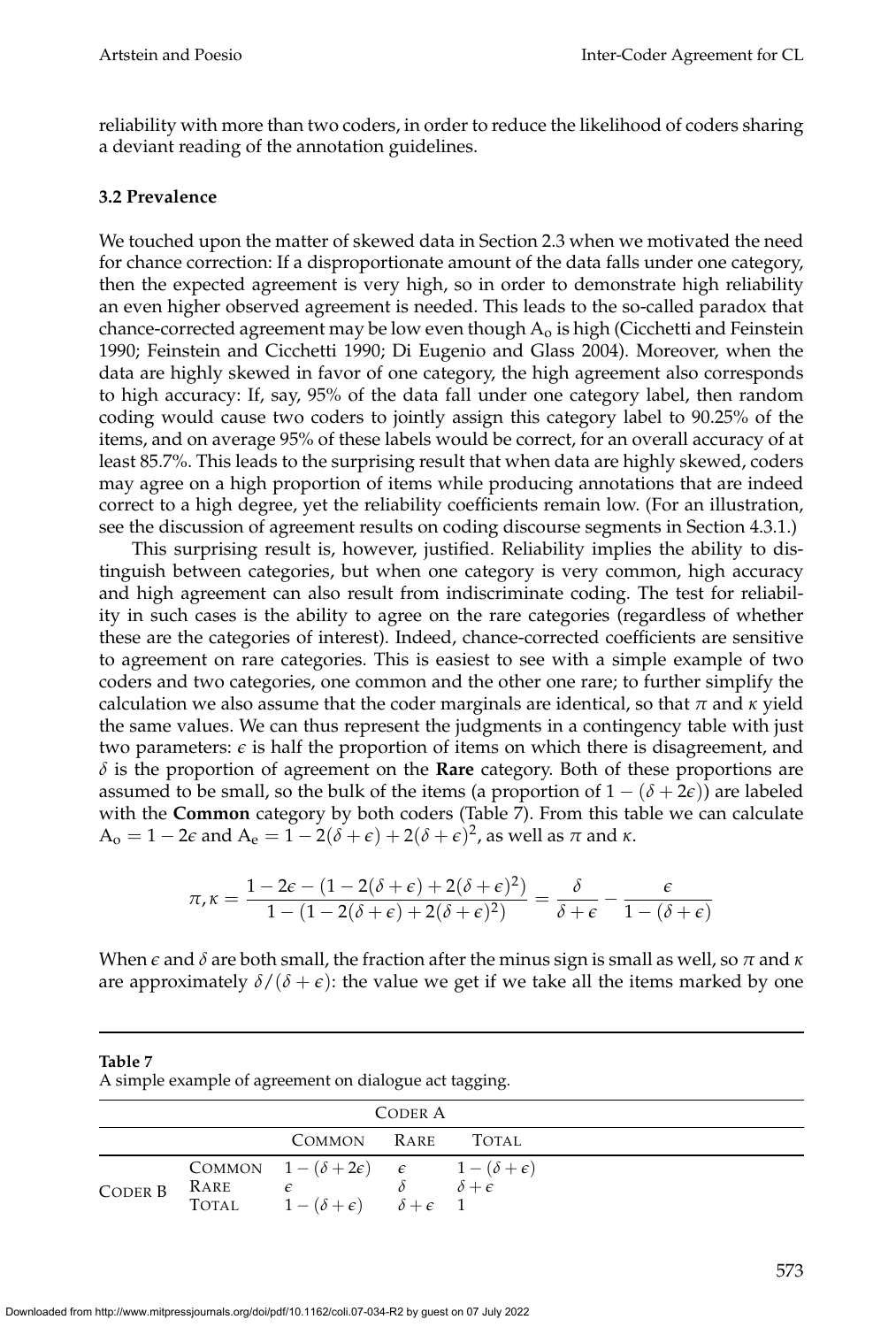particular coder as **Rare**, and calculate what proportion of those items were labeled **Rare** by the other coder. This is a measure of the coders' ability to agree on the rare category.

# **4. Using Agreement Measures for CL Annotation Tasks**

In this section we review the use of intercoder agreement measures in CL since Carletta's original paper in light of the discussion in the previous sections. We begin with a summary of Krippendorff's recommendations about measuring reliability (Krippendorff 2004a, Chapter 11), then discuss how coefficients of agreement have been used in CL to measure the reliability of annotation schemes, focusing in particular on the types of annotation where there has been some debate concerning the most appropriate measures of agreement.

# **4.1 Methodology and Interpretation of the Results: General Issues**

Krippendorff (2004a, Chapter 11) notes with regret the fact that reliability is discussed in only around 69% of studies in content analysis. In CL as well, not all annotation projects include a formal test of intercoder agreement. Some of the best known annotation efforts, such as the creation of the Penn Treebank (Marcus, Marcinkiewicz, and Santorini 1993) and the British National Corpus (Leech, Garside, and Bryant 1994), do not report reliability results as they predate the Carletta paper; but even among the more recent efforts, many only report percentage agreement, as for the creation of the PropBank (Palmer, Dang, and Fellbaum 2007) or the ongoing OntoNotes annotation (Hovy et al. 2006). Even more importantly, very few studies apply a methodology as rigorous as that envisaged by Krippendorff and other content analysts. We therefore begin this discussion of CL practice with a summary of the main recommendations found in Chapter 11 of Krippendorff (2004a), even though, as we will see, we think that some of these recommendations may not be appropriate for CL.

*4.1.1 Generating Data to Measure Reproducibility.* Krippendorff's recommendations were developed for the field of content analysis, where coding is used to draw conclusions from the texts. A coded corpus is thus akin to the result of a scientific experiment, and it can only be considered valid if it is reproducible—that is, if the same coded results can be replicated in an independent coding exercise. Krippendorff therefore argues that any study using observed agreement as a measure of reproducibility must satisfy the following requirements:

- It must employ an exhaustively formulated, clear, and usable coding scheme together with step-by-step instructions on how to use it.
- It must use clearly specified criteria concerning the choice of coders (so that others may use such criteria to reproduce the data).
- It must ensure that the coders that generate the data used to measure reproducibility work independently of each other.

Some practices that are common in CL do not satisfy these requirements. The first requirement is violated by the practice of expanding the written coding instructions and including new rules as the data are generated. The second requirement is often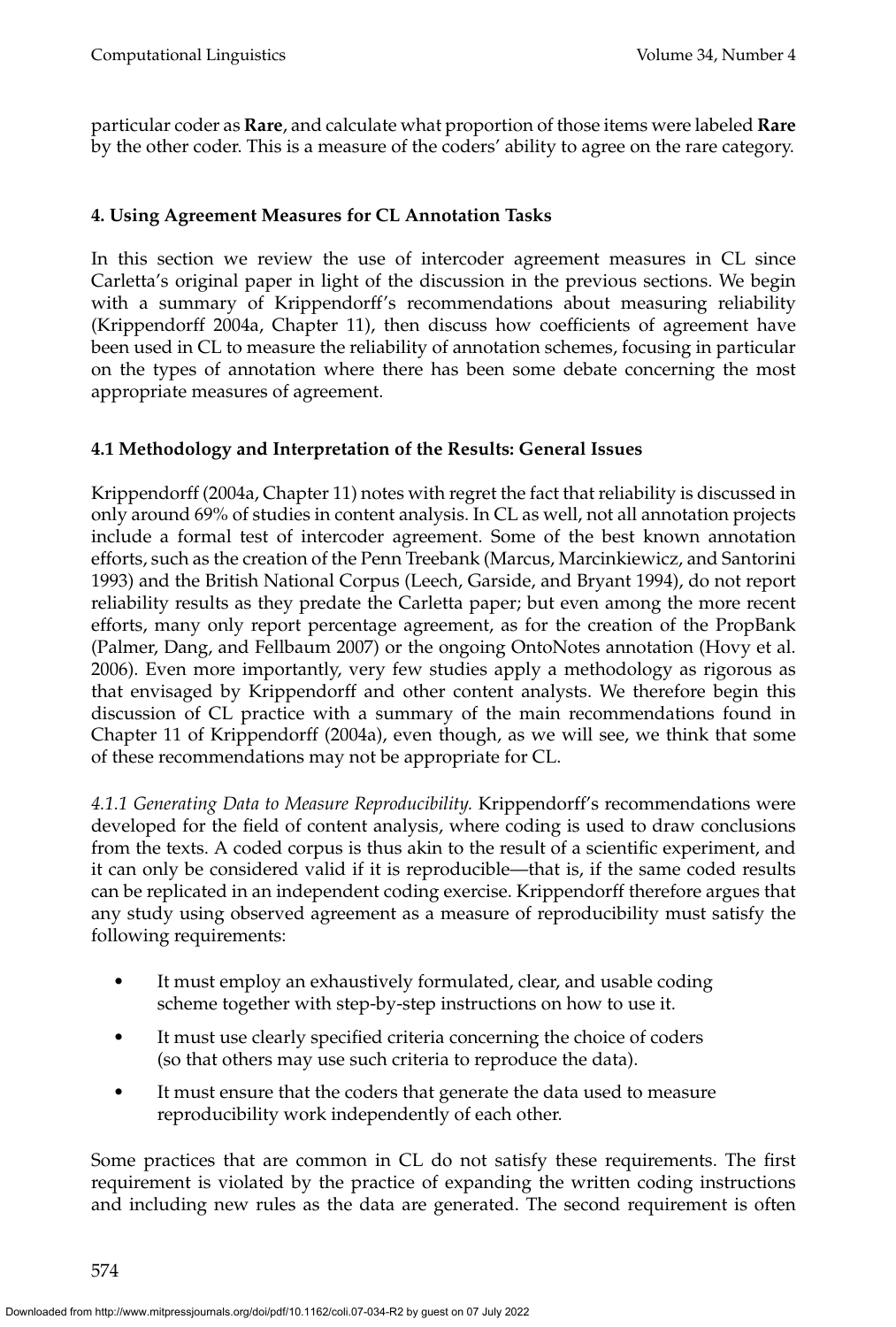violated by using experts as coders, particularly long-term collaborators, as such coders may agree not because they are carefully following written instructions, but because they know the purpose of the research very well—which makes it virtually impossible for others to reproduce the results on the basis of the same coding scheme (the problems arising when using experts were already discussed at length in Carletta [1996]). Practices which violate the third requirement (independence) include asking coders to discuss their judgments with each other and reach their decisions by majority vote, or to consult with each other when problems not foreseen in the coding instructions arise. Any of these practices make the resulting data unusable for measuring reproducibility.

Krippendorff's own summary of his recommendations is that to obtain usable data for measuring reproducibility a researcher must use data generated by three or more coders, chosen according to some clearly specified criteria, and working independently according to a written coding scheme and coding instructions fixed in advance. Krippendorff also discusses the criteria to be used in the selection of the sample, from the minimum number of units (obtained using a formula from Bloch and Kraemer [1989], reported in Krippendorff [2004a, page 239]), to how to make the sample representative of the data population (each category should occur in the sample often enough to yield at least five chance agreements), to how to ensure the reliability of the instructions (the sample should contain examples of all the values for the categories). These recommendations are particularly relevant in light of the comments of Craggs and McGee Wood (2005, page 290), which discourage researchers from testing their coding instructions on data from more than one domain. Given that the reliability of the coding instructions depends to a great extent on how complications are dealt with, and that every domain displays different complications, the sample should contain sufficient examples from all domains which have to be annotated according to the instructions.

*4.1.2 Establishing Significance.* In hypothesis testing, it is common to test for the significance of a result against a null hypothesis of chance behavior; for an agreement coefficient this would mean rejecting the possibility that a positive value of agreement is nevertheless due to random coding. We can rely on the statement by Siegel and Castellan (1988, Section 9.8.2) that when sample sizes are large, the sampling distribution of K (Fleiss's multi-*π*) is approximately normal and centered around zero—this allows testing the obtained value of K against the null hypothesis of chance agreement by using the *z* statistic. It is also easy to test Krippendorff's *α* with the interval distance metric against the null hypothesis of chance agreement, because the hypothesis  $\alpha = 0$  is identical to the hypothesis  $F = 1$  in an analysis of variance.

However, a null hypothesis of chance agreement is not very interesting, and demonstrating that agreement is significantly better than chance is not enough to establish reliability. This has already been pointed out by Cohen (1960, page 44): "to know merely that  $\kappa$  is beyond chance is trivial since one usually expects much more than this in the way of reliability in psychological measurement." The same point has been repeated and stressed in many subsequent works (e.g., Posner et al. 1990; Di Eugenio 2000; Krippendorff 2004a): The reason for measuring reliability is not to test whether coders perform better than chance, but to ensure that the coders do not deviate too much from perfect agreement (Krippendorff 2004a, page 237).

The relevant notion of significance for agreement coefficients is therefore a confidence interval. Cohen (1960, pages 43–44) implies that when sample sizes are large, the sampling distribution of  $\kappa$  is approximately normal for any true population value of *κ*, and therefore confidence intervals for the observed value of *κ* can be determined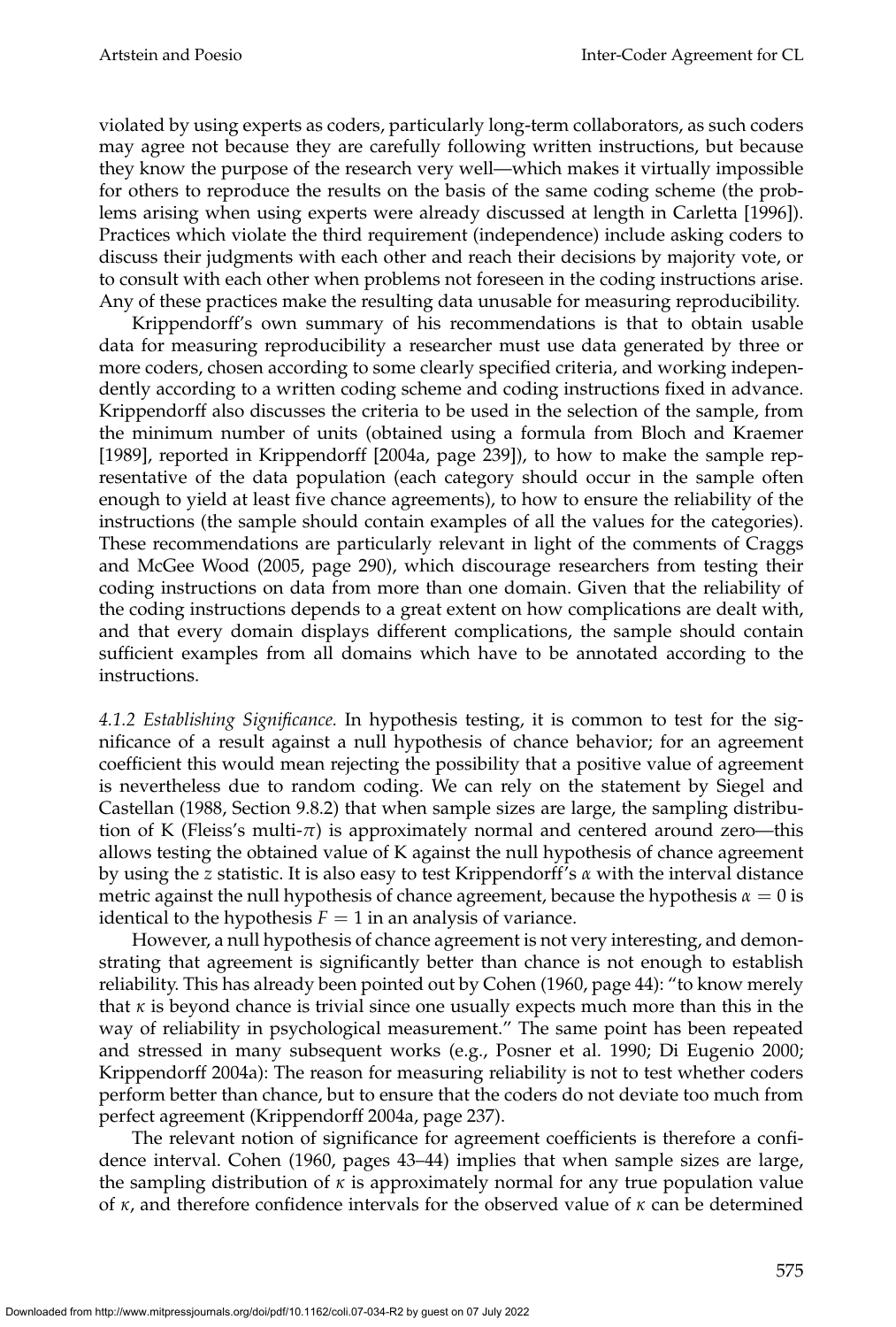using the usual multiples of the standard error. Donner and Eliasziw (1987) propose a more general form of significance test for arbitrary levels of agreement. In contrast, Krippendorff (2004a, Section 11.4.2) states that the distribution of *α* is unknown, so confidence intervals must be obtained by bootstrapping; a software package for doing this is described in Hayes and Krippendorff (2007).

*4.1.3 Interpreting the Value of Kappa-Like Coefficients.* Even after testing significance and establishing confidence intervals for agreement coefficients, we are still faced with the problem of interpreting the meaning of the resulting values. Suppose, for example, we establish that for a particular task,  $K = 0.78 \pm 0.05$ . Is this good or bad? Unfortunately, deciding what counts as an adequate level of agreement for a specific purpose is still little more than a black art: As we will see, different levels of agreement may be appropriate for resource building and for more linguistic purposes.

The problem is not unlike that of interpreting the values of correlation coefficients, and in the area of medical diagnosis, the best known conventions concerning the value of kappa-like coefficients, those proposed by Landis and Koch (1977) and reported in Figure 1, are indeed similar to those used for correlation coefficients, where values above 0.4 are also generally considered adequate (Marion 2004). Many medical researchers feel that these conventions are appropriate, and in language studies, a similar interpretation of the values has been proposed by Rietveld and van Hout (1993). In CL, however, most researchers follow the more stringent conventions from content analysis proposed by Krippendorff (1980, page 147), as reported by Carletta (1996, page 252): "content analysis researchers generally think of  $K > 0.8$  as good reliability, with  $.67 < K < .8$  allowing tentative conclusions to be drawn" (Krippendorff was discussing values of  $\alpha$  rather than K, but the coefficients are nearly equivalent for categorical labels). As a result, ever since Carletta's influential paper, CL researchers have attempted to achieve a value of K (more seldom, of *α*) above the 0.8 threshold, or, failing that, the 0.67 level allowing for "tentative conclusions." However, the description of the 0.67 boundary in Krippendorff (1980) was actually "highly tentative and cautious," and in later work Krippendorff clearly considers 0.8 the absolute minimum value of *α* to accept for any serious purpose: "Even a cutoff point of  $\alpha = .800$  ... is a pretty low standard" (Krippendorff 2004a, page 242). Recent content analysis practice seems to have settled for even more stringent requirements: A recent textbook, Neuendorf (2002, page 3), analyzing several proposals concerning "acceptable" reliability, concludes that "reliability coefficients of .90 or greater would be acceptable to all, .80 or greater would be acceptable in most situations, and below that, there exists great disagreement."

This is clearly a fundamental issue. Ideally we would want to establish thresholds which are appropriate for the field of CL, but as we will see in the rest of this section, a decade of practical experience hasn't helped in settling the matter. In fact, weighted coefficients, while arguably more appropriate for many annotation tasks, make the issue of deciding when the value of a coefficient indicates sufficient agreement even



**Figure 1**

Kappa values and strength of agreement according to Landis and Koch (1977).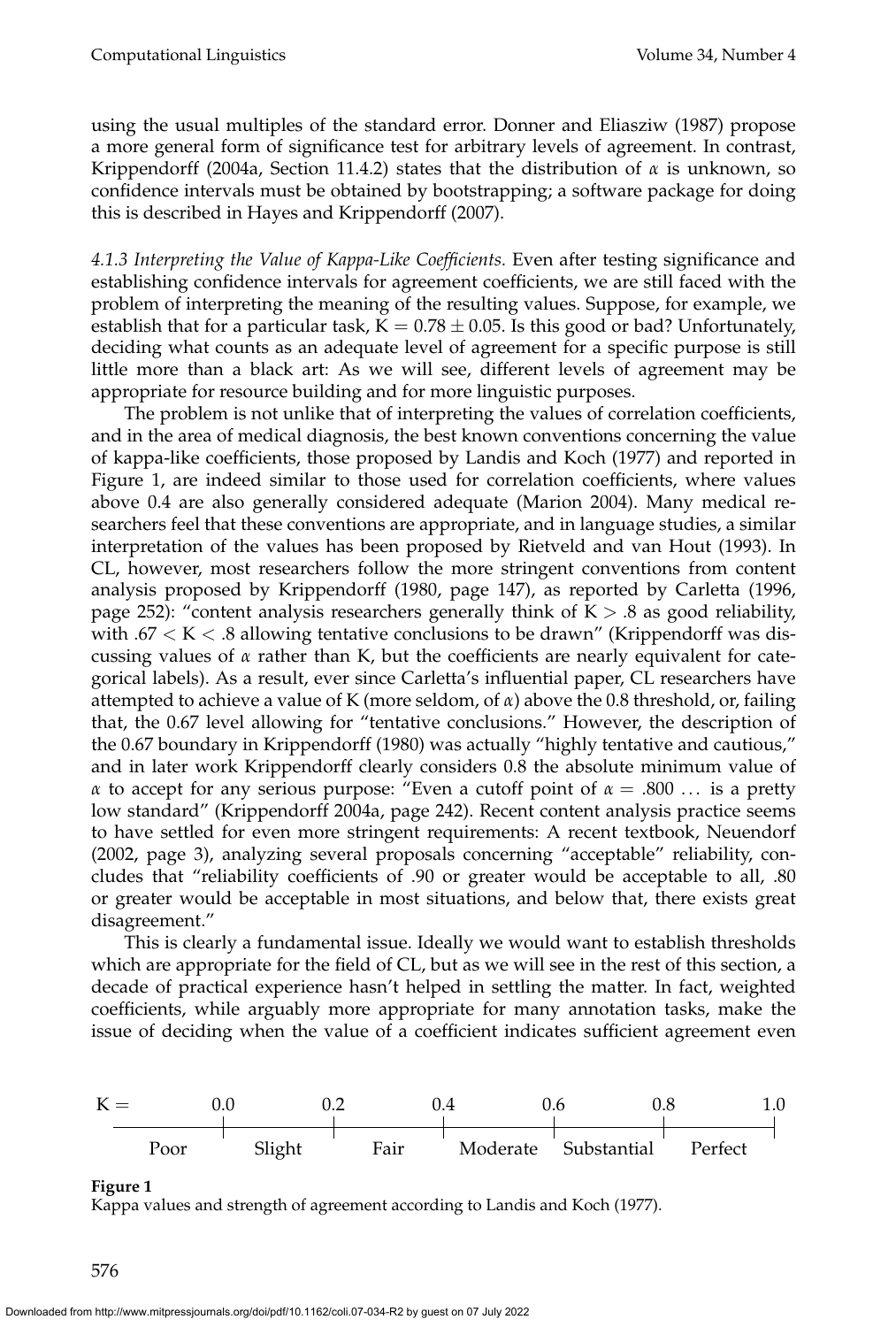more complicated because of the problem of determining appropriate weights (see Section 4.4). We will return to the issue of interpreting the value of the coefficients at the end of this article.

*4.1.4 Agreement and Machine Learning.* In a recent article, Reidsma and Carletta (2008) point out that the goals of annotation in CL differ from those of content analysis, where agreement coefficients originate. A common use of an annotated corpus in CL is not to confirm or reject a hypothesis, but to generalize the patterns using machine-learning algorithms. Through a series of simulations, Reidsma and Carletta demonstrate that agreement coefficients are poor predictors of machine-learning success: Even highly reproducible annotations are difficult to generalize when the disagreements contain patterns that can be learned, whereas highly noisy and unreliable data can be generalized successfully when the disagreements do not contain learnable patterns. These results show that agreement coefficients should not be used as indicators of the suitability of annotated data for machine learning.

However, the purpose of reliability studies is not to find out whether annotations can be generalized, but whether they capture some kind of observable reality. Even if the pattern of disagreement allows generalization, we need evidence that this generalization would be meaningful. The decision whether a set of annotation guidelines are appropriate or meaningful is ultimately a qualitative one, but a baseline requirement is an acceptable level of agreement among the annotators, who serve as the instruments of measurement. Reliability studies test the soundness of an annotation scheme and guidelines, which is not to be equated with the machine-learnability of data produced by such guidelines.

# **4.2 Labeling Units with a Common and Predefined Set of Categories: The Case of Dialogue Act Tagging**

The simplest and most common coding in CL involves labeling segments of text with a limited number of linguistic categories: Examples include part-of-speech tagging, dialogue act tagging, and named entity tagging. The practices used to test reliability for this type of annotation tend to be based on the assumption that the categories used in the annotation are mutually exclusive and equally distinct from one another; this assumption seems to have worked out well in practice, but questions about it have been raised even for the annotation of parts of speech (Babarczy, Carroll, and Sampson 2006), let alone for discourse coding tasks such as dialogue act coding. We concentrate here on this latter type of coding, but a discussion of issues raised for POS, named entity, and prosodic coding can be found in the extended version of the article.

Dialogue act tagging is a type of linguistic annotation with which by now the CL community has had extensive experience: Several dialogue-act-annotated spoken language corpora now exist, such as MapTask (Carletta et al. 1997), Switchboard (Stolcke et al. 2000), Verbmobil (Jekat et al. 1995), and Communicator (e.g., Doran et al. 2001), among others. Historically, dialogue act annotation was also one of the types of annotation that motivated the introduction in CL of chance-corrected coefficients of agreement (Carletta et al. 1997) and, as we will see, it has been the type of annotation that has generated the most discussion concerning annotation methodology and measuring agreement.

A number of coding schemes for dialogue acts have achieved values of K over 0.8 and have therefore been assumed to be reliable: For example,  $K = 0.83$  for the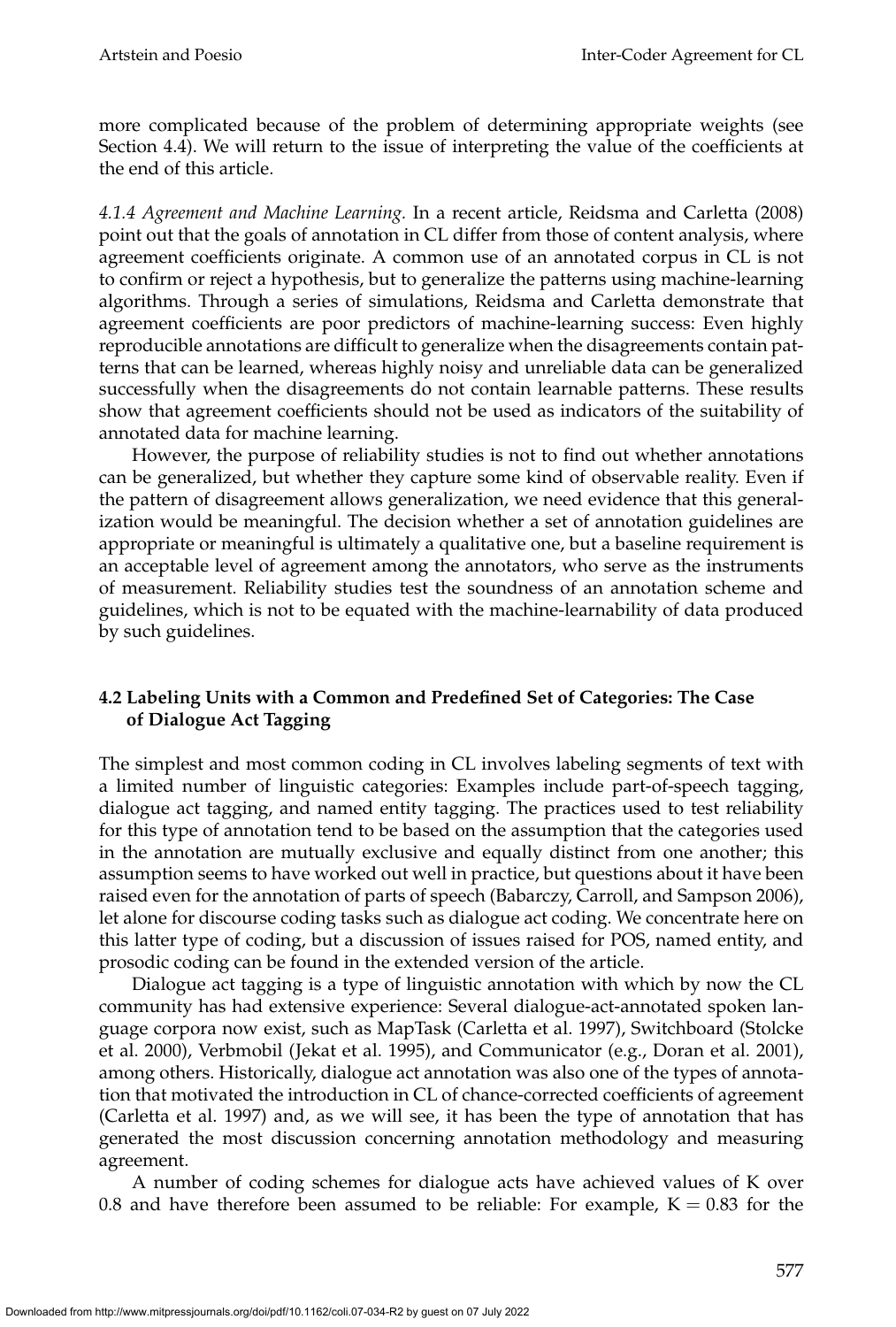13-tag MapTask coding scheme (Carletta et al. 1997),  $K = 0.8$  for the 42-tag Switchboard-DAMSL scheme (Stolcke et al. 2000),  $K = 0.90$  for the smaller 20-tag subset of the CSTAR scheme used by Doran et al. (2001). All of these tests were based on the same two assumptions: that every unit (utterance) is assigned to exactly one category (dialogue act), and that these categories are distinct. Therefore, again, unweighted measures, and in particular K, tend to be used for measuring inter-coder agreement.

However, these assumptions have been challenged based on the observation that utterances tend to have more than one function at the dialogue act level (Traum and Hinkelman 1992; Allen and Core 1997; Bunt 2000); for a useful survey, see Popescu-Belis (2005). An assertion performed in answer to a question, for instance, typically performs at least two functions at different levels: asserting some information—the dialogue act that we called Statement in Section 2.3, operating at what Traum and Hinkelman called the "core speech act" level—and confirming that the question has been understood, a dialogue act operating at the "grounding" level and usually known as Acknowledgment (Ack). In older dialogue act tagsets, acknowledgments and statements were treated as alternative labels at the same "level", forcing coders to choose one or the other when an utterance performed a dual function, according to a well-specified set of instructions. By contrast, in the annotation schemes inspired from these newer theories such as DAMSL (Allen and Core 1997), coders are allowed to assign tags along distinct "dimensions" or "levels".

Two annotation experiments testing this solution to the "multi-tag" problem with the DAMSL scheme were reported in Core and Allen (1997) and Di Eugenio et al. (1998). In both studies, coders were allowed to mark each communicative function independently: That is, they were allowed to choose for each utterance one of the Statement tags (or possibly none), one of the Influencing-Addressee-Future-Action tags, and so forth—and agreement was evaluated separately for each dimension using (unweighted) K. Core and Allen found values of K ranging from 0.76 for answer to 0.42 for agreement to 0.15 for Committing-Speaker-Future-Action. Using different coding instructions and on a different corpus, Di Eugenio et al. observed higher agreement, ranging from  $K = 0.93$  (for other-forward-function) to 0.54 (for the tag agreement).

These relatively low levels of agreement led many researchers to return to "flat" tagsets for dialogue acts, incorporating however in their schemes some of the insights motivating the work on schemes such as DAMSL. The best known example of this type of approach is the development of the SWITCHBOARD-DAMSL tagset by Jurafsky, Shriberg, and Biasca (1997), which incorporates many ideas from the "multi-dimensional" theories of dialogue acts, but does not allow marking an utterance as both an acknowledgment and a statement; a choice has to be made. This tagset results in overall agreement of  $K = 0.80$ . Interestingly, subsequent developments of SWITCHBOARD-DAMSL backtracked on some of these decisions. For instance, the ICSI-MRDA tagset developed for the annotation of the ICSI Meeting Recorder corpus reintroduces some of the DAMSL ideas, in that annotators are allowed to assign multiple SWITCHBOARD-DAMSL labels to utterances (Shriberg et al. 2004). Shriberg et al. achieved a comparable reliability to that obtained with SWITCHBOARD-DAMSL, but only when using a tagset of just five "class-maps".

Shriberg et al. (2004) also introduced a hierarchical organization of tags to improve reliability. The dimensions of the DAMSL scheme can be viewed as "superclasses" of dialogue acts which share some aspect of their meaning. For instance, the dimension of Influencing-Addressee-Future-Action (IAFA) includes the two dialogue acts Open-option (used to mark suggestions) and Directive, both of which bring into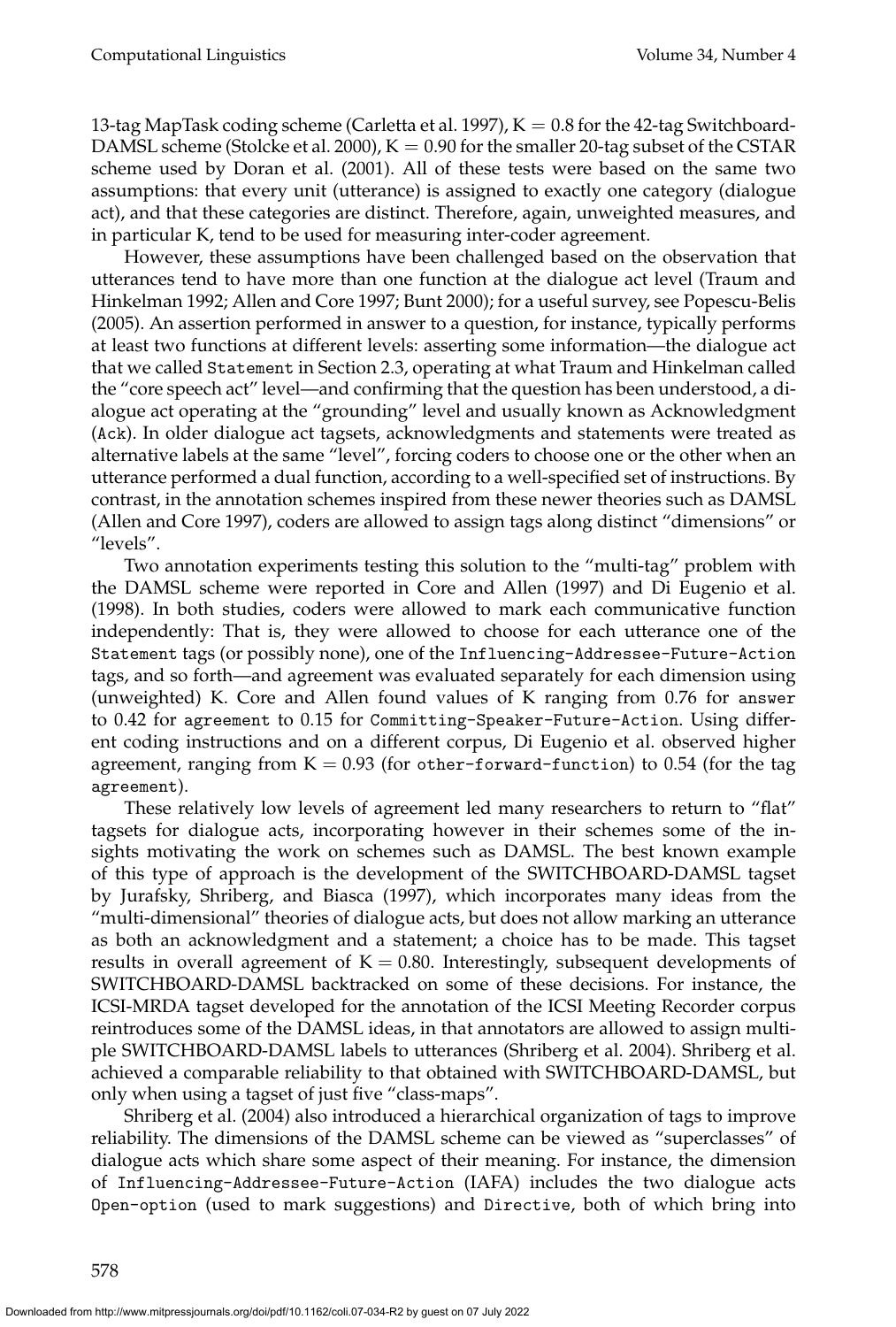consideration a future action to be performed by the addressee. At least in principle, an organization of this type opens up the possibility for coders to mark an utterance with the superclass (IAFA) in case they do not feel confident that the utterance satisfies the additional requirements for Open-option or Directive. This, in turn, would do away with the need to make a choice between these two options. This possibility wasn't pursued in the studies using the original DAMSL that we are aware of (Core and Allen 1997; Di Eugenio 2000; Stent 2001), but was tested by Shriberg et al. (2004) and subsequent work, in particular Geertzen and Bunt (2006), who were specifically interested in the idea of using hierarchical schemes to measure partial agreement, and in addition experimented with weighted coefficients of agreement for their hierarchical tagging scheme, specifically *κw*.

Geertzen and Bunt tested intercoder agreement with Bunt's DIT++ (Bunt 2005), a scheme with 11 dimensions that builds on ideas from DAMSL and from Dynamic Interpretation Theory (Bunt 2000). In DIT++, tags can be hierarchically related: For example, the class information-seeking is viewed as consisting of two classes, yesno question (ynq) and *wh*-question (whq). The hierarchy is explicitly introduced in order to allow coders to leave some aspects of the coding undecided. For example, check is treated as a subclass of ynq in which, in addition, the speaker has a weak belief that the proposition that forms the belief is true. A coder who is not certain about the dialogue act performed using an utterance may simply choose to tag it as ynq.

The distance metric **d** proposed by Geertzen and Bunt is based on the criterion that two communicative functions are related  $(d(c_1, c_2) < 1)$  if they stand in an ancestor–offspring relation within a hierarchy. Furthermore, they argue, the magnitude of  $\mathbf{d}(c_1, c_2)$  should be proportional to the distance between the functions in the hierarchy. A level-dependent correction factor is also proposed so as to leave open the option to make disagreements at higher levels of the hierarchy matter more than disagreements at the deeper level (for example, the distance between information-seeking and ynq might be considered greater than the distance between check and positive-check).

The results of an agreement test with two annotators run by Geertzen and Bunt show that taking into account partial agreement leads to values of *κw* that are higher than the values of *κ* for the same categories, particularly for feedback, a class for which Core and Allen (1997) got low agreement. Of course, even assuming that the values of *κw* and  $\kappa$  were directly comparable—we remark on the difficulty of interpreting the values of weighted coefficients of agreement in Section 4.4—it remains to be seen whether these higher values are a better indication of the extent of agreement between coders than the values of unweighted *κ*.

This discussion of coding schemes for dialogue acts introduced issues to which we will return for other CL annotation tasks as well. There are a number of wellestablished schemes for large-scale dialogue act annotation based on the assumption of mutual exclusivity between dialogue act tags, whose reliability is also well known; if one of these schemes is appropriate for modeling the communicative intentions found in a task, we recommend to our readers to use it. They should also realize, however, that the mutual exclusivity assumption is somewhat dubious. If a multi-dimensional or hierarchical tagset is used, readers should also be aware that weighted coefficients do capture partial agreement, and need not automatically result in lower reliability or in an explosion in the number of labels. However, a hierarchical scheme may not reflect genuine annotation difficulties: For example, in the case of DIT++, one might argue that it is more difficult to confuse yes-no questions with *wh*-questions than with statements. We will also see in a moment that interpreting the results with weighted coefficients is difficult. We will return to both of these problems in what follows.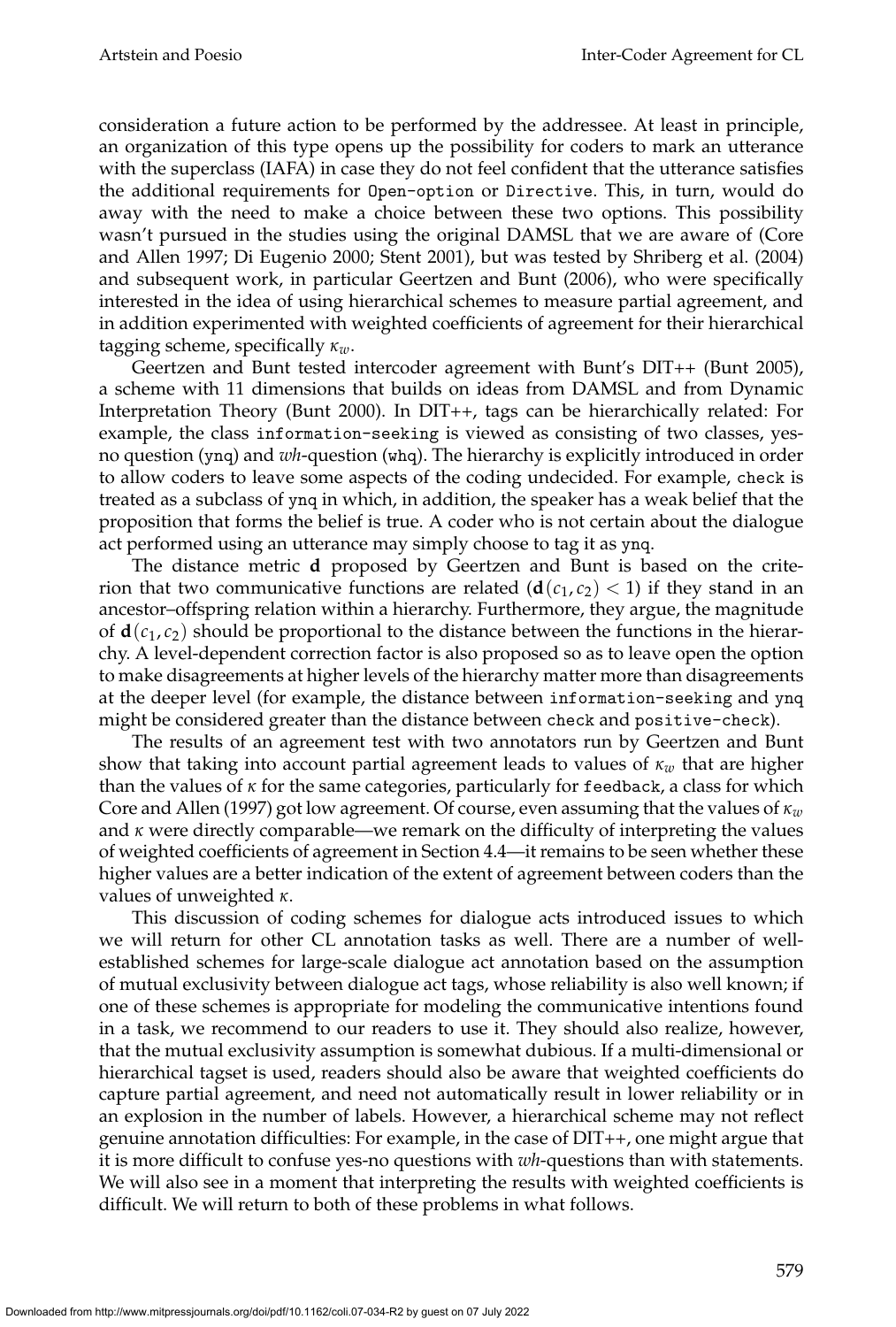## **4.3 Marking Boundaries and Unitizing**

Before labeling can take place, the units of annotation, or markables, need to be identified—a process Krippendorff (1995, 2004a) calls **unitizing**. The practice in CL for the forms of annotation discussed in the previous section is to assume that the units are linguistic constituents which can be easily identified, such as words, utterances, or noun phrases, and therefore there is no need to check the reliability of this process. We are aware of few exceptions to this assumption, such as Carletta et al. (1997) on unitization for move coding and our own work on the GNOME corpus (Poesio 2004b). In cases such as text segmentation, however, the identification of units is as important as their labeling, if not more important, and therefore checking agreement on unit identification is essential. In this section we discuss current CL practice with reliability testing of these types of annotation, before briefly summarizing Krippendorff's proposals concerning measuring reliability for unitizing.

*4.3.1 Segmentation and Topic Marking.* Discourse segments are portions of text that constitute a unit either because they are about the same "topic" (Hearst 1997; Reynar 1998) or because they have to do with achieving the same intention (Grosz and Sidner 1986) or performing the same "dialogue game" (Carletta et al. 1997).<sup>7</sup> The analysis of discourse structure—and especially the identification of discourse segments—is the type of annotation that, more than any other, led CL researchers to look for ways of measuring reliability and agreement, as it made them aware of the extent of disagreement on even quite simple judgments (Kowtko, Isard, and Doherty 1992; Passonneau and Litman 1993; Carletta et al. 1997; Hearst 1997). Subsequent research identified a number of issues with discourse structure annotation, above all the fact that segmentation, though problematic, is still much easier than marking more complex aspects of discourse structure, such as identifying the most important segments or the "rhetorical" relations between segments of different granularity. As a result, many efforts to annotate discourse structure concentrate only on segmentation.

The agreement results for segment coding tend to be on the lower end of the scale proposed by Krippendorff and recommended by Carletta. Hearst (1997), for instance, found  $K = 0.647$  for the boundary/not boundary distinction; Reynar (1998), measuring agreement between his own annotation and the TREC segmentation of broadcast news, reports  $K = 0.764$  for the same task; Ries (2002) reports even lower agreement of  $K = 0.36$ . Teufel, Carletta, and Moens (1999), who studied agreement on the identification of **argumentative zones**, found high reliability ( $K = 0.81$ ) for their three main zones (own, other, background), although lower for the whole scheme  $(K = 0.71)$ . For intention-based segmentation, Passonneau and Litman (1993) in the pre-K days reported an overall percentage agreement with majority opinion of 89%, but the agreement on boundaries was only 70%. For conversational games segmentation, Carletta et al. (1997) reported "promising but not entirely reassuring agreement on where games began (70%)," whereas the agreement on transaction boundaries was  $K = 0.59$ . Exceptions are two segmentation efforts carried out as part of annotations of rhetorical structure. Moser, Moore, and Glendening (1996) achieved an agreement

<sup>7</sup> The notion of "topic" is notoriously difficult to define and many competing theoretical proposals exist (Reinhart 1981; Vallduví 1993). As it is often the case with annotation, fairly simple definitions tend to be used in discourse annotation work: For example, in TDT topic is defined for annotation purposes as "an event or activity, along with all directly related events and activities" (TDT-2 Annotation Guide, http://projects.ldc.upenn.edu/TDT2/Guide/label-instr.html).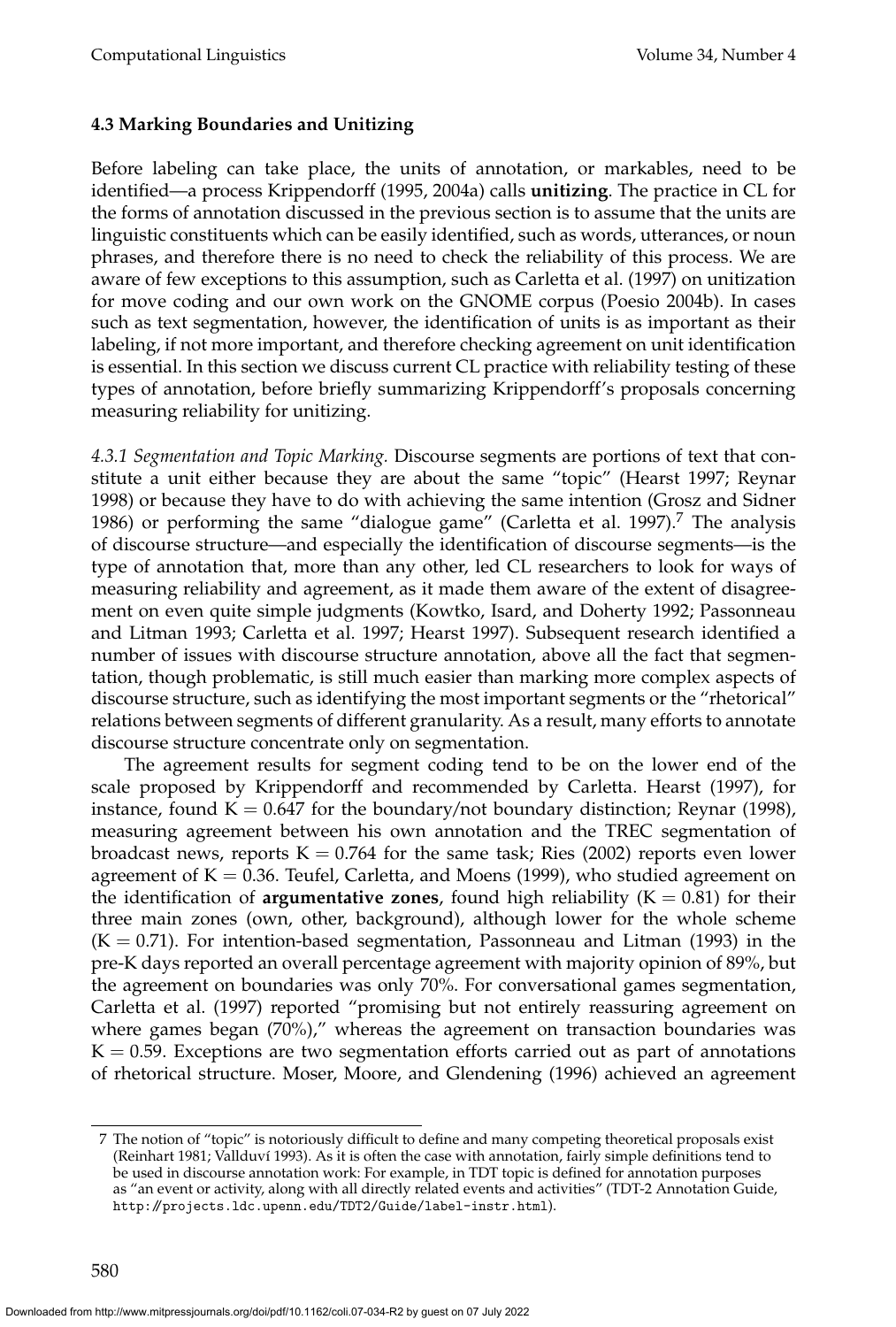of  $K = 0.9$  for the highest level of segmentation of their RDA annotation (Poesio, Patel, and Di Eugenio 2006). Carlson, Marcu, and Okurowski (2003) reported very high agreement over the identification of the boundaries of discourse units, the building blocks of their annotation of rhetorical structure. (Agreement was measured several times; initially, they obtained  $K = 0.87$ , and in the final analysis  $K = 0.97$ .) This, however, was achieved by employing experienced annotators, and with considerable training.

One important reason why most agreement results on segmentation are on the lower end of the reliability scale is the fact, known to researchers in discourse analysis from as early as Levin and Moore (1978), that although analysts generally agree on the "bulk" of segments, they tend to disagree on their exact boundaries. This phenomenon was also observed in more recent studies: See for example the discussion in Passonneau and Litman (1997), the comparison of the annotations produced by seven coders of the same text in Figure 5 of Hearst (1997, page 55), or the discussion by Carlson, Marcu, and Okurowski (2003), who point out that the boundaries between elementary discourse units tend to be "very blurry." See also Pevzner and Hearst (2002) for similar comments made in the context of topic segmentation algorithms, and Klavans, Popper, and Passonneau (2003) for selecting definition phrases.

This "blurriness" of boundaries, combined with the prevalence effects discussed in Section 3.2, also explains the fact that topic annotation efforts which were only concerned with roughly dividing a text into segments (Passonneau and Litman 1993; Carletta et al. 1997; Hearst 1997; Reynar 1998; Ries 2002) generally report lower agreement than the studies whose goal is to identify smaller discourse units. When disagreement is mostly concentrated in one class ('boundary' in this case), if the total number of units to annotate remains the same, then expected agreement on this class is lower when a greater proportion of the units to annotate belongs to this class. When in addition this class is much less numerous than the other classes, overall agreement tends to depend mostly on agreement on this class.

For instance, suppose we are testing the reliability of two different segmentation schemes—into broad "discourse segments" and into finer "discourse units"—on a text of 50 utterances, and that we obtain the results in Table 8. Case 1 would be a situation in which Coder A and Coder B agree that the text consists of two segments, obviously agree on its initial and final boundaries, but disagree by one position on the intermediate boundary—say, one of them places it at utterance 25, the other at utterance 26. Nevertheless, because expected agreement is so high—the coders agree on the classification of 98% of the utterances—the value of K is fairly low. In case 2, the coders disagree on three times as many utterances, but K is higher than in the first case because expected agreement is substantially lower ( $A_e = 0.53$ ).

The fact that coders mostly agree on the "bulk" of discourse segments, but tend to disagree on their boundaries, also makes it likely that an all-or-nothing coefficient like K calculated on individual boundaries would underestimate the degree of agreement, suggesting low agreement even among coders whose segmentations are mostly similar. A weighted coefficient of agreement like *α* might produce values more in keeping with intuition, but we are not aware of any attempts at measuring agreement on segmentation using weighted coefficients. We see two main options. We suspect that the methods proposed by Krippendorff (1995) for measuring agreement on unitizing (see Section 4.3.2, subsequently) may be appropriate for the purpose of measuring agreement on discourse segmentation. A second option would be to measure agreement not on individual boundaries but on windows spanning several units, as done in the methods proposed to evaluate the performance of topic detection algorithms such as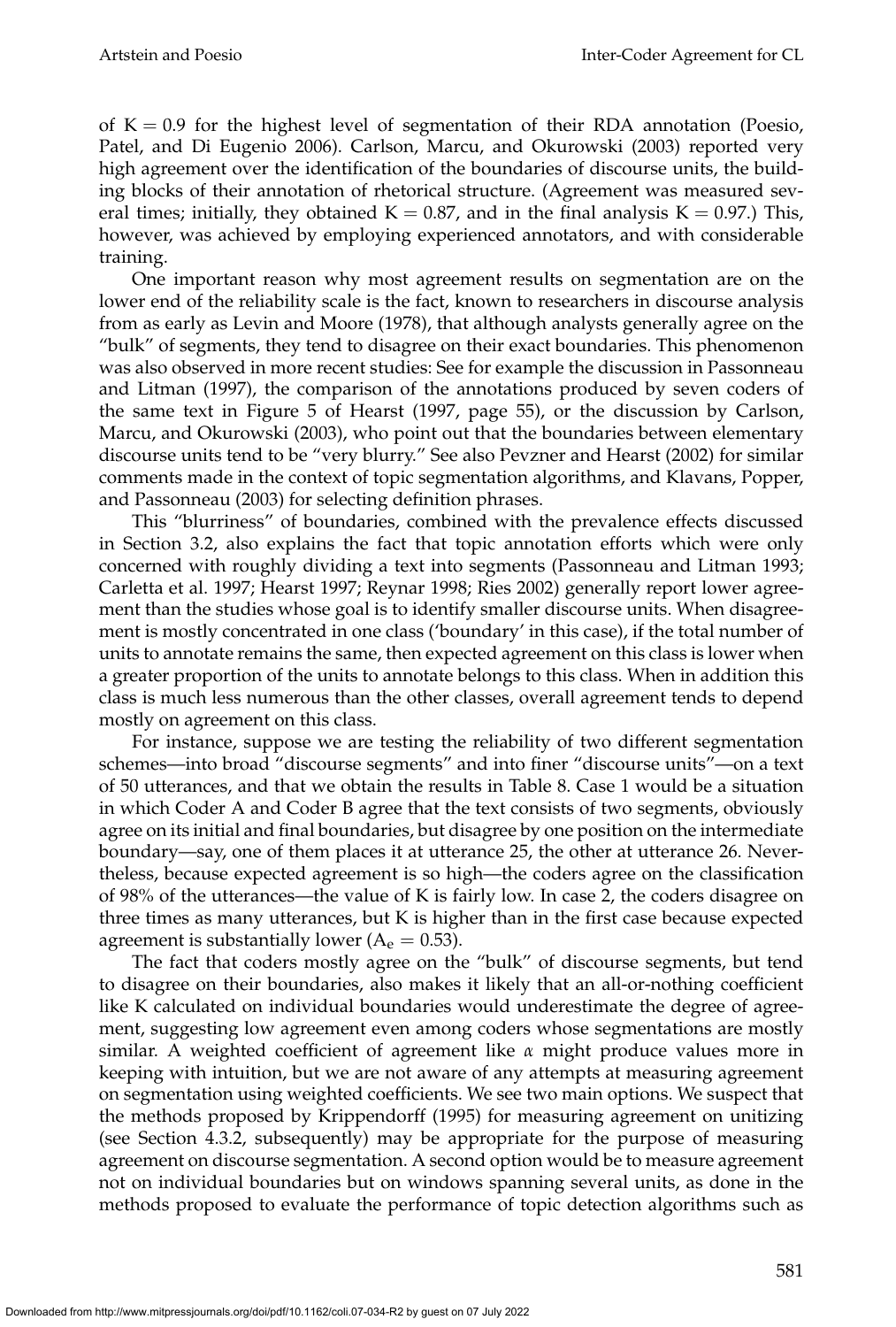#### **Table 8**

Fewer boundaries, higher expected agreement.

|                    |                                                | Case 1: Broad segments<br>$A_0 = 0.96$ , $A_e = 0.89$ , $K = 0.65$       |                |                |
|--------------------|------------------------------------------------|--------------------------------------------------------------------------|----------------|----------------|
|                    |                                                |                                                                          | <b>CODER A</b> |                |
|                    |                                                | <b>BOUNDARY</b>                                                          | NO BOUNDARY    | <b>TOTAL</b>   |
| CODER B            | <b>BOUNDARY</b><br>NO BOUNDARY<br><b>TOTAL</b> | 2<br>3                                                                   | 46<br>47       | 3<br>47<br>50  |
|                    |                                                | Case 2: Fine discourse units<br>$A_0 = 0.88$ , $A_e = 0.53$ , $K = 0.75$ |                |                |
|                    |                                                |                                                                          | <b>CODER A</b> |                |
|                    |                                                | <b>BOUNDARY</b>                                                          | NO BOUNDARY    | <b>TOTAL</b>   |
| CODER <sub>B</sub> | <b>BOUNDARY</b><br>NO BOUNDARY<br>TOTAL        | 16<br>3<br>19                                                            | 3<br>28<br>31  | 19<br>31<br>50 |

*Pk* (Beeferman, Berger, and Lafferty 1999) or WINDOWDIFF (Pevzner and Hearst 2002) (which are, however, raw agreement scores not corrected for chance).

*4.3.2 Unitizing (Or, Agreement on Markable Identification).* It is often assumed in CL annotation practice that the units of analysis are "natural" linguistic objects, and therefore there is no need to check agreement on their identification. As a result, agreement is usually measured on the labeling of units rather than on the process of identifying them (**unitizing**, Krippendorff 1995). We have just seen, however, two coding tasks for which the reliability of unit identification is a crucial part of the overall reliability, and the problem of markable identification is more pervasive than is generally acknowledged. For example, when the units to be labeled are syntactic constituents, it is common practice to use a parser or chunker to identify the markables and then to allow the coders to correct the parser's output. In such cases one would want to know how reliable the coders' corrections are. We thus need a general method of testing relibility on markable identification.

The one proposal for measuring agreement on markable identification we are aware of is the *α<sup>U</sup>* coefficient, a non-trivial variant of *α* proposed by Krippendorff (1995). A full presentation of the proposal would require too much space, so we will just present the core idea. Unitizing is conceived of as consisting of two separate steps: identifying boundaries between units, and selecting the units of interest. If a unit identified by one coder overlaps a unit identified by the other coder, the amount of disagreement is the square of the lengths of the non-overlapping segments (see Figure 2); if a unit identified by one coder does not overlapany unit of interest identified by the other coder, the amount of disagreement is the square of the length of the whole unit. This distance metric is used in calculating observed and expected disagreement, and  $\alpha_{U}$  itself. We refer the reader to Krippendorff (1995) for details.

Krippendorff's  $\alpha_U$  is not applicable to all CL tasks. For example, it assumes that units may not overlap in a single coder's output, yet in practice there are many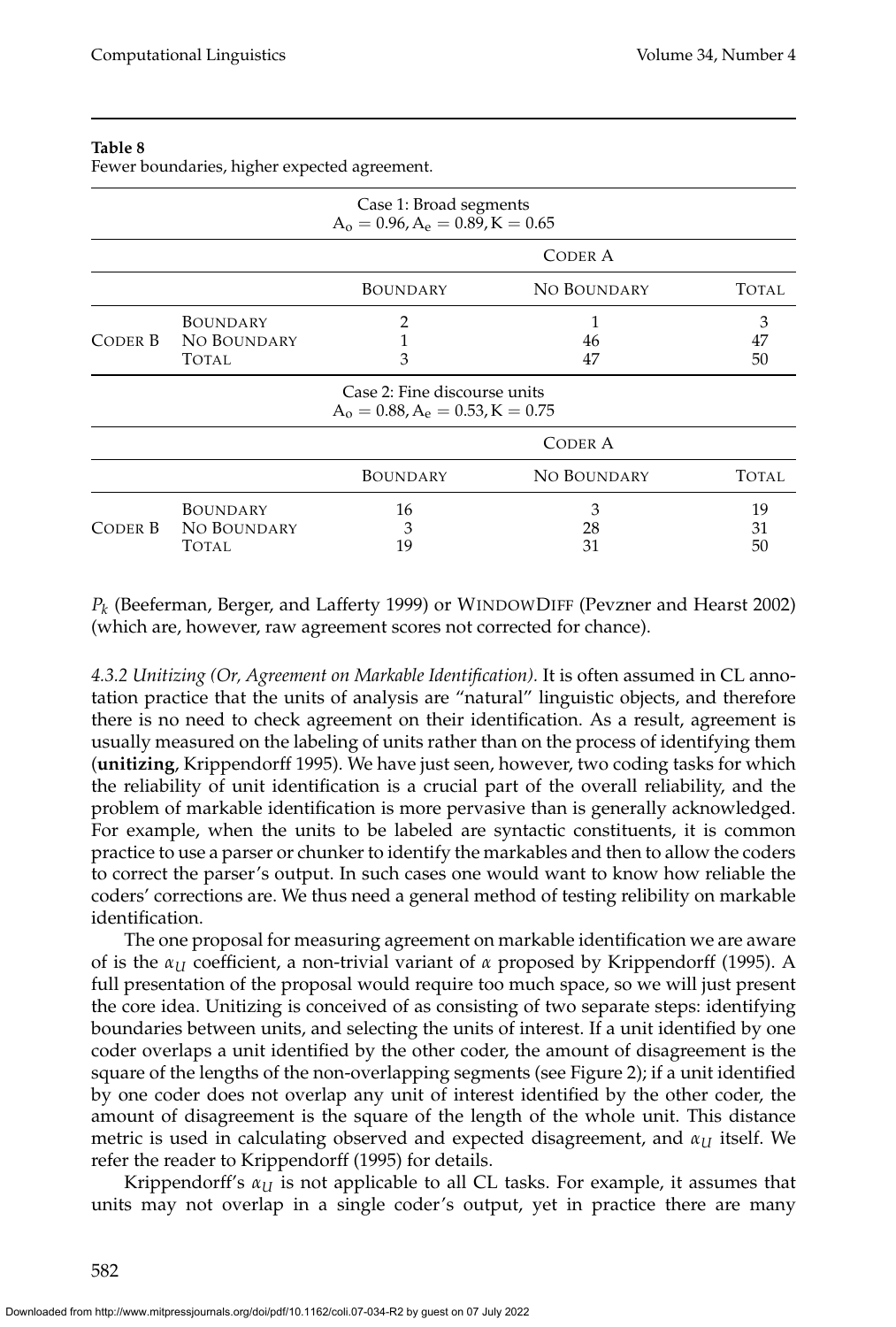

## **Figure 2**

The difference between overlapping units is  $\mathbf{d}(A, B) = s_-^2 + s_+^2$  (adapted from Krippendorff 1995, Figure 4, page 61).

annotation schemes which require coders to label nested syntactic constituents. For continuous segmentation tasks, *α<sup>U</sup>* may be inappropriate because when a segment identified by one annotator overlaps with two segments identified by another annotator, the distance is smallest when the one segment is centered over the two rather than aligned with one of them. Nevertheless, we feel that when the non-overlap assumption holds, and the units do not cover the text exhaustively, testing the reliabilty of unit identification may prove beneficial. To our knowledge, this has never been tested in CL.

# **4.4 Anaphora**

The annotation tasks discussed so far involve assigning a specific label to each category, which allows the various agreement measures to be applied in a straightforward way. Anaphoric annotation differs from the previous tasks because annotators do not assign labels, but rather create links between anaphors and their antecedents. It is therefore not clear what the "labels" should be for the purpose of calculating agreement. One possibility would be to consider the intended referent (real-world object) as the label, as in named entity tagging, but it wouldn't make sense to predefine a set of "labels" applicable to all texts, because different objects are mentioned in different texts. An alternative is to use the marked antecedents as "labels". However, we do not want to count as a disagreement every time two coders agree on the discourse entity realized by a particular noun phrase but just happen to mark different words as antecedents. Consider the reference of the underlined pronoun *it* in the following dialogue excerpt (TRAINS 1991 [Gross, Allen, and Traum 1993], dialogue d91-3.2). $8$ 

|     | $1.1 \quad M: \ldots$                                    |
|-----|----------------------------------------------------------|
| 1.4 | first thing I'd like you to do                           |
| 1.5 | is send engine E2 off with a boxcar to Corning to        |
|     | pick up oranges                                          |
|     | 1.6 as soon as possible                                  |
|     | 2.1 S: okay                                              |
|     | 3.1 M: and while it's there it should pick up the tanker |

Some of the coders in a study we carried out (Poesio and Artstein 2005) indicated the noun phrase *engine E2* as antecedent for the second *it* in utterance 3.1, whereas others indicated the immediately preceding pronoun, which they had previously marked as having *engine E2* as antecedent. Clearly, we do not want to consider these coders to be in disagreement. A solution to this dilemma has been proposed by Passonneau (2004): Use the emerging coreference sets as the 'labels' for the purpose of calculating agreement. This requires using weighted measures for calculating agreement on such sets, and

<sup>8</sup> ftp://ftp.cs.rochester.edu/pub/papers/ai/92.tn1.trains 91 dialogues.txt.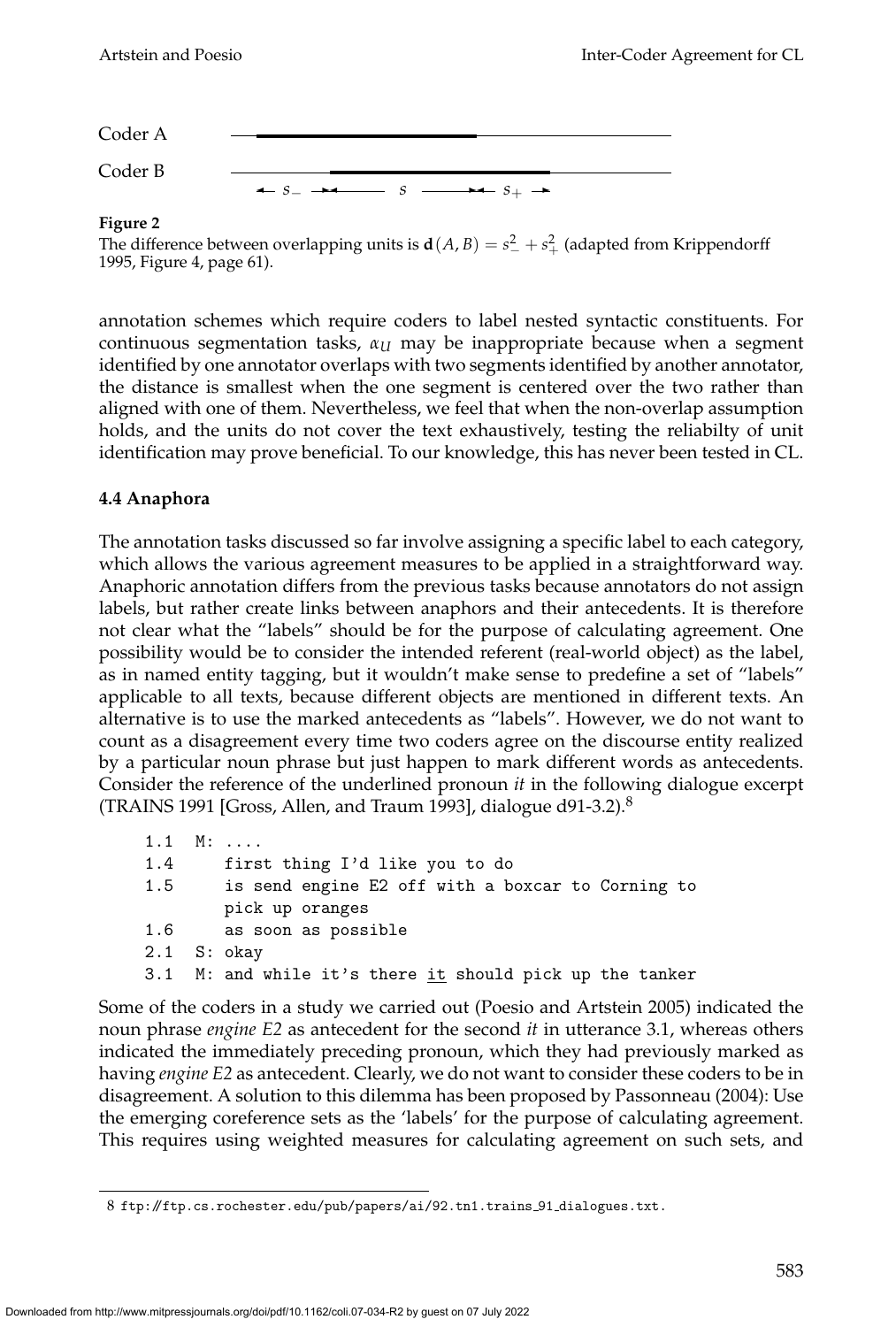consequently it raises serious questions about weighted measures—in particular, about the interpretability of the results, as we will see shortly.

*4.4.1 Passonneau's Proposal.* Passonneau (2004) recommends measuring agreement on anaphoric annotation by using *sets* of mentions of discourse entities as labels, that is, the emerging anaphoric/coreference chains. This proposal is in line with the methods developed to evaluate anaphora resolution systems (Vilain et al. 1995). But using anaphoric chains as labels would not make unweighted measures such as K a good measure for agreement. Practical experience suggests that, except when a text is very short, few annotators will catch all mentions of a discourse entity: Most will forget to mark a few, with the result that the chains (that is, category labels) differ from coder to coder and agreement as measured with K is always very low. What is needed is a coefficient that also allows for partial disagreement between judgments, when two annotators agree on part of the coreference chain but not on all of it.

Passonneau (2004) suggests solving the problem by using *α* with a distance metric that allows for partial agreement among anaphoric chains. Passonneau proposes a distance metric based on the following rationale: Two sets are minimally distant when they are identical and maximally distant when they are disjoint; between these extremes, sets that stand in a subset relation are closer (less distant) than ones that merely intersect. This leads to the following distance metric between two sets *A* and *B*.

$$
\mathbf{d}_P = \begin{cases} 0 & \text{if } A = B \\ \frac{1}{3} & \text{if } A \subset B \text{ or } B \subset A \\ \frac{2}{3} & \text{if } A \cap B \neq \emptyset, \text{ but } A \nsubseteq B \text{ and } B \nsubseteq A \\ 1 & \text{if } A \cap B = \emptyset \end{cases}
$$

Alternative distance metrics take the size of the anaphoric chain into account, based on measures used to compare sets in Information Retrieval, such as the coefficient of community of Jaccard (1912) and the coincidence index of Dice (1945) (Manning and Schütze 1999).

$$
\text{Jaccard: } \mathbf{d}_J = 1 - \frac{|A \cap B|}{|A \cup B|} \qquad \text{Dice: } \mathbf{d}_D = 1 - \frac{2|A \cap B|}{|A| + |B|}
$$

In later work, Passonneau (2006) offers a refined distance metric which she called MASI (Measuring Agreement on Set-valued Items), obtained by multiplying Passonneau's original metric **d***<sup>P</sup>* by the metric derived from Jaccard **d***J*.

$$
\mathbf{d}_M = \mathbf{d}_P \times \mathbf{d}_J
$$

*4.4.2 Experience with α for Anaphoric Annotation.* In the experiment mentioned previously (Poesio and Artstein 2005) we used 18 coders to test *α* and K under a variety of conditions. We found that even though our coders by and large agreed on the interpretation of anaphoric expressions, virtually no coder ever identified all the mentions of a discourse entity. As a result, even though the values of  $\alpha$  and K obtained by using the ID of the antecedent as label were pretty similar, the values obtained when using anaphoric chains as labels were drastically different. The value of *α* increased, because examples where coders linked a markable to different antecedents in the same chain were no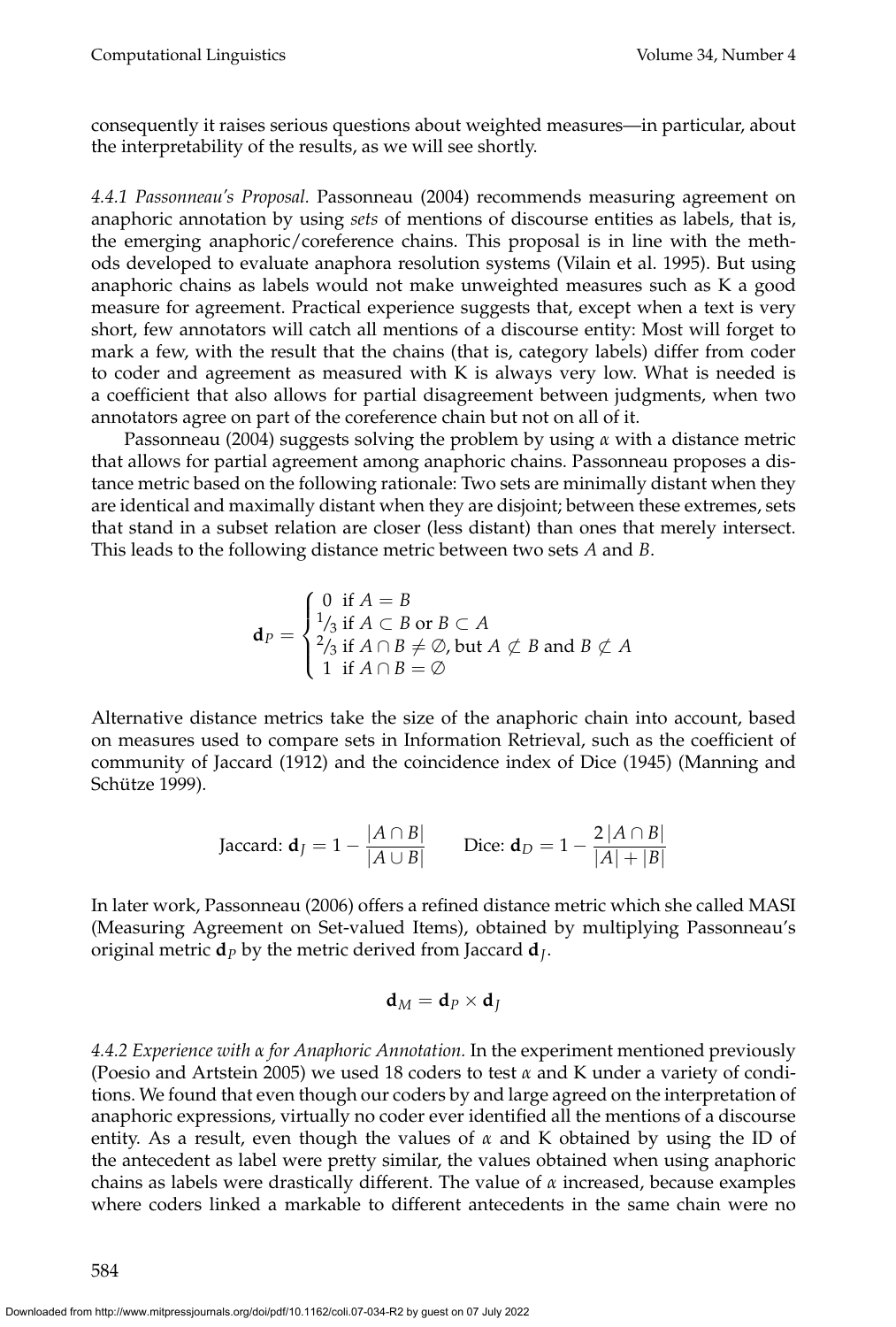longer considered as disagreements. However, the value of K was drastically reduced, because hardly any coder identified all the mentions of discourse entities (Figure 3).

The study also looked at the matter of individual annotator bias, and as mentioned in Section 3.1, we did not find differences between *α* and a *κ*-style version of *α* beyond the third decimal point. This similarity is what one would expect, given the result about annotator bias from Section 3.1 and given that in this experiment we used 18 annotators. These very small differences should be contrasted with the differences resulting from the choice of distance metrics, where values for the full-chain condition ranged from  $\alpha = 0.642$  using Jaccard as distance metric, to  $\alpha = 0.654$  using Passonneau's metric, to the value for Dice reported in Figure 3,  $\alpha = 0.691$ . These differences raise an important issue concerning the application of *α*-like measures for CL tasks: Using *α* makes it difficult to compare the results of different annotation experiments, in that a "poor" value or a "high" value might result from "too strict" or "too generous" distance metrics, making it even more important to develop a methodology to identify appropriate values for these coefficients. This issue is further emphasized by the study reported next.

*4.4.3 Discourse Deixis.* A second annotation study we carried out (Artstein and Poesio 2006) shows even more clearly the possible side effects of using weighted coefficients. This study was concerned with the annotation of the antecedents of references to abstract objects, such as the example of the pronoun *that* in utterance 7.6 (TRAINS 1991, dialogue d91-2.2).

```
7.3 : so we ship one
7.4 : boxcar
7.5 : of oranges to Elmira
7.6 : and that takes another 2 hours
```
Previous studies of discourse deixis annotation showed that these are extremely difficult judgments to make (Eckert and Strube 2000; Navarretta 2000; Byron 2002), except perhaps for identifying the type of object (Poesio and Modjeska 2005), so we simplified the task by only requiring our participants to identify the boundaries of the area of text in which the antecedent was introduced. Even so, we found a great variety in how these boundaries were marked: Exactly as in the case of discourse segmentation discussed earlier, our participants broadly agreed on the area of text, but disagreed on



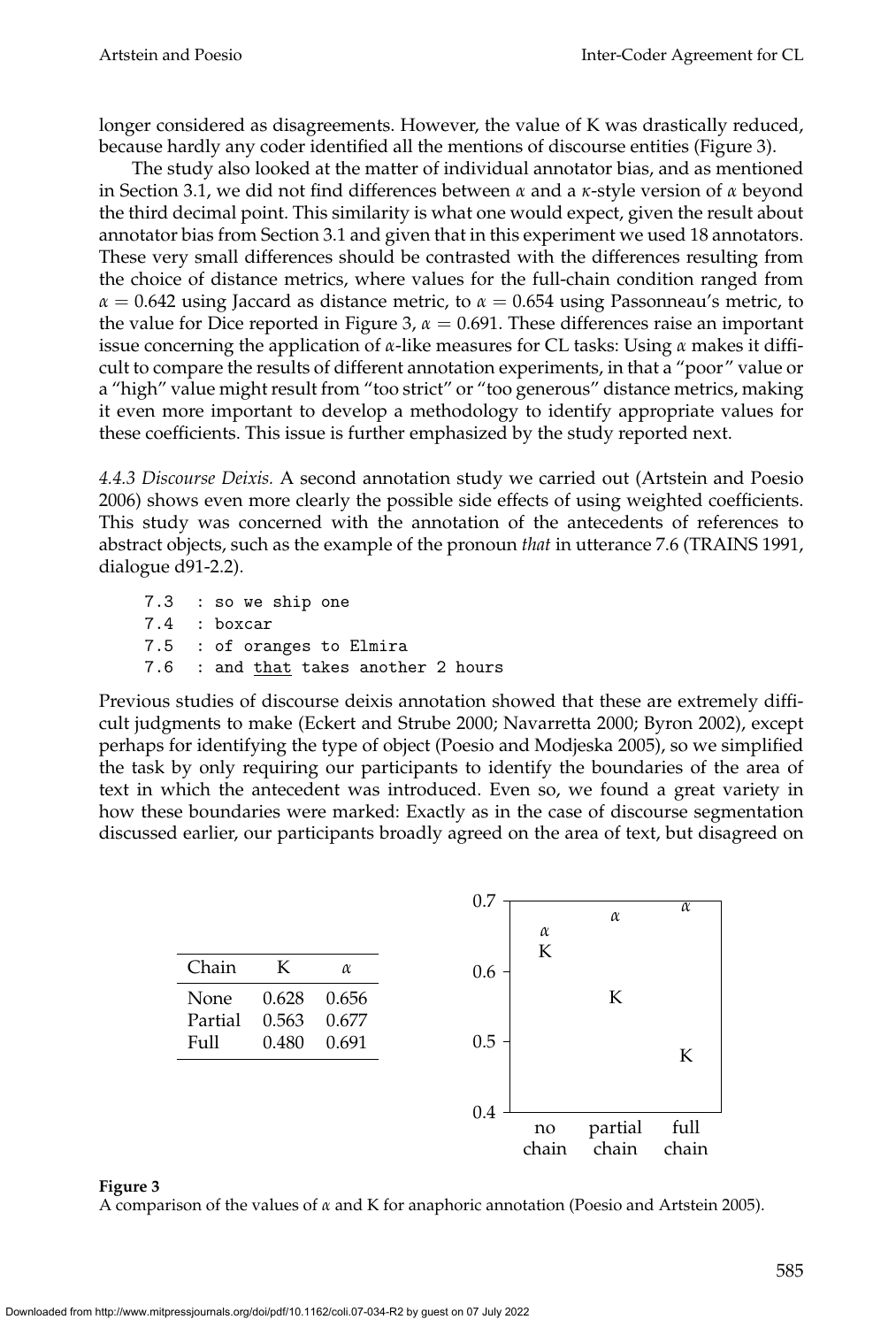its exact boundary. For instance, in this example, nine out of ten annotators marked the antecedent of *that* as a text segment ending with the word *Elmira*, but some started with the word *so*, some started with *we*, some with *ship*, and some with *one*.

We tested a number of ways to measure partial agreement on this task, and obtained widely different results. First of all, we tested three set-based distance metrics inspired by the Passonneau proposals that we just discussed: We considered discourse segments to be sets of words, and computed the distance between them using Passonneau's metric, Jaccard, and Dice. Using these three metrics, we obtained *α* values of 0.55 (with Passonneau's metric), 0.45 (with Jaccard), and 0.55 (with Dice). We should note that because antecedents of different expressions rarely overlapped, the expected disagreement was close to 1 (maximal), so the value of *α* turned out to be very close to the complement of the observed disagreement as calculated by the different distance metrics.

Next, we considered methods based on the position of words in the text. The first method computed differences between absolute boundary positions: Each antecedent was associated with the position of its first or last word in the dialogue, and agreement was calculated using *α* with the interval distance metric. This gave us *α* values of 0.998 for the beginnings of the antecedent-evoking area and 0.999 for the ends. This is because expected disagreement is exceptionally low: Coders tend to mark discourse antecedents close to the referring expression, so the average distance between antecedents of the same expression is smaller than the size of the dialogue by a few orders of magnitude. The second method associated each antecedent with the position of its first or last word *relative to the beginning of the anaphoric expression*. This time we found extremely low values of  $\alpha = 0.167$  for beginnings of antecedents and 0.122 for ends barely in the positive side. This shows that agreement among coders is not dramatically better than what would be expected if they just marked discourse antecedents at a fixed distance from the referring expression.

The three ranges of *α* that we observed (middle, high, and low) show agreement on the identity of discourse antecedents, their position in the dialogue, and their position relative to referring expressions, respectively. The middle range shows variability of up to 10 percentage points, depending on the distance metric chosen. The lesson is that once we start using weighted measures we cannot anymore interpret the value of *α* using traditional rules of thumb such as those proposed by Krippendorff or by Landis and Koch. This is because depending on the way we measure agreement, we can report *α* values ranging from 0.122 to 0.998 for the very same experiment! New interpretation methods have to be developed, which will be task- and distance-metric specific. We'll return to this issue in the conclusions.

#### **4.5 Word Senses**

Word sense tagging is one of the hardest annotation tasks. Whereas in the case of partof-speech and dialogue act tagging the same categories are used to classify all units, in the case of word sense tagging different categories must be used for each word, which makes writing a single coding manual specifying examples for all categories impossible: The only option is to rely on a dictionary. Unfortunately, different dictionaries make different distinctions, and often coders can't make the fine-grained distinctions that trained lexicographers can make. The problem is particularly serious for verbs, which tend to be polysemous rather than homonymous (Palmer, Dang, and Fellbaum 2007).

These difficulties, and in particular the difficulty of tagging senses with a finegrained repertoire of senses such as that provided by dictionaries or by WordNet (Fellbaum 1998), have been highlighted by the three SENSEVAL initiatives. Already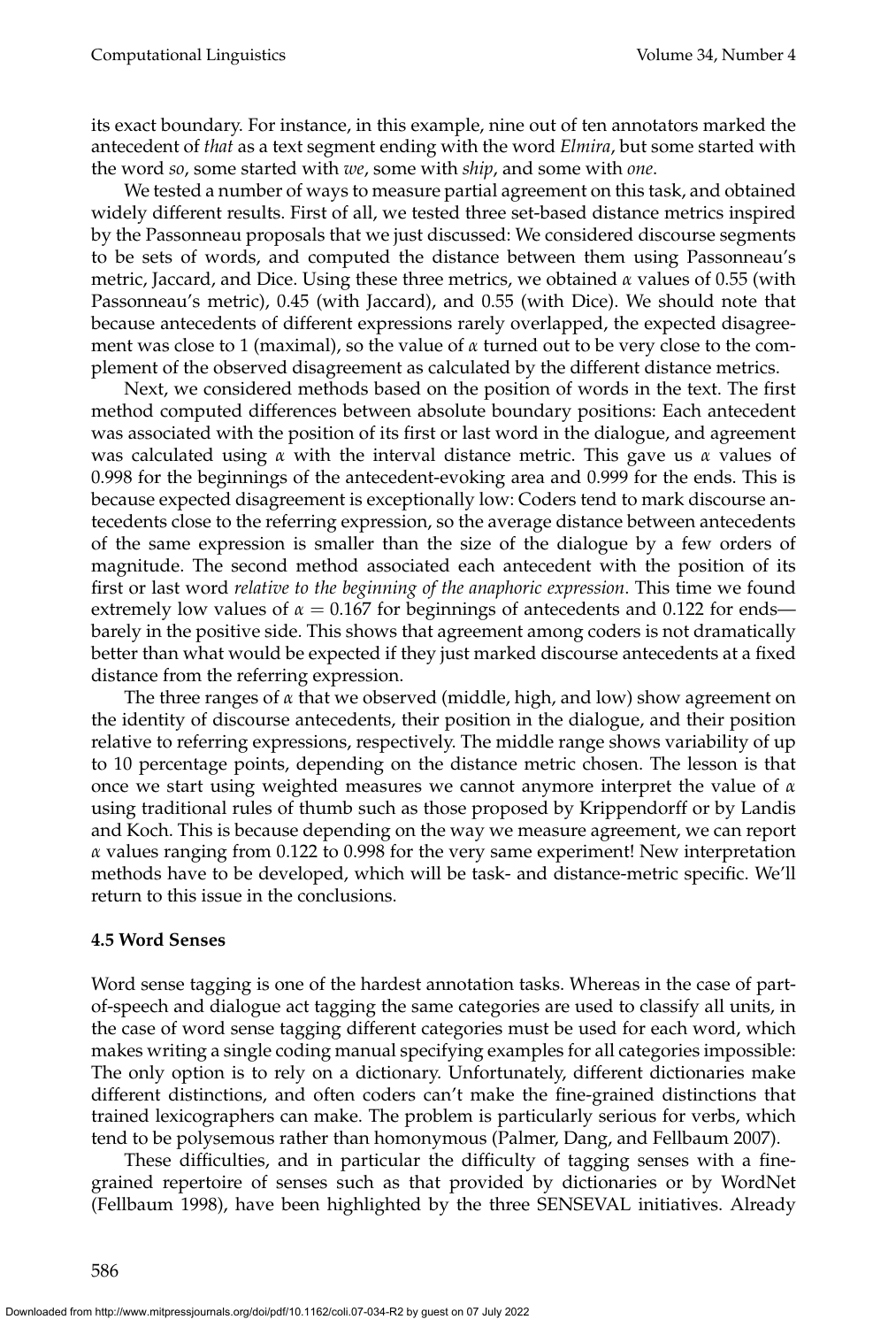during the first SENSEVAL, Véronis (1998) carried out two studies of intercoder agreement on word sense tagging in the so-called ROMANSEVAL task. One study was concerned with agreement on polysemy—that is, the extent to which coders agreed that a word was polysemous in a given context. Six naive coders were asked to make this judgment about 600 French words (200 nouns, 200 verbs, 200 adjectives) using the repertoire of senses in the *Petit Larousse*. On this task, a (pairwise) percentage agreement of 0.68 for nouns, 0.74 for verbs, and 0.78 for adjectives was observed, corresponding to K values of 0.36, 0.37, and 0.67, respectively. The 20 words from each category perceived by the coders in this first experiment to be most polysemous were then used in a second study, of intercoder agreement on the sense tagging task, which involved six different naive coders. Interestingly, the coders in this second experiment were allowed to assign multiple tags to words, although they did not make much use of this possibility; so *κw* was used to measure agreement. In this experiment, Veronis observed ´ (weighted) pairwise agreement of 0.63 for verbs, 0.71 for adjectives, and 0.73 for nouns, corresponding to  $\kappa_w$  values of 0.41, 0.41, and 0.46, but with a wide variety of values when measured per word—ranging from 0.007 for the adjective *correct* to 0.92 for the noun *d´etention*. Similarly mediocre results for intercoder agreement between naive coders were reported in the subsequent editions of SENSEVAL. Agreement studies for SENSEVAL-2, where WordNet senses were used as tags, reported a percentage agreement for verb senses of around 70%, whereas for SENSEVAL-3 (English Lexical Sample Task), Mihalcea, Chklovski, and Kilgarriff (2004) report a percentage agreement of 67.3% and average K of 0.58.

Two types of solutions have been proposed for the problem of low agreement on sense tagging. The solution proposed by Kilgarriff (1999) is to use professional lexicographers and arbitration. The study carried out by Kilgarriff does not therefore qualify as a true study of replicability in the sense of the terms used by Krippendorff, but it did show that this approach makes it possible to achieve percentage agreement of around 95.5%. An alternative approach has been to address the problem of the inability of naive coders to make fine-grained distinctions by introducing coarser-grained classification schemes which group together dictionary senses (Bruce and Wiebe, 1998; Buitelaar 1998; Veronis 1998; Palmer, Dang, and Fellbaum 2007). Hierarchical tagsets were also ´ developed, such as HECTOR (Atkins 1992) or, indeed, WordNet itself (where senses are related by hyponymy links). In the case of Buitelaar and Palmer, Dang, and Fellbaum, the "supersenses" were identified by hand, whereas Bruce and Wiebe and Véronis used clustering methods such as those from Bruce and Wiebe (1999) to collapse some of the initial sense distinctions.<sup>9</sup> Palmer, Dang, and Fellbaum (2007) illustrate this practice with the example of the verb *call*, which has 28 fine-grained senses in WordNet 1.7: They conflate these senses into a small number of groups using various criteria—for example, four senses can be grouped in a group they call Group 1 on the basis of subcategorization frame similarities (Table 9).

Palmer, Dang, and Fellbaum (2007) achieved for the English Verb Lexical Sense task of SENSEVAL-2 a percentage agreement among coders of 82% with grouped senses, as opposed to 71% with the original WordNet senses. Bruce and Wiebe (1998) found that collapsing the senses of their test word (*interest*) on the basis of their use by coders and merging the two classes found to be harder to distinguish resulted in an increase of

<sup>9</sup> The methodology proposed in Bruce and Wiebe (1999) is in our view the most advanced technique to "make sense" of the results of agreement studies available in the literature. The extended version of this article contains a fuller introduction to these methods.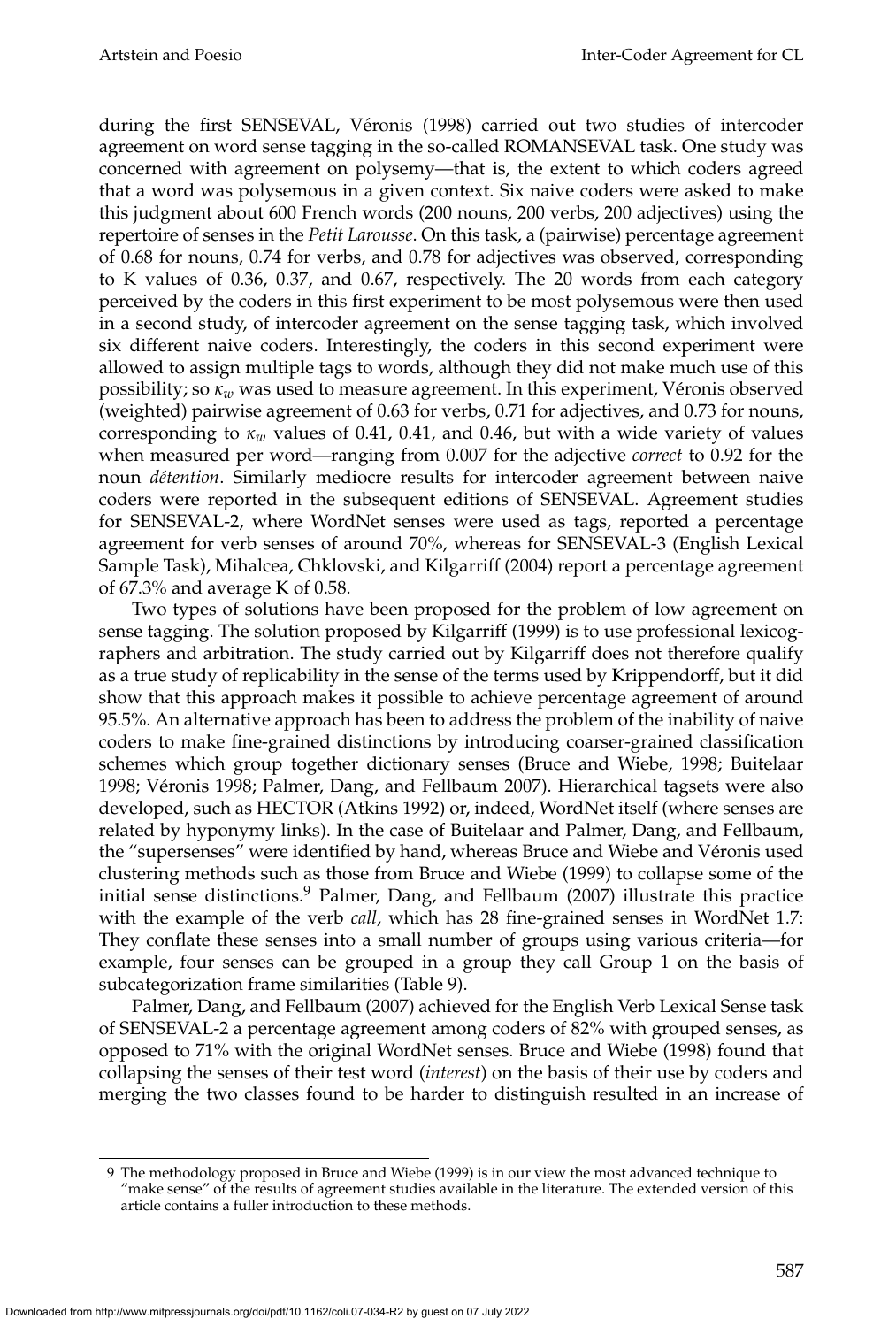| $\frac{1}{2}$       |                                    |                                                                                                      |                              |
|---------------------|------------------------------------|------------------------------------------------------------------------------------------------------|------------------------------|
| <b>SENSE</b>        | <b>DESCRIPTION</b>                 | <b>EXAMPLE</b>                                                                                       | <b>HYPERNYM</b>              |
| WN1<br>WN3          | name, call<br>call, give a quality | "They named <sup><i>a</i></sup> their son David"<br>"She called her children lazy<br>and ungrateful" | <b>LABEL</b><br><b>LABEL</b> |
| WN19<br><b>WN22</b> | call, consider<br>address, call    | "I would not call her beautiful"<br>"Call me mister"                                                 | <b>SEE</b><br><b>ADDRESS</b> |

#### **Table 9**

Group1 of senses of *call* in Palmer, Dang, and Fellbaum (2007, page 149).

*<sup>a</sup>* The verb *named* appears in the original WordNet example for the verb *call*.

the value of K from 0.874 to 0.898. Using a related technique, Véronis (1998) found that agreement on noun word sense tagging went upfrom a K of around 0.45 to a K of 0.86. We should note, however, that the post hoc merging of categories is not equivalent to running a study with fewer categories to begin with.

Attempts were also made to develop techniques to measure partial agreement with hierarchical tagsets. A first proposal in this direction was advanced by Melamed and Resnik (2000), who developed a coefficient for hierarchical tagsets that could be used in SENSEVAL for measuring agreement with tagsets such as HECTOR. Melamed and Resnik proposed to "normalize" the computation of observed and expected agreement by taking each label which is not a leaf in the tag hierarchy and distributing it down to the leaves in a uniform way, and then only computing agreement on the leaves. For example, with a tagset like the one in Table 9, the cases in which the coders used the label 'Group 1' would be uniformly "distributed down" and added in equal measure to the number of cases in which the coders assigned each of the four WordNet labels. The method proposed in the paper has, however, problematic properties when used to measure intercoder agreement. For example, suppose tag A dominates two sub-tags A1 and A2, and that two coders mark a particular item as A. Intuitively, we would want to consider this a case of perfect agreement, but this is not what the method proposed by Melamed and Resnik yields. The annotators' marks are distributed over the two sub-tags, each with probability 0.5, and then the agreement is computed by summing the joint probabilities over the two subtags (Equation (4) of Melamed and Resnik 2000), with the result that the agreement over the item turns out to be  $0.5^2 + 0.5^2 = 0.5$  instead of 1. To correct this, Dan Melamed (personal communication) suggested replacing the product in Equation (4) with a minimum operator. However, the calculation of expected agreement (Equation (5) of Melamed and Resnik 2000) still gives the amount of agreement which is expected if coders are forced to choose among leaf nodes, which makes this method inappropriate for coding schemes that do not force coders to do this.

One way to use Melamed and Resnik's proposal while avoiding the discrepancy between observed and expected agreement is to treat the proposal not as a new coefficient, but rather as a distance metric to be plugged into a weighted coefficient like *α*. Let *A* and *B* be two nodes in a hierarchical tagset, let *L* be the set of all leaf nodes in the tagset, and let  $P(l|T)$  be the probability of selecting a leaf node *l* given an arbitrary node *T* when the probability mass of *T* is distributed uniformly to all the nodes dominated by *T*. We can reinterpret Melamed's modification of Equation (4) in Melamed and Resnik (2000) as a metric measuring the distance between nodes *A* and *B*.

$$
\mathbf{d}_{M+R} = 1 - \sum_{l \in L} \min(\mathrm{P}(l|A), \mathrm{P}(l|B))
$$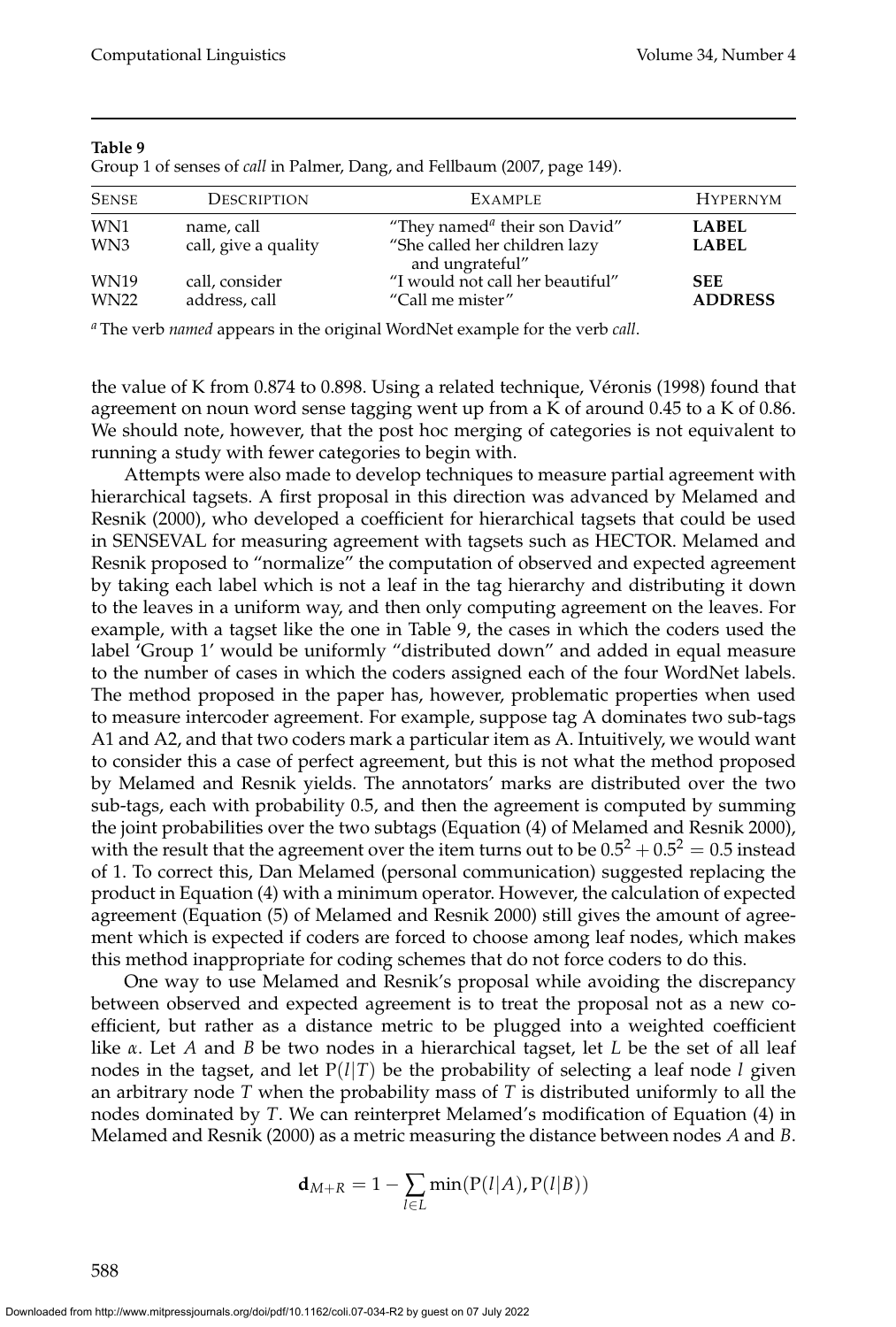This metric has the desirable properties—it is 0 when tags *A* and *B* are identical, 1 when the tags do not overlap, and somewhere in between in all other cases. If we use this metric for Krippendorff's *α* we find that observed agreement is exactly the same as in Melamed and Resnik (2000) with the product operator replaced by minimum (Melamed's modification).

We can also use other distance metrics with *α*. For example, we could associate with each sense an **extended sense**—a set **es**(*s*) including the sense itself and its grouped sense—and then use set-based distance metrics from Section 4.4, for example Passonneau's  $d_p$ . To illustrate how this approach could be used to measure (dis)agreement on word sense annotation, suppose that two coders have to annotate the use of *call* in the following sentence (from the WSJ part of the Penn Treebank, section 02, text w0209):

This gene, **called** "gametocide," is carried into the plant by a virus that remains active for a few days.

The standard guidelines (in SENSEVAL, say) require coders to assign a WN sense to words. Under such guidelines, if coder A classifies the use of *called* in the above example as an instance of WN1, whereas coder B annotates it as an instance of WN3, we would find total disagreement ( $\mathbf{d}_{k_{\alpha}k_{\alpha}} = 1$ ) which seems excessively harsh as the two senses are clearly related. However, by using the broader senses proposed by Palmer, Dang, and Fellbaum (2007) in combination with a distance metric such as the one just proposed, it is possible to get more flexible and, we believe, more realistic assessments of the degree of agreement in situations such as this. For instance, in case the reliability study had already been carried out under the standard SENSEVAL guidelines, the distance metric proposed above could be used to identify post hoc cases of partial agreement by adding to each WN sense its hypernyms according to the groupings proposed by Palmer, Dang, and Fellbaum. For example, A's annotation could be turned into a new set label {WN1,**LABEL**} and B's mark into the set table {WN3,**LABEL**}, which would give a distance  $d = 2/3$ , indicating a degree of overlap. The method for computing agreement proposed here could could also be used to allow coders to choose either a more specific label or one of Palmer, Dang, and Fellbaum's superlabels. For example, suppose A sticks to WN1, but B decides to mark the use above using Palmer, Dang, and Fellbaum's **LABEL** category, then we would still find a distance  $\mathbf{d} = 1/3$ .

An alternative way of using *α* for word sense annotation was developed and tested by Passonneau, Habash, and Rambow (2006). Their approach is to allow coders to assign multiple labels (WordNet synsets) for wordsenses, as done by Véronis (1998) and more recently by Rosenberg and Binkowski (2004) for text classification labels and by Poesio and Artstein (2005) for anaphora. These multi-label sets can then be compared using the MASI distance metric for *α* (Passonneau 2006).

# **5. Conclusions**

The purpose of this article has been to expose the reader to the mathematics of chancecorrected coefficients of agreement as well as the current state of the art of using these coefficients in CL. Our hope is that readers come to view agreement studies not as an additional chore or hurdle for publication, but as a tool for analysis which offers new insights into the annotation process. We conclude by summarizing what in our view are the main recommendations emerging from ten years of experience with coefficients of agreement. These can be grouped under three main headings: methodology, choice of coefficients, and interpretation of coefficients.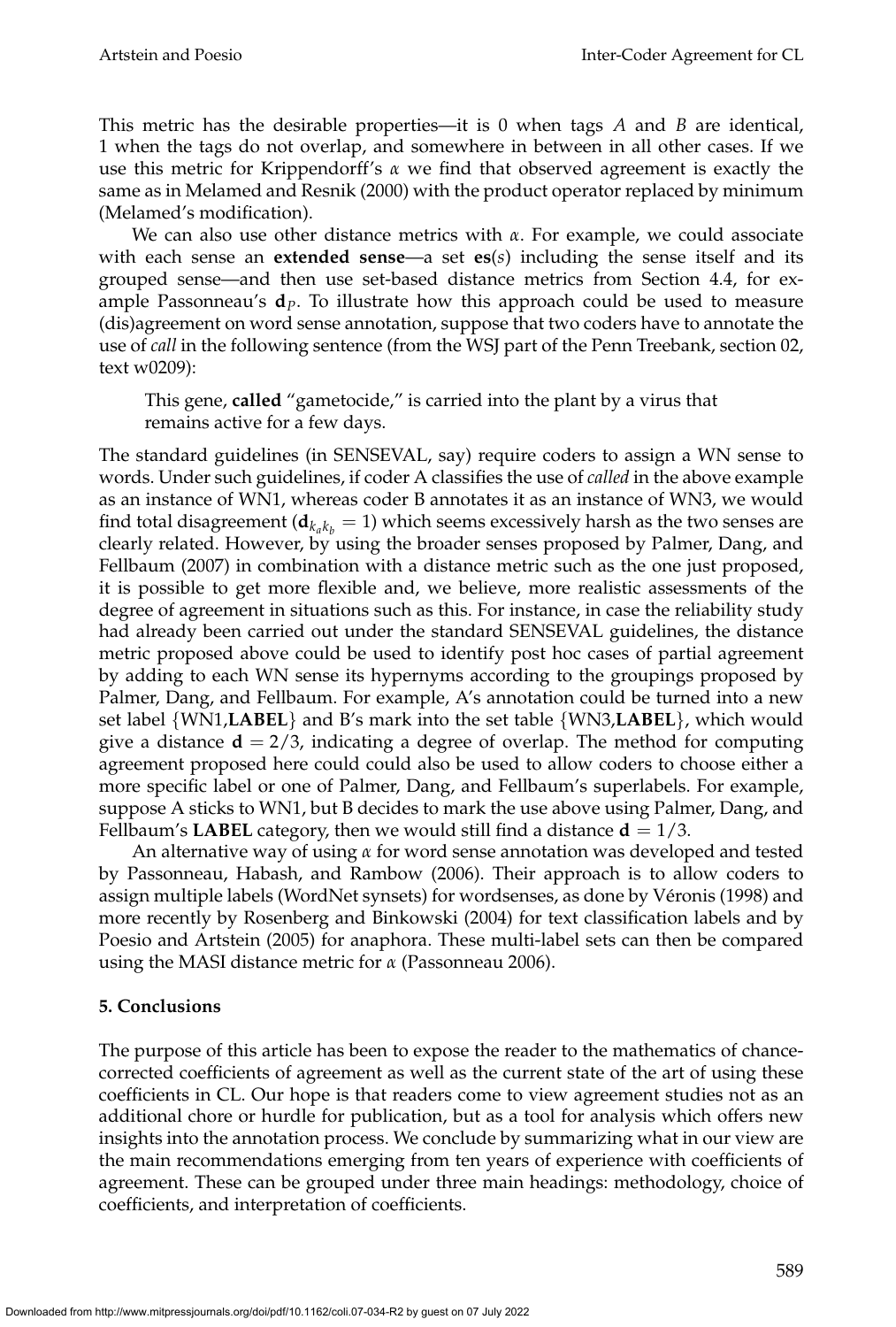## **5.1 Methodology**

Our first recommendation is that annotation efforts should perform and report rigorous reliability testing. The last decade has already seen considerable improvement, from the absence of any tests for the Penn Treebank (Marcus, Marcinkiewicz, and Santorini 1993) or the British National Corpus (Leech, Garside, and Bryant 1994) to the central role played by reliability testing in the Penn Discourse Treebank (Miltsakaki et al. 2004) and OntoNotes (Hovy et al. 2006). But even the latter efforts only measure and report percent agreement. We believe that part of the reluctance to report chance-corrected measures is the difficulty in interpreting them. However, our experience is that chancecorrected coefficients of agreement do provide a better indication of the quality of the resulting annotation than simple percent agreement, and moreover, the detailed calculations leading to the coefficients can be very revealing as to where the disagreements are located and what their sources may be.

A rigorous methodology for reliability testing does not, in our opinion, exclude the use of expert coders, and here we feel there may be a motivated difference between the fields of content analysis and CL. There is a clear tradeoff between the complexity of the judgments that coders are required to make and the reliability of such judgments, and we should strive to devise annotation schemes that are not only reliable enough to be replicated, but also sophisticated enough to be useful (cf. Krippendorff 2004a, pages 213–214). In content analysis, conclusions are drawn directly from annotated corpora, so the emphasis is more on replicability; whereas in CL, corpora constitute a resource which is used by other processes, so the emphasis is more towards usefulness. There is also a tradeoff between the sophistication of judgments and the availability of coders who can make such judgments. Consequently, annotation by experts is often the only practical way to get useful corpora for CL. Current practice achieves high reliability either by using professionals (Kilgarriff 1999) or through intensive training (Hovy et al. 2006; Carlson, Marcu, and Okurowski 2003); this means that results are not replicable across sites, and are therefore less reliable than annotation by naive coders adhering to written instructions. We feel that inter-annotator agreement studies should still be carried out, as they serve as an assurance that the results are replicable when the annotators are chosen from the same population as the original annotators. An important additional assurance should be provided in the form of an independent evaluation of the task for which the corpus is used (cf. Passonneau 2006).

#### **5.2 Choosing a Coefficient**

One of the goals of this article is to help authors make an informed choice regarding the coefficients they use for measuring agreement. While coefficients other than K, specifically Cohen's *κ* and Krippendorff's *α*, have appeared in the CL literature as early as Carletta (1996) and Passonneau and Litman (1996), they hadn't sprung into general awareness until the publication of Di Eugenio and Glass (2004) and Passonneau (2004). Regarding the question of annotator bias, there is an overwhelming consensus in CL practice: K and *α* are used in the vast majority of the studies we reported. We agree with the view that K and *α* are more appropriate, as they abstract away from the bias of specific coders. But we also believe that ultimately this issue of annotator bias is of little consequence because the differences get smaller and smaller as the number of annotators grows (Artstein and Poesio 2005). We believe that increasing the number of annotators is the best strategy, because it reduces the chances of accidental personal biases.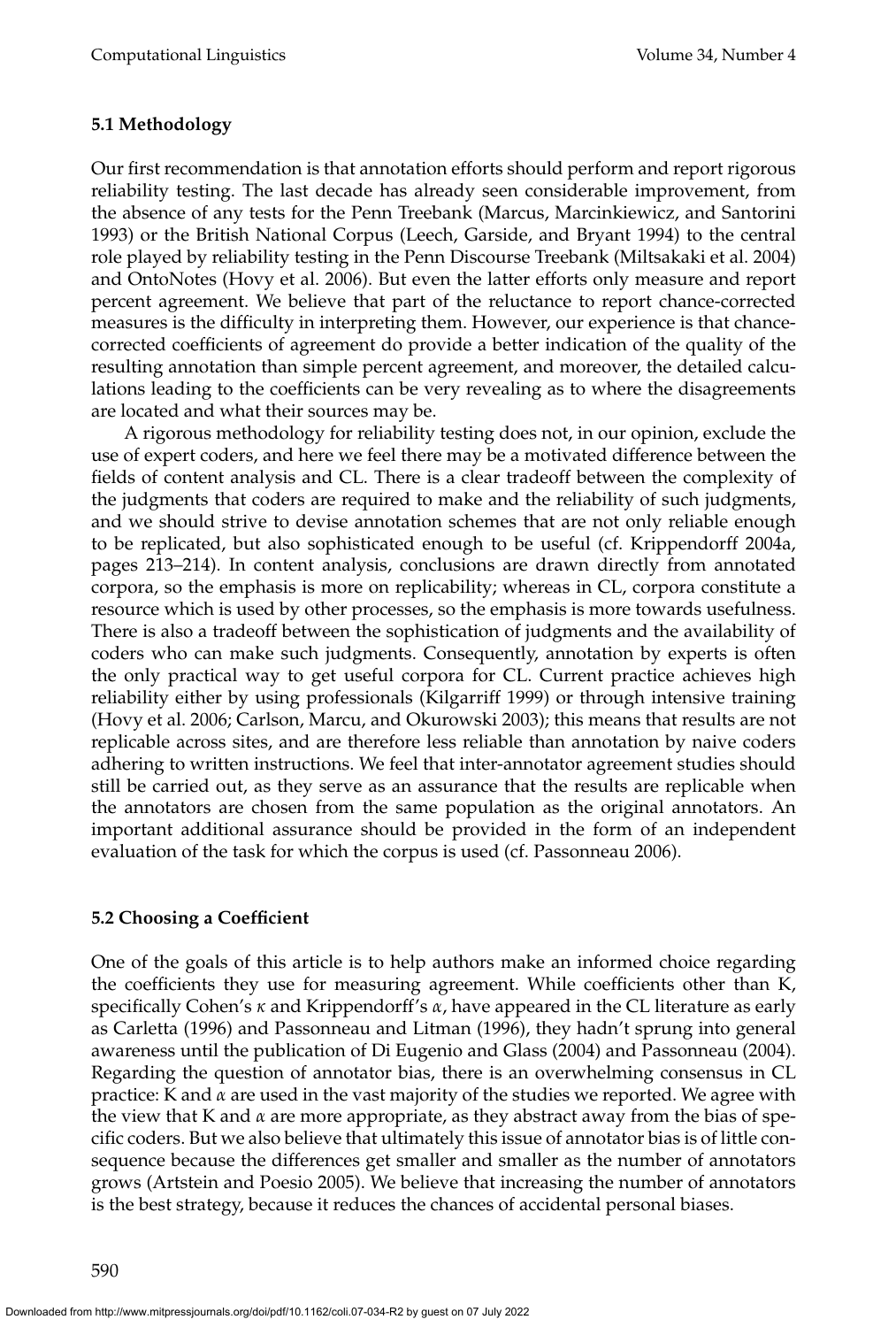However, Krippendorff's *α* is indispensable when the category labels are not equally distinct from one another. We think there are at least two types of coding schemes in which this is the case: (i) hierarchical tagsets and (ii) set-valued interpretations such as those proposed for anaphora. At least in the second case, weighted coefficients are almost unavoidable. We therefore recommend using *α*, noting however that the specific choice of weights will affect the overall numerical result.

## **5.3 Interpreting the Values**

We view the lack of consensus on how to interpret the values of agreement coefficients as a serious problem with current practice in reliability testing, and as one of the main reasons for the reluctance of many in CL to embark on reliability studies. Unlike significance values which report a probability (that an observed effect is due to chance), agreement coefficients report a magnitude, and it is less clear how to interpret such magnitudes. Our own experience is consistent with that of Krippendorff: Both in our earlier work (Poesio and Vieira 1998; Poesio 2004a) and in the more recent efforts (Poesio and Artstein 2005) we found that only values above 0.8 ensured an annotation of reasonable quality (Poesio 2004a). We therefore feel that if a threshold needs to be set, 0.8 is a good value.

That said, we doubt that a single cutoff point is appropriate for all purposes. For some CL studies, particularly on discourse, useful corpora have been obtained while attaining reliability only at the 0.7 level. We agree therefore with Craggs and McGee Wood (2005) that setting a specific agreement threshold should not be a prerequisite for publication. Instead, as recommended by Di Eugenio and Glass (2004) and others, researchers should report in detail on the methodology that was followed in collecting the reliability data (number of coders, whether they coded independently, whether they relied exclusively on an annotation manual), whether agreement was statistically significant, and provide a confusion matrix or agreement table so that readers can find out whether overall figures of agreement hide disagreements on less common categories. For an example of good practice in this respect, see Teufel and Moens (2002). The decision whether a corpus is good enough for publication should be based on more than the agreement score—specifically, an important consideration is an independent evaluation of the results that are based on the corpus.

## **Acknowledgments**

This work was supported in part by EPSRC grant GR/S76434/01, ARRAU. We wish to thank four anonymous reviewers and Jean Carletta, Mark Core, Barbara Di Eugenio, Ruth Filik, Michael Glass, George Hripcsak, Adam Kilgarriff, Dan Melamed, Becky Passonneau, Phil Resnik, Tony Sanford, Patrick Sturt, and David Traum for helpful comments and discussion. Special thanks to Klaus Krippendorff for an extremely detailed review of an earlier version of this article. We are also extremely grateful to the British Library in London, which made accessible to us virtually every paper we needed for this research.

## **References**

- Allen, James and Mark Core. 1997. DAMSL: Dialogue act markup in several layers. Draft contribution for the Discourse Resource Initiative, University of Rochester. Available at http://www.cs.rochester.edu/ research/cisd/resources/damsl/.
- Artstein, Ron and Massimo Poesio. 2005. Bias decreases in proportion to the number of annotators. In *Proceedings of FG-MoL 2005*, pages 141–150, Edinburgh.
- Artstein, Ron and Massimo Poesio. 2006. Identifying reference to abstract objects in dialogue. In *brandial 2006: Proceedings of the 10th Workshop on the Semantics and*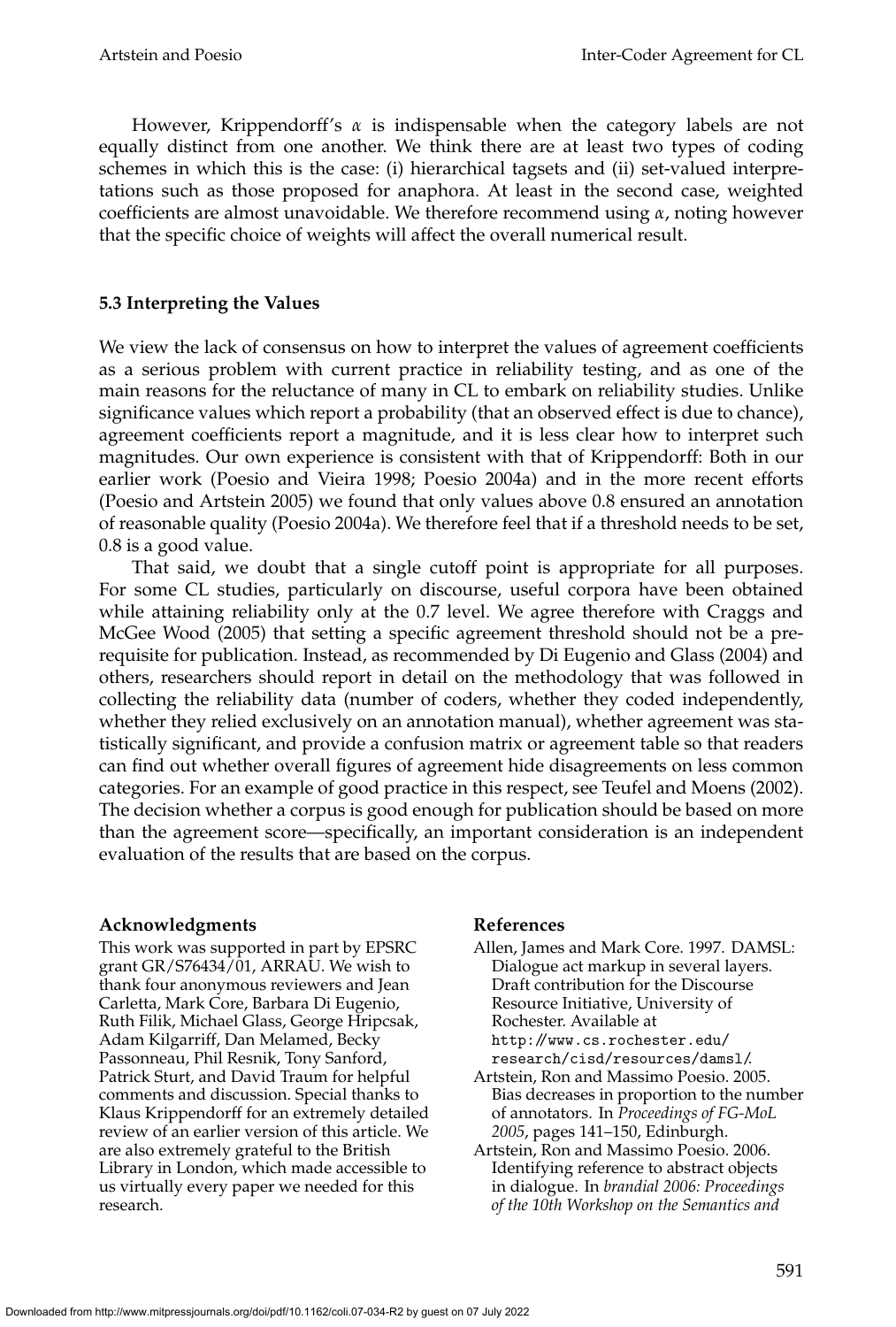*Pragmatics of Dialogue*, pages 56–63, Potsdam.

Atkins, Sue. 1992. Tools for computer-aided corpus lexicography: The Hector project. *Acta Linguistica Hungarica*, 41:5–71.

Babarczy, Anna, John Carroll, and Geoffrey Sampson. 2006. Definitional, personal, and mechanical constraints on part of speech annotation performance. *Natural Language Engineering*, 12(1):77–90.

Bartko, John J. and William T. Carpenter, Jr. 1976. On the methods and theory of reliability. *Journal of Nervous and Mental Disease*, 163(5):307–317.

Beeferman, Doug, Adam Berger, and John Lafferty. 1999. Statistical models for text segmentation. *Machine Learning*, 34(1–3):177–210.

Bennett, E. M., R. Alpert, and A. C. Goldstein. 1954. Communications through limited questioning. *Public Opinion Quarterly*, 18(3):303–308.

Bloch, Daniel A. and Helena Chmura Kraemer. 1989.  $2 \times 2$  kappa coefficients: Measures of agreement or association. *Biometrics*, 45(1):269–287.

Brennan, Robert L. and Dale J. Prediger. 1981. Coefficient kappa: Some uses, misuses, and alternatives. *Educational and Psychological Measurement*, 41(3):687–699.

Bruce, Rebecca and Janyce Wiebe. 1998. Word-sense distinguishability and inter-coder agreement. In *Proceedings of EMNLP*, pages 53–60, Granada.

Bruce, Rebecca F. and Janyce M. Wiebe. 1999. Recognizing subjectivity: A case study in manual tagging. *Natural Language Engineering*, 5(2):187–205.

Buitelaar, Paul. 1998. *CoreLex : Systematic Polysemy and Underspecification*. Ph.D. thesis, Brandeis University, Waltham, MA.

Bunt, Harry C. 2000. Dynamic interpretation and dialogue theory. In Martin M. Taylor, Françoise Néel, and Don G. Bouwhuis, editors, *The Structure of Multimodal Dialogue II*. John Benjamins, Amsterdam, pages 139–166.

Bunt, Harry C. 2005. A framework for dialogue act specification. In *Proceedings of the Joint ISO-ACL Workshop on the Representation and Annotation of Semantic Information*, Tilburg. Available at: http://let.uvt.nl/research/ti/ sigsem/wg/discussionnotes4.htm.

Byron, Donna K. 2002. Resolving pronominal reference to abstract entities. In *Proceedings of the 40th Annual Meeting of the ACL*, pages 80–87, Philadelphia, PA.

Byrt, Ted, Janet Bishop, and John B. Carlin. 1993. Bias, prevalence and kappa. *Journal of Clinical Epidemiology*, 46(5):423–429.

Carletta, Jean. 1996. Assessing agreement on classification tasks: The kappa statistic. *Computational Linguistics*, 22(2):249–254.

Carletta, Jean, Amy Isard, Stephen Isard, Jacqueline C. Kowtko, Gwyneth Doherty-Sneddon, and Anne H. Anderson. 1997. The reliability of a dialogue structure coding scheme. *Computational Linguistics*, 23(1):13–32.

Carlson, Lynn, Daniel Marcu, and Mary Ellen Okurowski. 2003. Building a discourse-tagged corpus in the framework of rhetorical structure theory. In Jan C. J. van Kuppevelt and Ronnie W. Smith, editors, *Current and New Directions in Discourse and Dialogue*. Kluwer, Dordrecht, pages 85–112.

Cicchetti, Domenic V. and Alvan R. Feinstein. 1990. High agreement but low kappa: II. Resolving the paradoxes. *Journal of Clinical Epidemiology*, 43(6):551–558.

Cohen, Jacob. 1960. A coefficient of agreement for nominal scales. *Educational and Psychological Measurement*, 20(1):37–46.

Cohen, Jacob. 1968. Weighted kappa: Nominal scale agreement with provision for scaled disagreement or partial credit. *Psychological Bulletin*, 70(4):213–220.

Core, Mark G. and James F. Allen. 1997. Coding dialogs with the DAMSL annotation scheme. In *Working Notes of the AAAI Fall Symposium on Communicative Action in Humans and Machines*, AAAI, Cambridge, MA. Available at: http://www. cs.umd.edu/∼traum/CA/fpapers.html.

Craggs, Richard and Mary McGee Wood. 2004. A two-dimensional annotation scheme for emotion in dialogue. In *Papers from the 2004 AAAI Spring Symposium on Exploring Attitude and Affect in Text: Theories and Applications*, Stanford, pages 44–49.

Craggs, Richard and Mary McGee Wood. 2005. Evaluating discourse and dialogue coding schemes. *Computational Linguistics*, 31(3):289–295.

Davies, Mark and Joseph L. Fleiss. 1982. Measuring agreement for multinomial data. *Biometrics*, 38(4):1047–1051.

Di Eugenio, Barbara. 2000. On the usage of Kappa to evaluate agreement on coding tasks. In *Proceedings of LREC*, volume 1, pages 441–444, Athens.

Di Eugenio, Barbara and Michael Glass. 2004. The kappa statistic: A second look. *Computational Linguistics*, 30(1):95–101.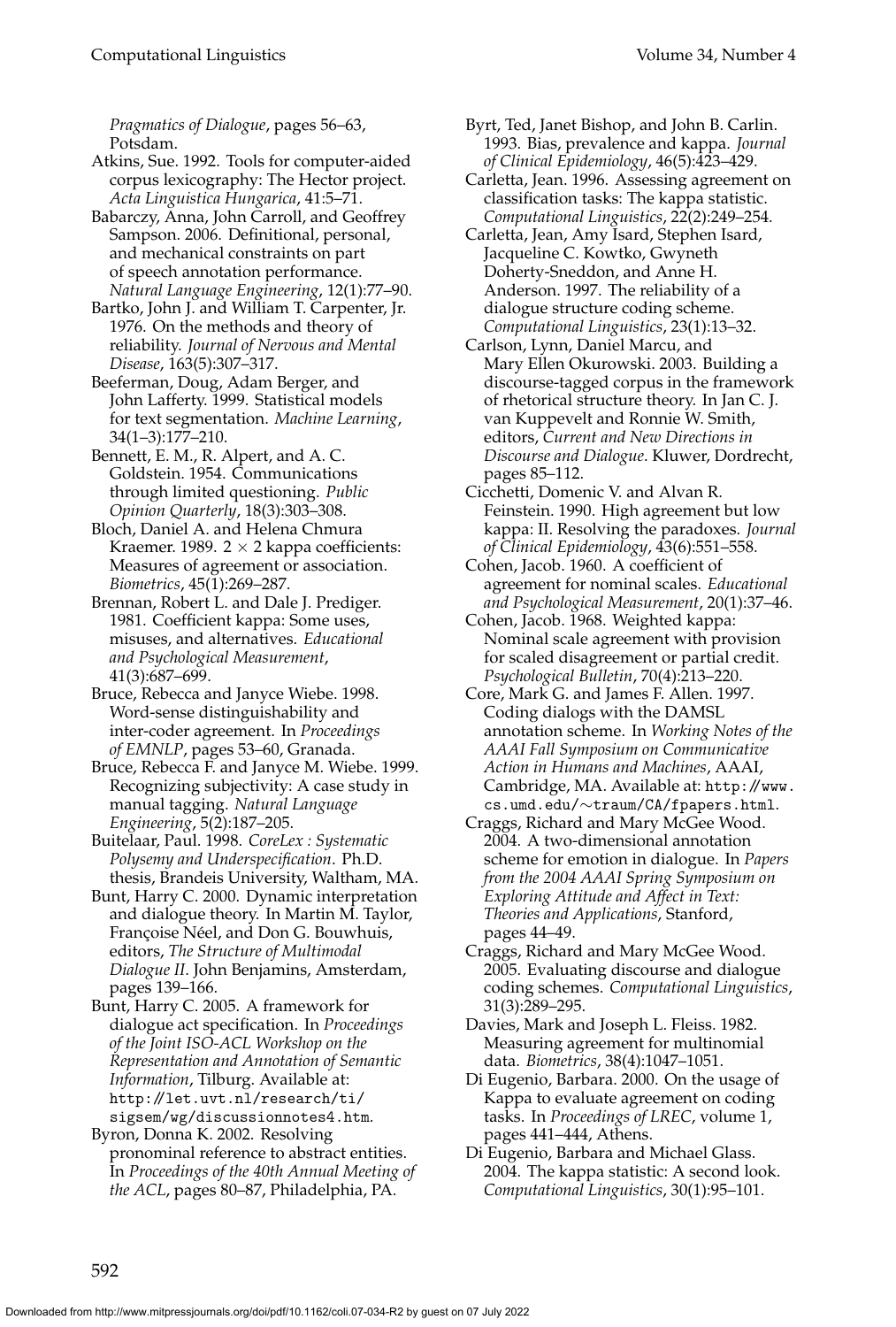- Di Eugenio, Barbara, Pamela W. Jordan, Johanna D. Moore, and Richmond H. Thomason. 1998. An empirical investigation of proposals in collaborative dialogues. In *Proceedings of 36th Annual Meeting of the ACL*, pages 325–329, Montreal.
- Dice, Lee R. 1945. Measures of the amount of ecologic association between species. *Ecology*, 26(3):297–302.
- Donner, Allan and Michael Eliasziw. 1987. Sample size requirements for reliability studies. *Statistics in Medicine*, 6:441–448.
- Doran, Christine, John Aberdeen, Laurie Damianos, and Lynette Hirschman. 2001. Comparing several aspects of human-computer and human-human dialogues. In *Proceedings of the 2nd SIGdial Workshop on Discourse and Dialogue*, Aalborg, Denmark. Available at: http://www.sigdial.org/workshops/ workshop2/proceedings.
- Eckert, Miriam and Michael Strube. 2000. Dialogue acts, synchronizing units, and anaphora resolution. *Journal of Semantics*, 17(1):51–89.
- Feinstein, Alvan R. and Domenic V. Cicchetti. 1990. High agreement but low kappa: I. The problems of two paradoxes. *Journal of Clinical Epidemiology*, 43(6):543–549.
- Fellbaum, Christiane, editor. 1998. *WordNet: An Electronic Lexical Database*. MIT Press, Cambridge, MA.
- Fleiss, Joseph L. 1971. Measuring nominal scale agreement among many raters. *Psychological Bulletin*, 76(5):378–382.
- Fleiss, Joseph L. 1975. Measuring agreement between two judges on the presence or absence of a trait. *Biometrics*, 31(3):651–659.
- Francis, W. Nelson and Henry Kucera. 1982. *Frequency Analysis of English Usage: lexicon and grammar*. Houghton Mifflin, Boston, MA.
- Geertzen, Jeroen and Harry Bunt. 2006. Measuring annotator agreement in a complex hierarchical dialogue act annotation scheme. In *Proceedings of the 7th SIGdial Workshop on Discourse and Dialogue*, pages 126–133, Sydney.
- Gross, Derek, James F. Allen, and David R. Traum. 1993. The Trains 91 dialogues. TRAINS Technical Note 92-1, University of Rochester Computer Science Department, Rochester, NY.
- Grosz, Barbara J. and Candace L. Sidner. 1986. Attention, intentions, and the structure of discourse. *Computational Linguistics*, 12(3):175–204.
- Hayes, Andrew F. and Klaus Krippendorff. 2007. Answering the call for a standard reliability measure for coding data. *Communication Methods and Measures*, 1(1):77–89.
- Hearst, Marti A. 1997. TextTiling: Segmenting text into multi-paragraph subtopic passages. *Computational Linguistics*, 23(1):33–64.
- Hovy, Eduard, Mitchell Marcus, Martha Palmer, Lance Ramshaw, and Ralph Weischedel. 2006. OntoNotes: The 90% solution. In *Proceedings of HLT–NAACL, Companion Volume: Short Papers*, pages 57–60, New York.
- Hsu, Louis M. and Ronald Field. 2003. Interrater agreement measures: Comments on kappa*n*, Cohen's kappa, Scott's *π*, and Aickin's *α*. *Understanding Statistics*, 2(3):205–219.
- Jaccard, Paul. 1912. The distribution of the flora in the Alpine zone. *New Phytologist*, 11(2):37–50.
- Jekat, Susanne, Alexandra Klein, Elisabeth Maier, Ilona Maleck, Marion Mast, and J. Joachim Quantz. 1995. Dialogue acts in VERBMOBIL. VM-Report 65, Universitat¨ Hamburg, DFKI GmbH, Universitat¨ Erlangen, and TU Berlin.
- Jurafsky, Daniel, Elizabeth Shriberg, and Debra Biasca. 1997. Switchboard SWBD-DAMSL shallow-discoursefunction annotation coders manual, draft 13. Technical Report 97-02, University of Colorado at Boulder, Institute for Cognitive Science.
- Kilgarriff, Adam. 1999. 95% replicability for manual word sense tagging. In *Proceedings of the Ninth Conference of the European Chapter of the Association for Computational Linguistics*, pages 277–278, Bergen, Norway.
- Klavans, Judith L., Samuel Popper, and Rebecca Passonneau. 2003. Tackling the internet glossary glut: Automatic extraction and evaluation of genus phrases. In *Proceedings of the SIGIR-2003 Workshop on the Semantic Web*, Toronto.
- Kowtko, Jacqueline C., Stephen D. Isard, and Gwyneth M. Doherty. 1992. Conversational games within dialogue. Research Paper HCRC/RP-31, Human Communication Research Centre, University of Edinburgh.
- Krippendorff, Klaus. 1970. Estimating the reliability, systematic error and random error of interval data. *Educational and Psychological Measurement*, 30(1):61–70.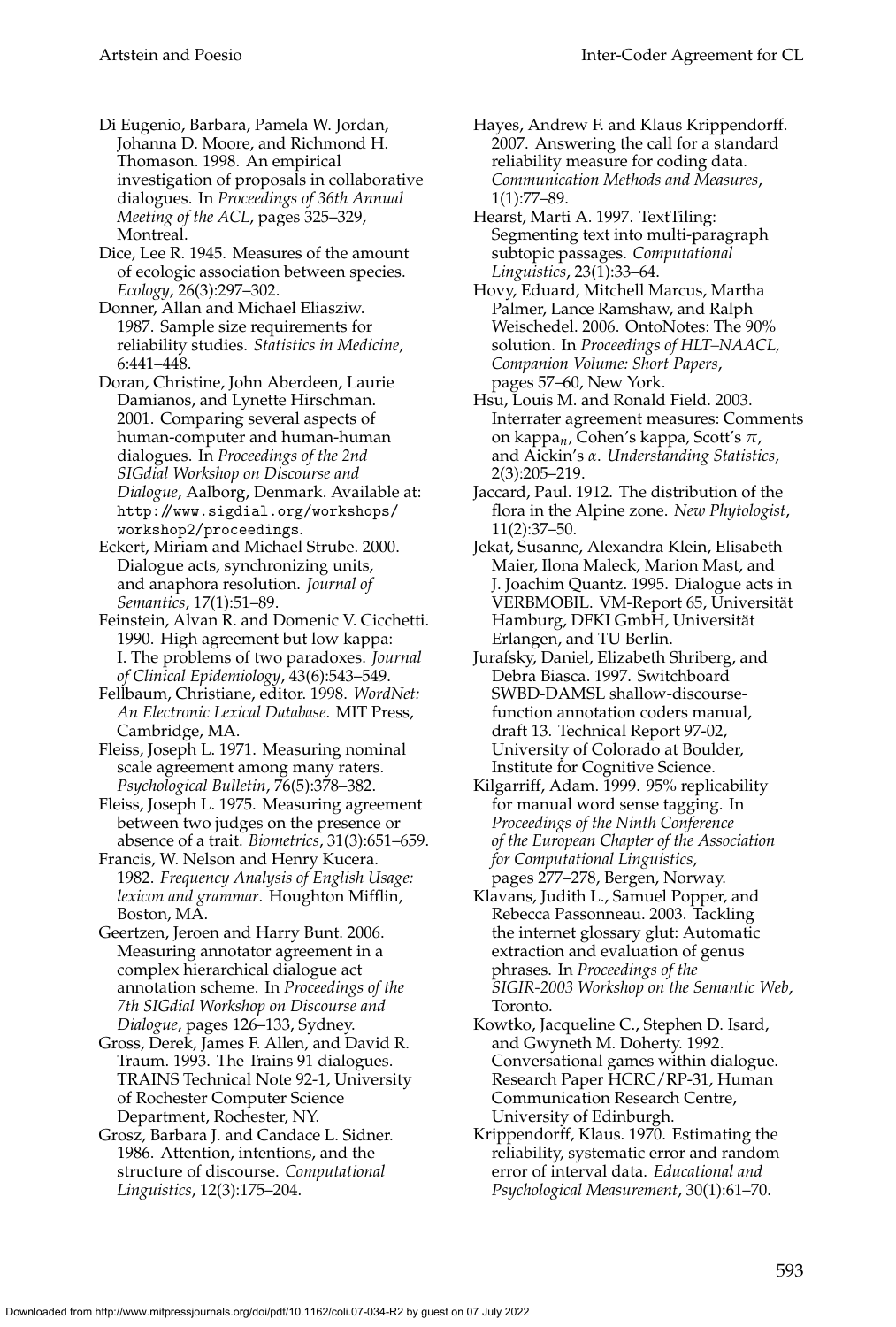Krippendorff, Klaus. 1978. Reliability of binary attribute data. *Biometrics*, 34(1):142–144. Letter to the editor, with a reply by Joseph L. Fleiss.

Krippendorff, Klaus. 1980. *Content Analysis: An Introduction to Its Methodology*, chapter 12. Sage, Beverly Hills, CA.

Krippendorff, Klaus. 1995. On the reliability of unitizing contiguous data. *Sociological Methodology*, 25:47–76.

Krippendorff, Klaus. 2004a. *Content Analysis: An Introduction to Its Methodology*, second edition, chapter 11. Sage, Thousand Oaks, CA.

Krippendorff, Klaus. 2004b. Reliability in content analysis: Some common misconceptions and recommendations. *Human Communication Research*, 30(3):411–433.

Landis, J. Richard and Gary G. Koch. 1977. The measurement of observer agreement for categorical data. *Biometrics*, 33(1):159–174.

Leech, Geoffrey, Roger Garside, and Michael Bryant. 1994. CLAWS4: The tagging of the British National Corpus. In *Proceedings of COLING 1994: The 15th International Conference on Computational Linguistics, Volume 1*, pages 622–628, Kyoto.

Levin, James A. and James A. Moore. 1978. Dialogue-games: Metacommunication structures for natural language interaction. *Cognitive Science*, 1(4):395–420.

Manning, Christopher D. and Hinrich Schuetze. 1999. *Foundations of Statistical Natural Language Processing*. MIT Press, Cambridge, MA.

Marcu, Daniel, Magdalena Romera, and Estibaliz Amorrortu. 1999. Experiments in constructing a corpus of discourse trees: Problems, annotation choices, issues. In *Workshop on Levels of Representation in Discourse*, pages 71–78, University of Edinburgh.

Marcus, Mitchell P., Mary Ann Marcinkiewicz, and Beatrice Santorini. 1993. Building a large annotated corpus of English: the Penn Treebank. *Computational Linguistics*, 19(2):313–330.

Marion, Rodger. 2004. The whole art of deduction. Unpublished manuscript.

Melamed, I. Dan and Philip Resnik. 2000. Tagger evaluation given hierarchical tagsets. *Computers and the Humanities*, 34(1–2):79–84. Available at:

http://www.sahs/utmb.edu/PELLINORE/ Intro to research/wad/wad/ home.htm.

Mieskes, Margot and Michael Strube. 2006. Part-of-speech tagging of transcribed

speech. In *Proceedings of LREC*, pages 935–938, Genoa.

Mihalcea, Rada, Timothy Chklovski, and Adam Kilgarriff. 2004. The SENSEVAL-3 English lexical sample task. In *Proceedings of SENSEVAL-3*, pages 25–28, Barcelona.

Miltsakaki, Eleni, Rashmi Prasad, Aravind Joshi, and Bonnie Webber. 2004. Annotating discourse connectives and their arguments. In *Proceedings of the HLT-NAACL Workshop on Frontiers in Corpus Annotation*, pages 9–16, Boston, MA.

Moser, Megan G., Johanna D. Moore, and Erin Glendening. 1996. Instructions for Coding Explanations: Identifying Segments, Relations and Minimal Units. Technical Report 96-17, University of Pittsburgh, Department of Computer Science.

Navarretta, Costanza. 2000. Abstract anaphora resolution in Danish. In *Proceedings of the 1st SIGdial Workshop on Discourse and Dialogue*, Hong Kong, pages 56–65.

Nenkova, Ani and Rebecca Passonneau. 2004. Evaluating content selection in summarization: The pyramid method. In *Proceedings of HLT-NAACL 2004*, pages 145–152, Boston, MA.

Neuendorf, Kimberly A. 2002. *The Content Analysis Guidebook*. Sage, Thousand Oaks, CA.

Palmer, Martha, Hoa Trang Dang, and Christiane Fellbaum. 2007. Making fine-grained and coarse-grained sense distinctions, both manually and automatically. *Natural Language Engineering*, 13(2):137–163.

Passonneau, Rebecca J. 2004. Computing reliability for coreference annotation. In *Proceedings of LREC*, volume 4, pages 1503–1506, Lisbon.

Passonneau, Rebecca J. 2006. Measuring agreement on set-valued items (MASI) for semantic and pragmatic annotation. In *Proceedings of LREC*, Genoa, pages 831–836.

Passonneau, Rebecca J., Nizar Habash, and Owen Rambow. 2006. Inter-annotator agreement on a multilingual semantic annotation task. In *Proceedings of LREC*, Genoa, pages 1951–1956.

Passonneau, Rebecca J. and Diane J. Litman. 1993. Intention-based segmentation: Human reliability and correlation with linguistic cues. In *Proceedings of 31st Annual Meeting of the ACL*, pages 148–155, Columbus, OH.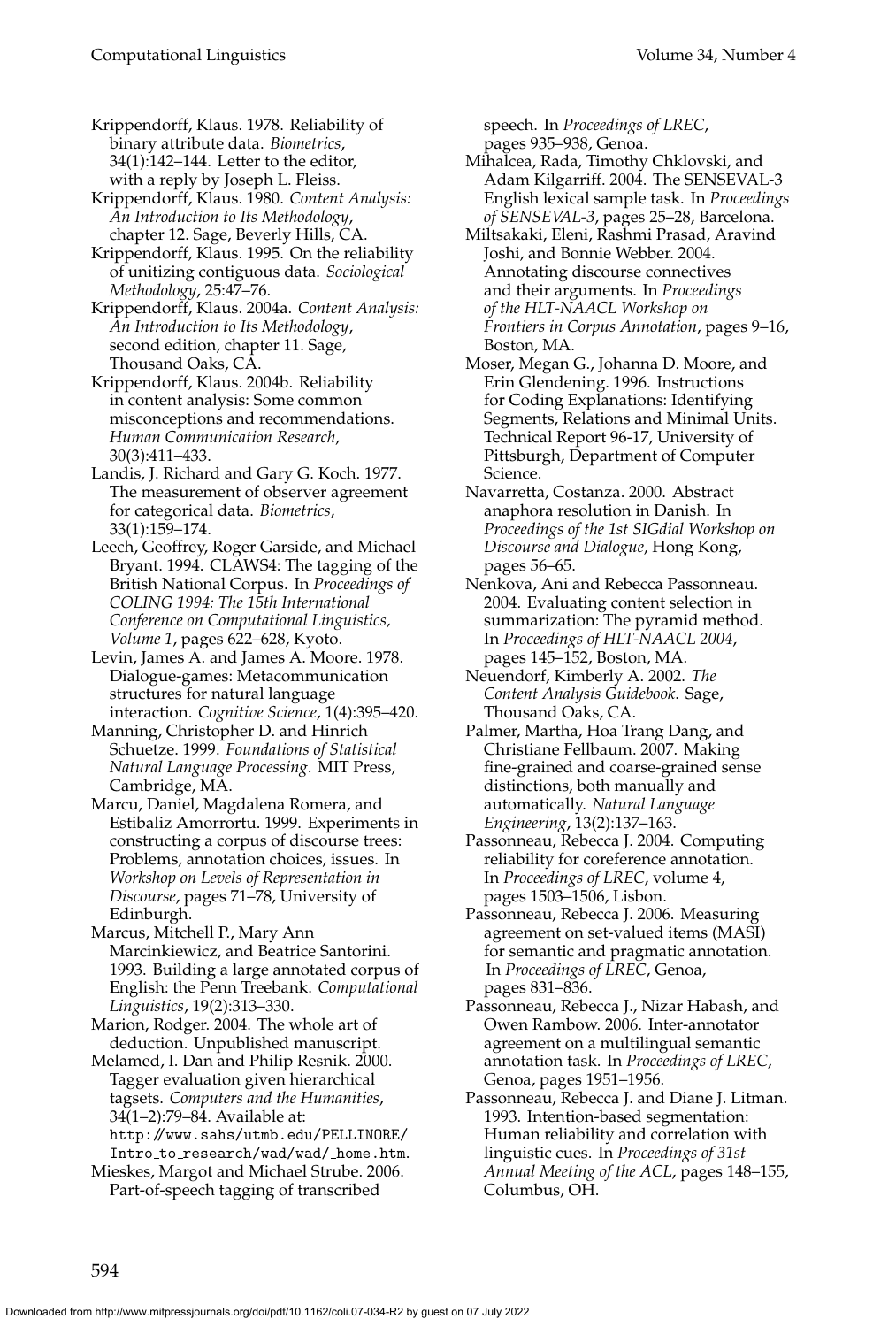- Passonneau, Rebecca J. and Diane J. Litman. 1996. Empirical analysis of three dimensions of spoken discourse: Segmentation, coherence and linguistic devices. In Eduard H. Hovy and Donia R. Scott, editors, *Computational and Conversational Discourse: Burning Issues – An Interdisciplinary Account*, volume 151 of *NATO ASI Series F: Computer and Systems Sciences*. Springer, Berlin, chapter 7, pages 161–194.
- Passonneau, Rebecca J. and Diane J. Litman. 1997. Discourse segmentation by human and automated means. *Computational Linguistics*, 23(1):103–139.
- Pevzner, Lev and Marti A. Hearst. 2002. A critique and improvement of an evaluation metric for text segmentation. *Computational Linguistics*, 28(1):19–36.
- Poesio, Massimo. 2004a. Discourse annotation and semantic annotation in the GNOME corpus. In *Proceedings of the 2004 ACL Workshop on Discourse Annotation*, pages 72–79, Barcelona.
- Poesio, Massimo. 2004b. The MATE/GNOME proposals for anaphoric annotation, revisited. In *Proceedings of the 5th SIGdial Workshop on Discourse and Dialogue*, pages 154–162, Cambridge, MA.
- Poesio, Massimo and Ron Artstein. 2005. The reliability of anaphoric annotation, reconsidered: Taking ambiguity into account. In *Proceedings of the Workshop on Frontiers in Corpus Annotation II: Pie in the Sky*, pages 76–83, Ann Arbor, MI.
- Poesio, Massimo and Natalia N. Modjeska. 2005. Focus, activation, and *this*-noun phrases: An empirical study. In António Branco, Tony McEnery, and Ruslan Mitkov, editors, *Anaphora Processing*, volume 263 of *Current Issues in Linguistic Theory*. John Benjamins, pages 429–442, Amsterdam and Philadelphia.
- Poesio, Massimo, A. Patel, and Barbara Di Eugenio. 2006. Discourse structure and anaphora in tutorial dialogues: An empirical analysis of two theories of the global focus. *Research in Language and Computation*, 4(2–3):229–257.
- Poesio, Massimo and Renata Vieira. 1998. A corpus-based investigation of definite description use. *Computational Linguistics*, 24(2):183–216.
- Popescu-Belis, Andrei. 2005. Dialogue acts: One or more dimensions? Working Paper 62, ISSCO, University of Geneva.
- Posner, Karen L., Paul D. Sampson, Robert A. Caplan, Richard J. Ward, and Frederick W.

Cheney. 1990. Measuring interrater reliability among multiple raters: An example of methods for nominal data. *Statistics in Medicine*, 9:1103–1115.

- Rajaratnam, Nageswari. 1960. Reliability formulas for independent decision data when reliability data are matched. *Psychometrika*, 25(3):261–271.
- Reidsma, Dennis and Jean Carletta. 2008. Reliability measurement without limits. *Computational Linguistics*, 34(3):319–326.
- Reinhart, T. 1981. Pragmatics and linguistics: An analysis of sentence topics. *Philosophica*, 27(1):53–93.
- Reynar, Jeffrey C. 1998. *Topic Segmentation: Algorithms and Applications*. Ph.D. thesis, University of Pennsylvania, Philadelphia.
- Ries, Klaus. 2002. Segmenting conversations by topic, initiative and style. In Anni R. Coden, Eric W. Brown, and Savitha Srinivasan, editors, *Information Retrieval Techniques for Speech Applications*, volume 2273 of *Lecture Notes in Computer Science*. Springer, Berlin, pages 51–66.
- Rietveld, Toni and Roeland van Hout. 1993. *Statistical Techniques for the Study of Language and Language Behaviour*. Mouton de Gruyter, Berlin.
- Rosenberg, Andrew and Ed Binkowski. 2004. Augmenting the kappa statistic to determine interannotator reliability for multiply labeled data points. In *Proceedings of HLT-NAACL 2004: Short Papers*, pages 77–80, Boston, MA.
- Scott, William A. 1955. Reliability of content analysis: The case of nominal scale coding. *Public Opinion Quarterly*, 19(3):321–325.
- Shriberg, Elizabeth, Raj Dhillon, Sonali Bhagat, Jeremy Ang, and Hannah Carvey. 2004. The ICSI meeting recorder dialog act (MRDA) corpus. In *Proceedings of the 5th SIGdial Workshop on Discourse and Dialogue*, pages 97–100, Cambridge, MA.
- Siegel, Sidney and N. John Castellan, Jr. 1988. *Nonparametric Statistics for the Behavioral Sciences*, 2nd edition, chapter 9.8. McGraw-Hill, New York.
- Stent, Amanda J. 2001. *Dialogue Systems as Conversational Partners: Applying Conversation Acts Theory to Natural Language Generation for Task-Oriented Mixed-Initiative Spoken Dialogue*. Ph.D. thesis, Department of Computer Science, University of Rochester.
- Stevenson, Mark and Robert Gaizauskas. 2000. Experiments on sentence boundary detection. In *Proceedings of 6th ANLP*, pages 84–89, Seattle, WA.